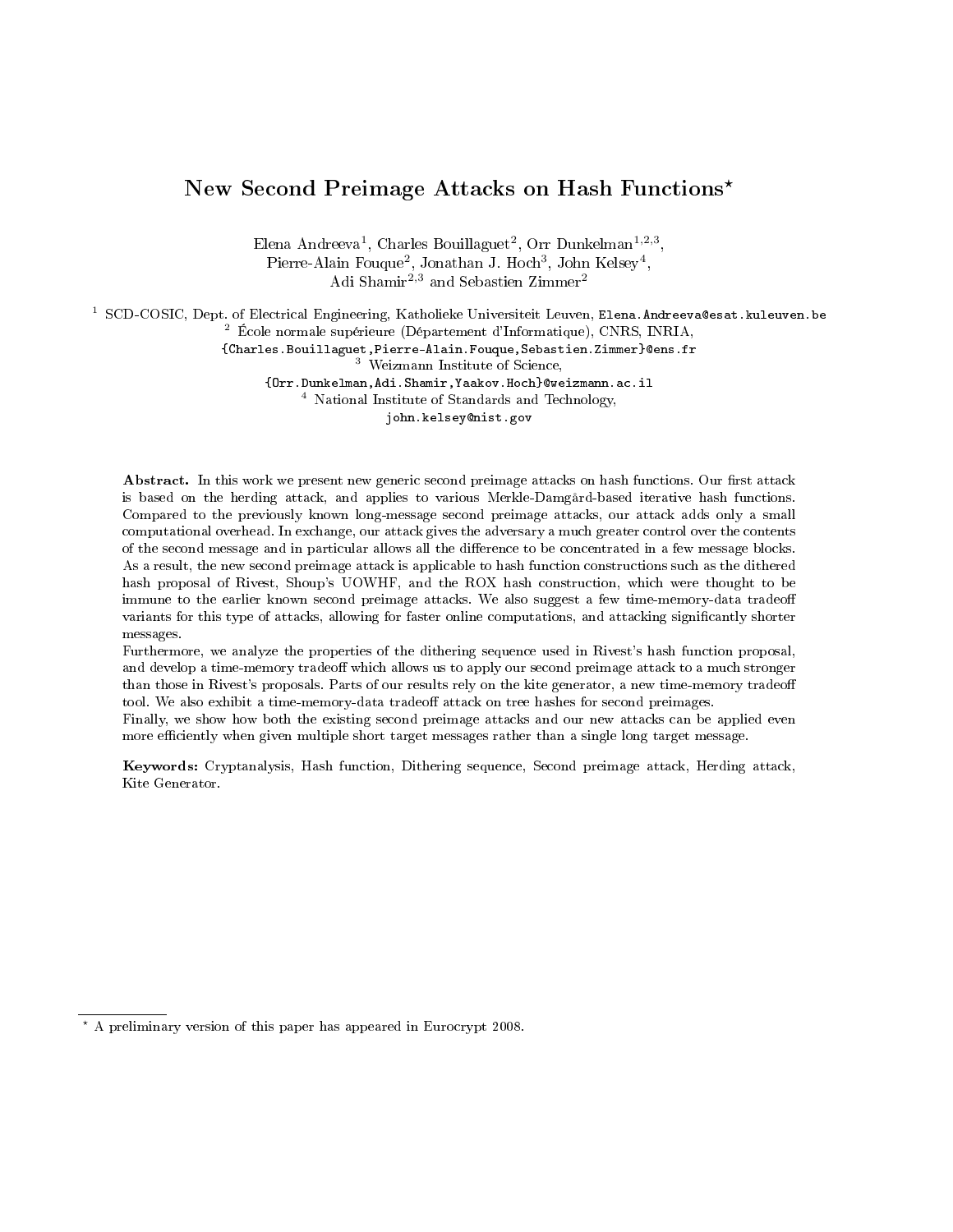# 1 Introduction

The area of hash function cryptanalysis had been particularly active in the last few years, and led to the publication of many significant results. New techniques, such as the ones by Wang et al. [48-51], Biham et al. [5], De Canniére et al. [13-15], Klima [28], Joux et al. [24], Mendel et al. [35, 36], Leurent [30, 31], and Sasaki et al. [34, 45], to name a few, have been developed to attack a wide spectrum of hash functions. These attacks target some particular constructions, while other attacks were more generic. The results of Dean [16], Joux [22], Kelsey and Schneier [26], and Kelsey and Kohno [25], explore the resistance of the widely used Merkle-Damgård construction against several types of attacks, including multicollision attacks and second preimage attacks.

Our research on second preimage attacks was motivated by these advances, and in particular by the development of new hash proposals that try to circumvent these attacks. One of the first works that describes a second preimage attack against Merkle-Damgård constructions is in the Ph.D. thesis of Dean [16]. In his thesis, Dean presents an attack that works when fixed points of the compression function can be efficiently found. The attack has a time complexity of about  $2^{n/2} + 2^{n-\kappa}$  compression function evaluations for *n*-bit digests where the target message is of 2<sup>k</sup> blocks.<sup>1</sup> Kelsey and Schneier [26] extended this result to work for all Merkle-Damgård hash functions (including those with no easily computable fixed points) by using the multicollision technique of Joux's [22]. Their result allows an adversary to find a second preimage of a 2<sup> $\kappa$ </sup>-block target message in about  $\kappa \cdot 2^{n/2+1}+2^{n-\kappa}$ compression function calls. The main idea is to build an expandable message: a set of messages of varying lengths yielding the same intermediate hash result. Both attacks follow the basic approach of the long-message attack [37, p. 337, which computes second preimages of sufficiently long messages when the Merkle-Damgård strengthening is omitted.

Variants of the Merkle-Damgård construction that attempt to preclude the aforementioned attacks are the widepipe construction by Lucks [32], the HAIFA [6] mode of operation proposed by Biham and Dunkelman, and the "dithered" iteration by Rivest [43]. The widepipe strategy achieves the added-security by maintaining a double sized internal state (which consumes more memory and resources). A different approach is taken by the designers of HAIFA and the "dithered" hash function, who introduce an additional input to the compression function. While Haifa uses the number of message bits hashed so far as the extra input, the dithered hash function decreases the overhead by using only 2 or 16 extra bits which contain special dither values [43]. The properties of these "dither" values were claimed by Rivest to be sufficient to avoid the second preimage attacks of [16, 26] on the hash function.

To develop our new second preimage attack we borrow techniques applied in the *herding* attack of Kelsey and Kohno [25]. The herding attack starts by finding multiple collisions in the compression function. To complete the attack the adversary first does a large precomputation, and then commits to a hash value  $h_{\infty}$ . Later, upon being challenged with an arbitrary message prefix P, the adversary constructs a suffix S, such that  $H(P||S) = h_0$ . The herding attack uses a *diamond structure*, which is computed in the offline step and is reminiscent of a tree of depth  $\ell$  (a  $2^\ell$ -multicollision tree) that converges to a single common hash value from  $2^\ell$  possible starting chaining values. The herding attack on an *n*-bit hash function requires approximately  $2^{(n+\ell)/2+2}$  offline computations,  $2^{n-\ell}$ online computations, and  $2^{\ell}$  memory blocks.

#### 1.1 Our Results

The main contribution of this paper is the development of a new generic type of second preimage attacks on the basic Merkle-Damgård hash function and its "dithered" variants. Our second preimage attack uses a  $2^{\ell}$ diamond structure [25] and works on messages of length 2<sup> $k$ </sup> blocks in 2<sup> $(n+\ell)/2+2$ </sup> offline and  $2^{n-\ell}+2^{n-\kappa}$  online

<sup>&</sup>lt;sup>1</sup> In this paper, we describe message lengths in terms of message blocks, rather than bits.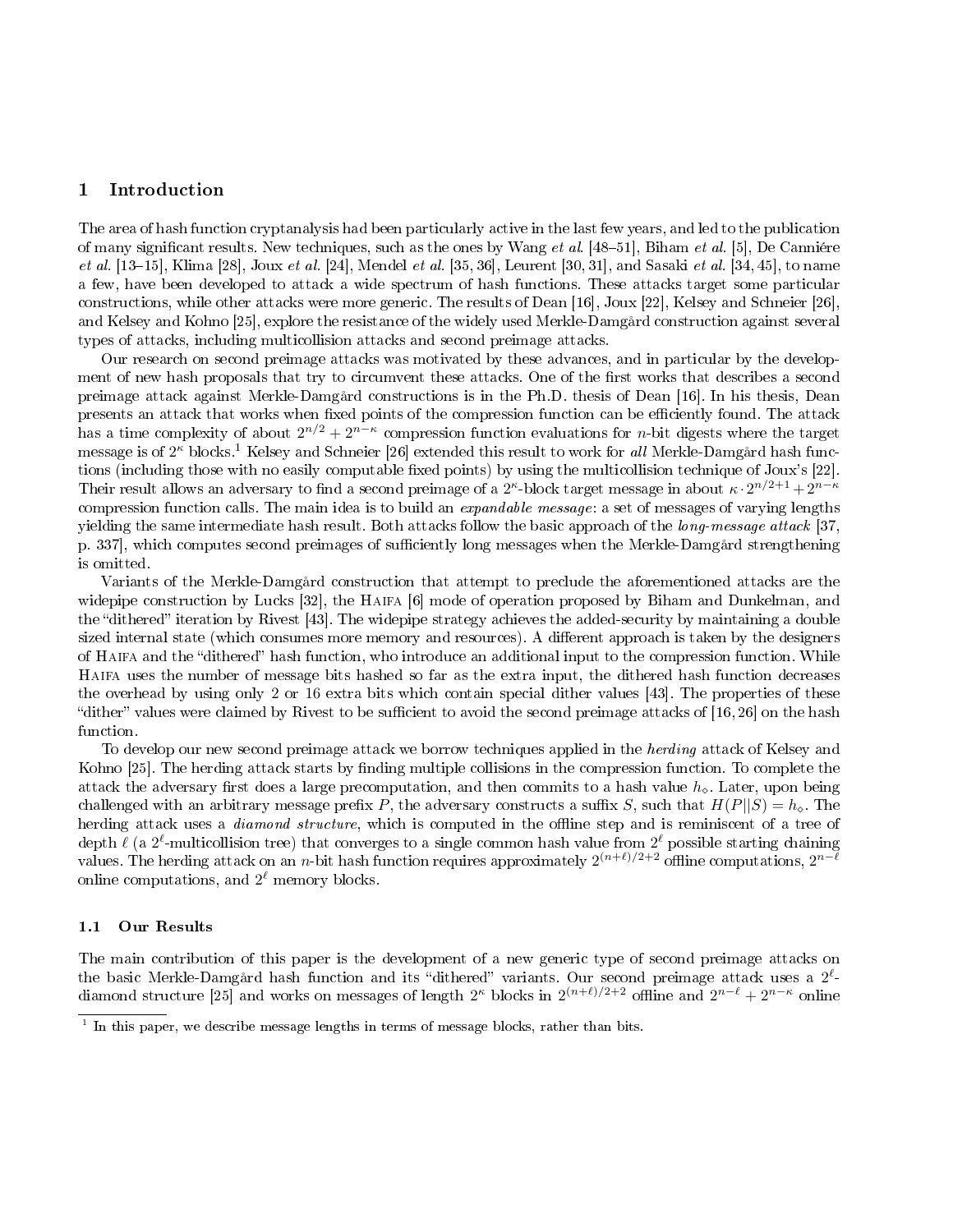compression function evaluations. The attack achieves minimal total running time for  $\ell \approx n/3$ , yielding a total attack complexity of about  $5 \cdot 2^{2n/3} + 2^{n-\kappa}$ .

Our attack is slightly more expensive in terms of computation than the attack of Kelsey-Schneier [26], e.g., for SHA-1 our attack requires  $2^{109}$  time to be compared with  $2^{105}$  for the attack of [26]. However, our new attack generates an extremely short patch: the new message differs from the original in only  $\ell + 2$  blocks, compared with an average length of  $2^{\kappa-1}$  blocks in [26].

An important target of our new attack is the "dithered" Merkle-Damgård hash variant of [43]. For such hash functions, we exploit the short patch and the existence of repetitions in the dithering sequences. Namely, we show that the security of the dithered Merkle-Damgård hash function depends on the min-entropy of the dithering sequence, and that the sequence chosen by [43] is susceptible to our attack. For example, against the proposed 16-bit dithering sequence, our attack requires  $2^{(n+\ell)/2+2} + 2^{n-\kappa+15} + 2^{n-\ell}$  work (for  $\ell < 2^{13}$ ), which for SHA-1 is approximately  $2^{120}$ . This is worse than the attacks against the basic Merkle-Damgård construction but it is still far less than the ideal  $2^{160}$  second preimage resistance expected from the dithered construction.

We further show the applicability of our attack to the universal one way hash function designed by Shoup [46], which exhibits some similarities with dithered hashing. The attack applies as well to constructions that derive from this design, e.g., ROX [2]. Our technique yields the first published attack against these particular hash functions and confirms that Shoup's and ROX security bounds are tight, since there is asymptotically only a logarithmic factor (namely,  $\mathcal{O}(\log(\kappa))$ ) between the lower bounds given by their security proofs and our attack's complexity. To meet this end, we introduce the *multi-diamond* attack, which is a new tool that can handle more dithering sequences.

We also consider ways to improve one of the basic steps in long-message second preimage attacks. In all previous results [16, 26, 37] as well as ours, there is a step of the attack trying to connect to the chaining values of the target message. We show how to perform the connection using time-memory data tradeoff techniques. This approach reduces the online phase of the connection from  $2^{n-\kappa}$  time to  $2^{2(n-\kappa)/3}$  using  $2^{n-\kappa}$  precomputation and  $2^{2(n-\kappa)/3}$  auxiliary memory. Moreover, using this approach, one can apply the second preimage attack for messages of length shorter than  $2^{\kappa}$  in time which is faster than  $2^{n-\lambda}$  for a  $2^{\lambda}$ -block message. For example, for some reasonable values of n and  $\kappa$ , it is possible to produce second preimages for messages of length  $2^{n/4}$ , in  $\mathcal{O}(2^{n/2})$  online time (after a  $\mathcal{O}(2^{3n/4})$  precomputation) using  $\mathcal{O}(2^{n/2})$  memory.

Additionally, we present a time-memory tradeoff attack on dithered hashes that enables the construction of second preimages for any dithering sequence defined over a small alphabet with only a small amount of online computation after an expensive precomputation stage. We introduce the kite generator, which is a method to efficiently compute second preimages for the case of small alphabet dither sequences, as well as an adaptation of Dean's second preimage attack to these cases.

We follow by presenting a second preimage attack on tree hashes [38]. The attack allows finding a second preimage of a 2<sup> $k$ </sup>-block message in time  $2^{n-k+1}$  <sup>2</sup>

Finally, we show that both the original second-preimage attacks of [16, 26] and our attacks can be extended to the case in which there are multiple target messages. We show that finding a second preimage for any one of  $2<sup>t</sup>$  target messages of length  $2<sup>\kappa</sup>$  blocks each requires approximately the same work as finding a second preimage for a message of  $2^{\kappa+t}$  blocks.

<sup>&</sup>lt;sup>2</sup> The attack has a time-memory-data tradeoff variant with time and memory complexities of  $2^{2(n-\kappa+1)} = TM^2$ , where T is the online time complexity and M is the memory (as long as  $T \geq 2^{2\kappa}$ ).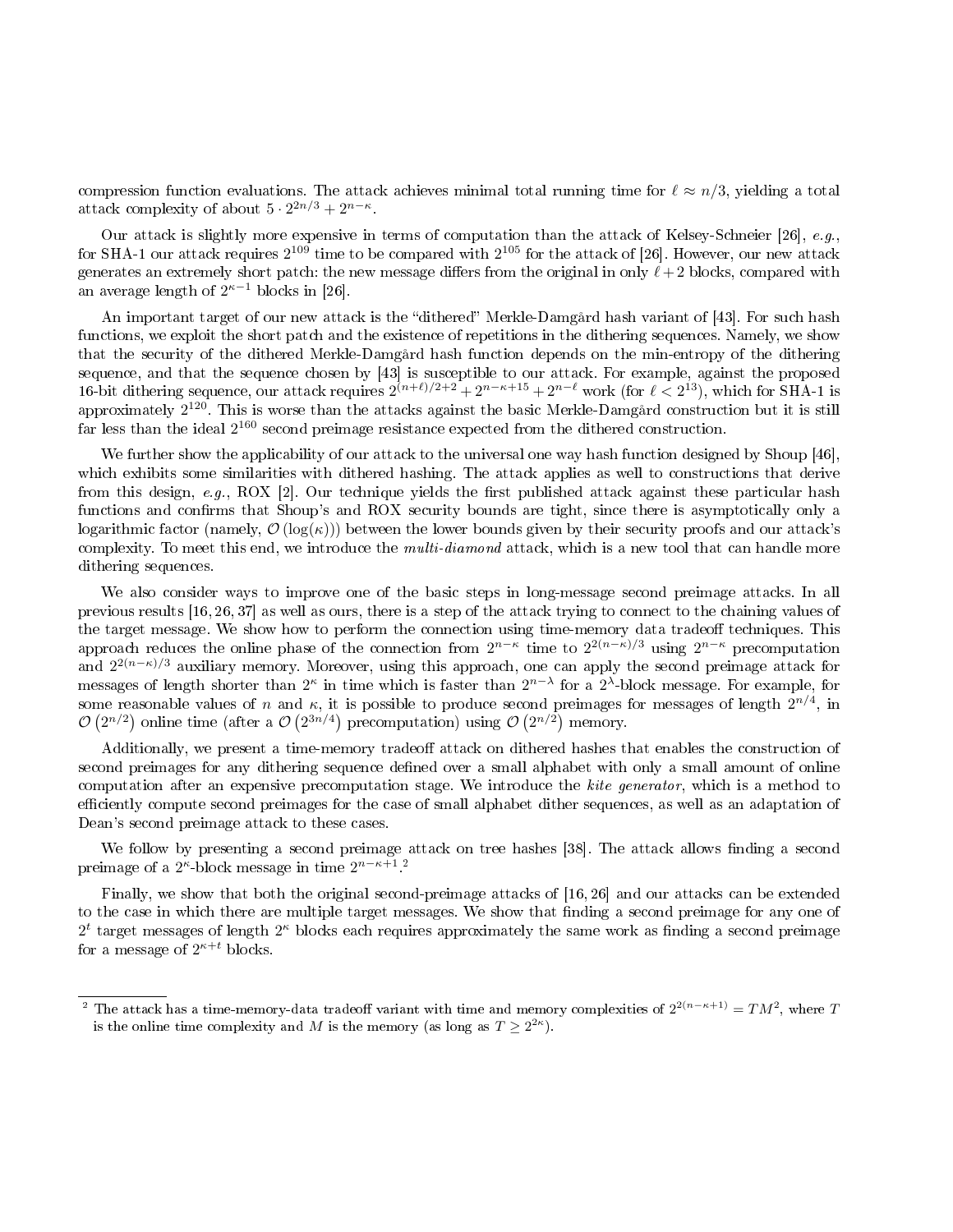#### 1.2 Organization of the Paper

We describe our new second preimage attack against the Merkle-Damgård construction in Section 2. In Section 3 we explore the use of time-memory-data tradeoff techniques in the connection step which is used in all long-message second preimage attack and discuss second preimage attacks on tree hashes. We introduce some terminology and describe the dithered Merkle-Damgård construction in Section 4, and then we extend our attack to tackle the dithered Merkle-Damgård proposals of Rivest in Section 5. We then offer a series of more general cryptanalytic tools that can attack more types of dithering sequences in Section 6. In Section 7, we show that our attack works also against Shoup's UOWHF construction (and its derivatives). We conclude with Section 8 showing how to apply second preimage attacks on a large set of target messages.

## 2 A New Generic Second Preimage Attack

#### 2.1 The Merkle-Damgård construction

We first describe briefly the strengthened Merkle-Damgård construction  $H^f: \{0,1\}^* \to \{0,1\}^n$ , which is built by iterating a compression function  $f: \{0,1\}^n \times \{0,1\}^m \to \{0,1\}^n$ . The hash process works as follows:

- Pad and split the message  $M$  into  $r$  blocks  $x_1, \ldots, x_r$  of  $m$  bits each.
- $-$  Set  $h_0$  to the initialization value IV.
- For each message block i compute  $h_i = f(h_{i-1}, x_i)$ .
- Output  $H^f(M) = h_r$ .

The common padding rule (referred to as the Merkle-Damgård strengthening) appends to the original message a single '1' bit followed by as many '0' bits as needed to complete an m-bit block after embedding the message length at the end. Merkle [38] and Damgård [12] proved independently that the scheme is collision resistance preserving, in the sense that a collision on the hash function  $H^f$  implies a collision on the compression function  $f$ . As a side effect, the strengthening used defines a limit on the maximal length for admissible messages. In most deployed hash functions, this limit is 2 <sup>64</sup> bits, or equivalently 2 <sup>55</sup> 512-bit blocks. In the sequel, we denote the maximal number of admissible blocks by  $2^{\kappa}$ .

#### 2.2 Our Second Preimage Attack on Merkle-Damgård hash

Our new technique to find second preimages on Merkle-Damgård hash functions relies heavily on the diamond structure introduced by Kelsey and Kohno [25].

**Diamond Structure:** A diamond structure of size  $\ell$  is a multicollision with the shape of a tree of depth  $\ell$  with  $2^{\ell}$  leaves (hence we often refer to it as a *collision tree*). The tree nodes are labeled by the *n*-bit chaining values, and the edges are labeled by the  $m$ -bit message blocks. A message block is mapped between two evolving states of the chaining value by the compression function f. Thus, there is a path labeled by the  $\ell$  message blocks from any one of the  $2^\ell$  starting leaf nodes that leads to the same final chaining value  $h_\diamond$  at the root of the tree. We illustrate the diamond structure in Figure 1.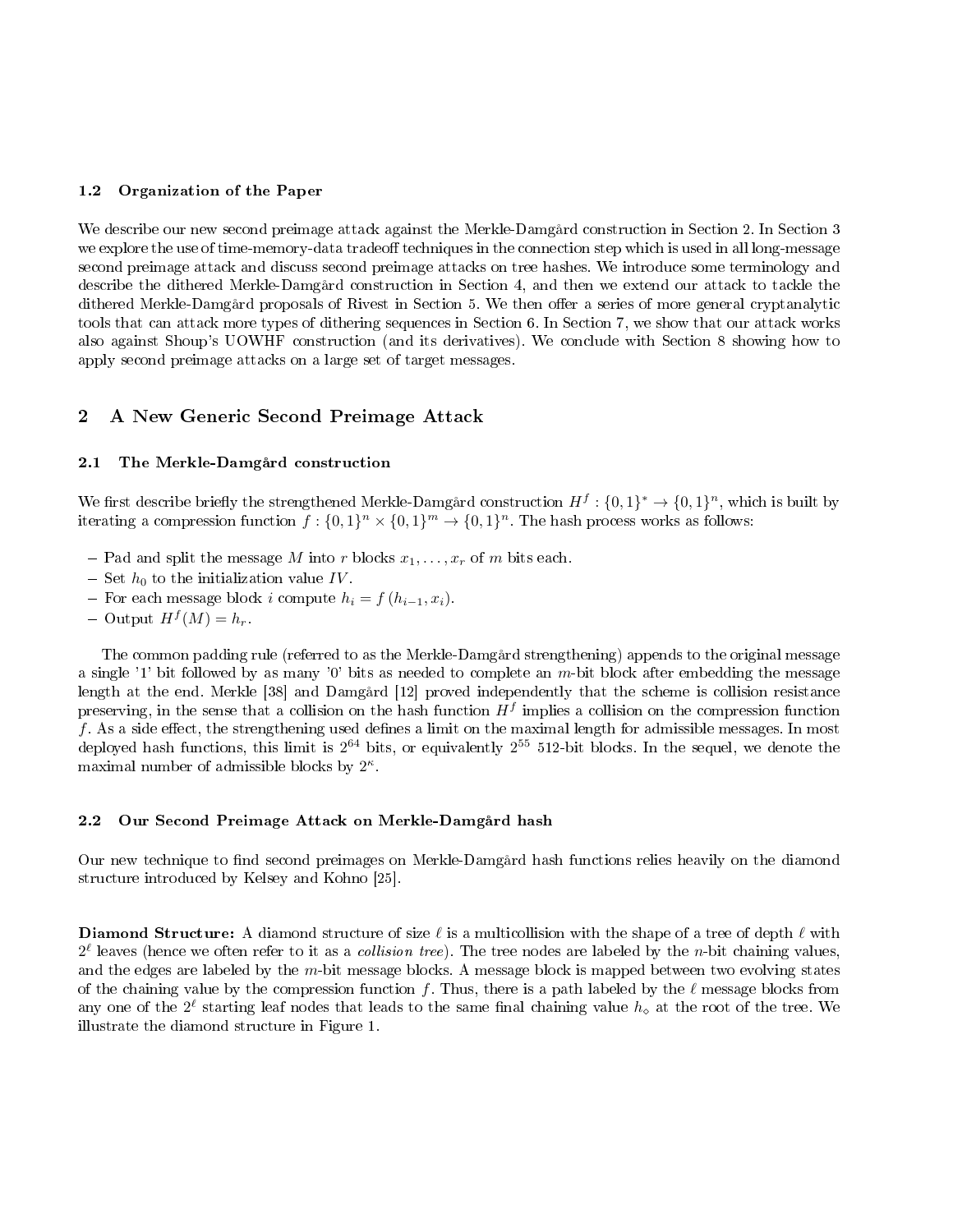

Fig. 1. A Diamond Structure

- 1. Construct a collision tree of depth  $\ell$  with a final chaining value at the root  $h_{\diamond}$ .
- 2. Connect  $h_{\circ}$  to some intermediate chaining value in the target message M. This is done by generating random message blocks B, until  $f(h_0, B) = h_{i_0}$  for some  $i_0, \ell + 1 \leq i_0 < |M|$ . Let  $B^{\searrow}$  be the message block satisfying this condition.
- 3. Generate an arbitrary prefix P of size  $i_0 \ell 2$  blocks, and assume that it hashes to  $h_P$ , then "connect" it to the diamond. This can be done by generating random message blocks B, until  $f(h_P, B) = x_j$ , where  $x_j$  is a chaining value labeling a leaf of the diamond. Let  $B^\nearrow$  denote this block, and let  $T$  be the chain of  $\ell$  blocks traversing the diamond from  $x_j$  to  $h_{\diamond}$ .
- 4. Form a message  $M' = P||B^{\nearrow}||T||B^{\searrow}||M_{\geq i_0+1}$ .



The Attack: To illustrate our new second preimage attack, let M be a target message of length  $2^{\kappa}$  blocks. The main idea of our attack is that connecting the target message to a precomputed collision tree of size  $\ell$  can be done with  $2^{n-\ell}$  computations. Moreover, connecting the root of the tree to one of the  $2^{\kappa}$  chaining values encountered during the computation of  $H^f(M)$  takes only  $2^{n-\kappa}$  compression function calls. Since a diamond structure can be computed in time much less than  $2^n$ , we successfully launch a second preimage attack. The attack works in four steps as described in Figure 2 (and depicted in Figure 3).

The messages  $M'$  and M are of equal length and hash to the same value before strengthening, so they produce the same hash value with the added Merkle-Damgård strengthening.

Our new second preimage attack applies identically to other Merkle-Damgård based constructions, such as prefix-free Merkle-Damgård [10], randomized hash [19], Enveloped Merkle-Damgård [3], etc. Keyed hash constructions like the linear and the XOR linear hash by [4] use unique per message block key, which foils this style of attacks in the connection step (as well as the attack of [26]).

**Complexity.** The first step allows for precomputation and its time and space complexity is about  $2^{(n+\ell)/2+2}$ (see [25]). The second step of the attack is carried out online with  $2^{n-\kappa}$  work, and the third step takes  $2^{n-\ell}$  work. The total time complexity of the attack is then  $2^{(n+\ell)/2+2}$  precomputation and  $2^{n-\kappa}+2^{n-\ell}$  online computations and their sum is minimal when  $\ell = (n-4)/3$  for a total of about  $5 \cdot 2^{2n/3} + 2^{n-\kappa}$  computations.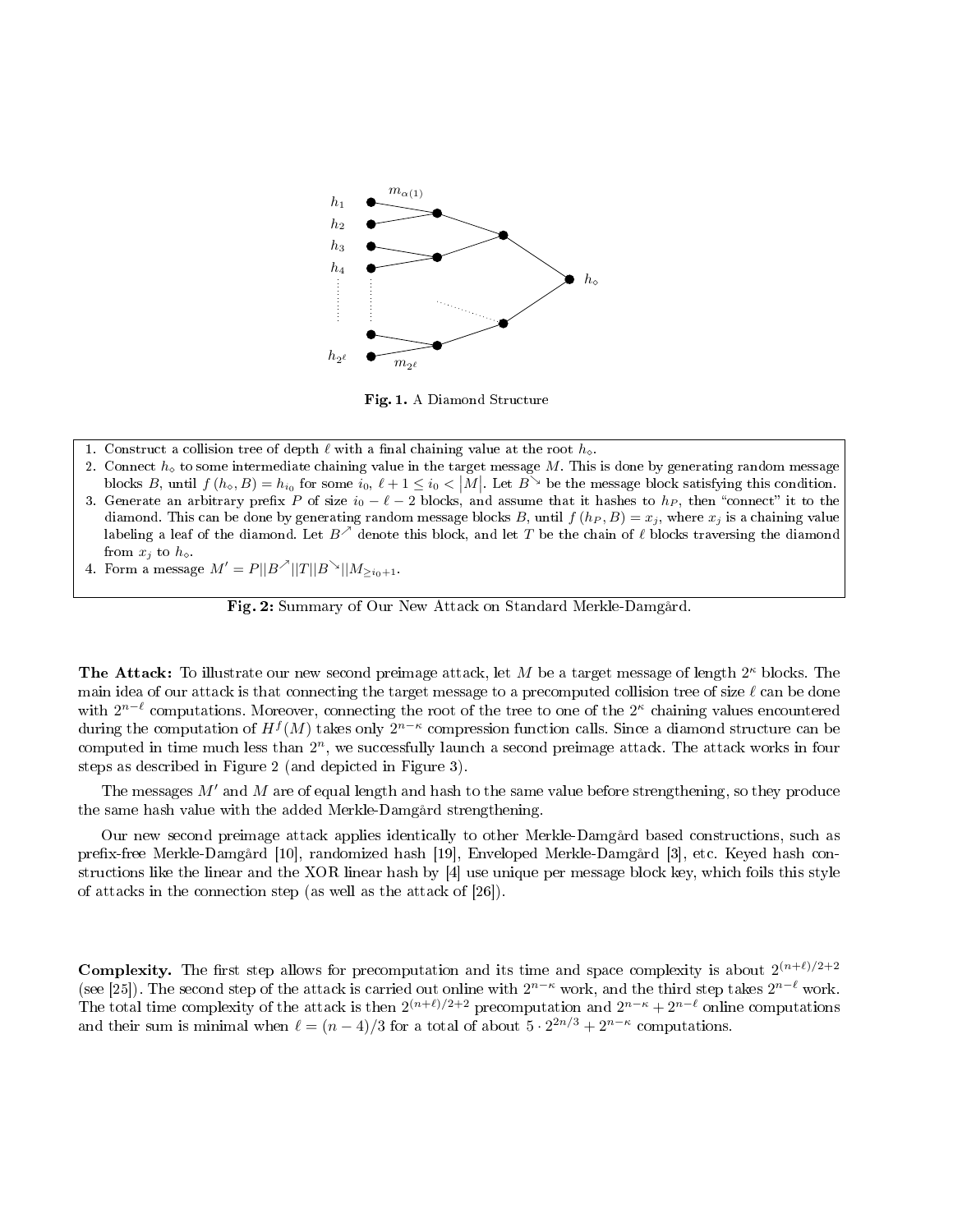

Fig. 3: Representation of Our New Attack on Standard Merkle-Damgård.

#### 2.3 Attack Variants on Strengthened Merkle-Damgård

Variant 1: The above algorithm allows connecting in the third step of the attack only to the  $2^{\ell}$  chaining values at the first level of the diamond structure. It is possible, however, to use all the  $2^{\ell+1} - 1$  chaining values in the diamond structure by appending to  $h_0$  a short expandable message of lengths between  $\log_2(\ell)$  and  $\ell + \log_2(\ell) - 1$ . Thus, once  $P$  is connected to some chaining value in the diamond structure, it is possible to extend the length of the patch to be of a fixed length (as required by the attack). This variant requires slightly more work in the precomputation step and a slightly longer patch (of  $\log_2(\ell)$  more blocks). The offline computation cost is about  $2^{(n+\ell)/2+2} + \log_2(\ell) \cdot 2^{n/2+1} + \ell$ , while the online computation cost is reduced to  $2^{n-\ell-1} + 2^{n-\kappa}$  compression function calls.

Variant 2: A different variant of the attack suggests constructing the diamond structure by reusing the chaining values of the target message  $M$  as starting points. Here the diamond structure gets computed in the online phase. In this variant, the herding step becomes more efficient, as there is no need to find a block connecting to the diamond structure. In exchange, we need an expandable message at the output of the diamond structure (*i.e.*, starting from  $h_\diamond$ ). The complexity of this variant is  $2^{(n+\kappa)/2+2}+2^{n-\kappa}+\kappa\cdot 2^{n/2+1}+2^\kappa$  online compression function calls (note that  $2^{\kappa}$  is also the size of the diamond structure).

# 2.4 Comparison with Dean [16] and Kelsey and Schneier [26]

The attacks of [16, 26] are slightly more efficient than ours. We present the respective offline and online complexities for the old and new variants of the attack in Table 1 and the the comparison of these attacks for MD5 ( $n =$  $128, \kappa = 55$ , SHA-1 ( $n = 160, \kappa = 55$ ), SHA-256 ( $n = 256, \kappa = 118$ ), and SHA-512 ( $n = 512, \kappa = 118$ ) in Table 2. Still, our technique gives the adversary more control over the second preimage. For example, she could choose to reuse most of the target message, leading to a second preimage that differs from the original by only  $\ell + 2$  blocks.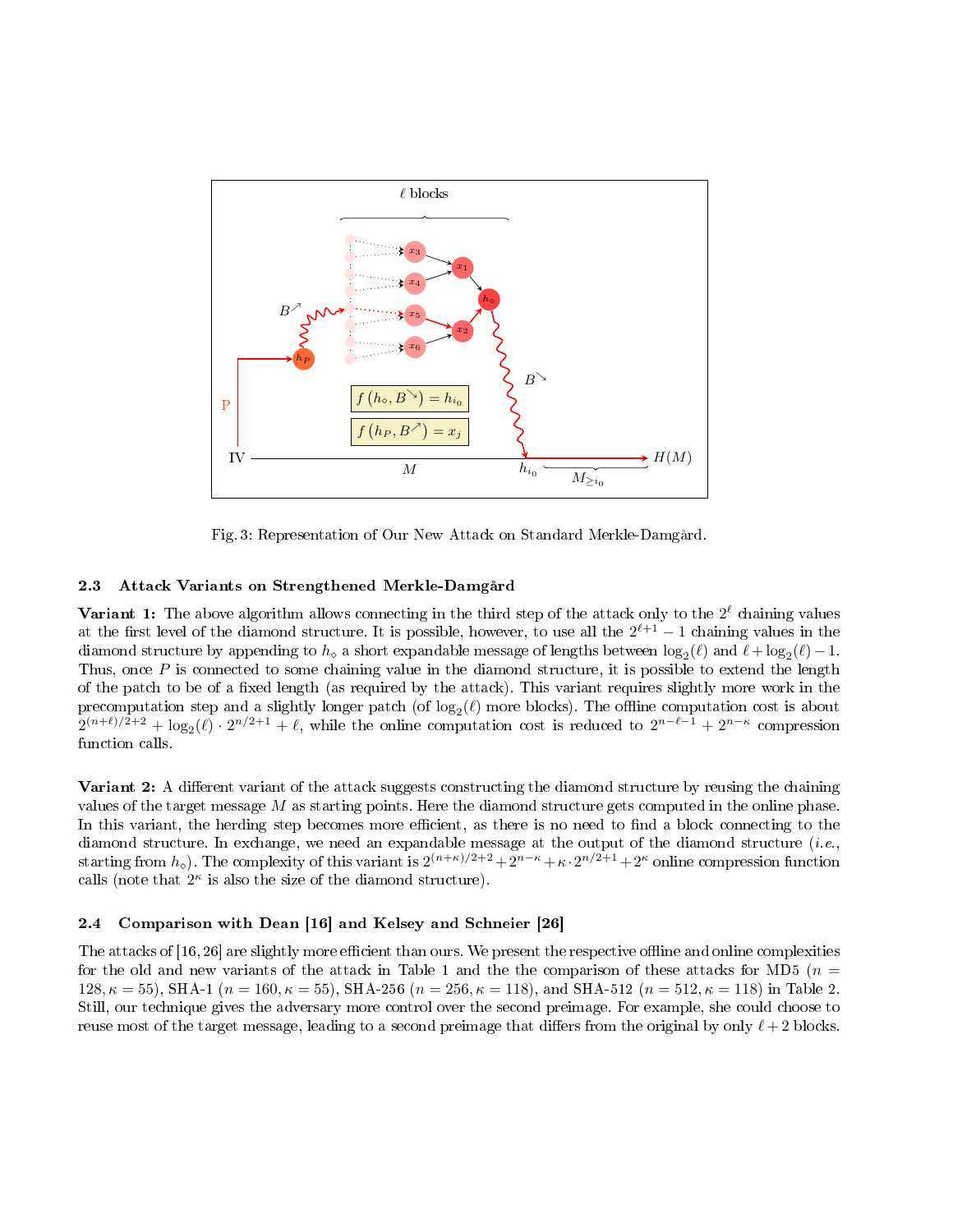| $ \mathrm{Attack} $    |                                       | Avg. Patch                                                      | Message                                                |                |               |
|------------------------|---------------------------------------|-----------------------------------------------------------------|--------------------------------------------------------|----------------|---------------|
|                        | Offline                               | Online                                                          | Memory                                                 | Size           | Length        |
| Dean [16]*             | $2^{n/2+1}$                           | $2^{n-\kappa}$                                                  | 2                                                      | $2^{\kappa-1}$ | $2^{\kappa}$  |
| Kelsey-Schneier [26]   | $\kappa \cdot 2^{n/2+1} + 2^{\kappa}$ | $2^{n-\kappa}$                                                  | $2 \cdot \kappa$                                       | $2^{\kappa-1}$ | $2^{\kappa}$  |
| New                    | $2^{(n+\ell)/2+2}$                    | $2^{n-\ell}+2^{n-\kappa}$                                       | $2^{\ell+1}$                                           | $\ell+2$       | $2^{\kappa}$  |
| Variant 1              | $2^{(n+\ell)/2+2}+$                   | $2^{n-\ell-1}+2^{n-\kappa}$                                     | $ 2^{\ell+1}+2\cdot \log_2(\ell) \ell+\log_2(\ell)+2 $ |                | $2^{\kappa}$  |
|                        | $\log_2(\ell) \cdot 2^{n/2+1} + \ell$ |                                                                 |                                                        |                |               |
| Variant 2              |                                       | $2^{(n+\kappa)/2+2}+2^{n-\kappa}+2^{(n+\kappa)/2}+2^{\kappa+1}$ |                                                        | $2^{\kappa-1}$ | $2^{\kappa}$  |
|                        |                                       | $\kappa \cdot 2^{n/2+1} + 2^{\kappa}$                           |                                                        |                |               |
| First connection with  | $2^{(n+\ell)/2+2}+2^{n-\lambda}$      | $2^{n-\ell}+2^{2\lambda}$                                       | $2^{\ell+1}+2^{n-2\lambda}$                            | $\ell+2$       | $2^{\lambda}$ |
| with TMDTO (Sect. 3.2) |                                       |                                                                 |                                                        |                |               |

 $\overline{a^*}$  This attack assumes the existence of easily found fixed points in the compression function

Table 1. Comparison of Long Message Second Preimage Attacks

The main difference between the older techniques and ours is that the previous attacks build on the use of expandable messages. We note that our attack just offers a short patch. At the same time, our attack can also be viewed as a new, more flexible technique to build expandable messages, by choosing a prefix of the appropriate length and connecting it to the collision tree. This can be done in time  $2^{(n+\ell)/2+2} + 2^{n-\ell}$ . Although it is more expensive, this new technique can be adapted to work even when an additional dithering input is given, as we demonstrate in Section 5.

# 3 Time-Memory-Data Tradeoffs for Second Preimage Attacks

In this section we discuss the first connection step (from the diamond structure to the message) and we show that it can be implemented using time-memory-data tradeoff. This allows speeding up the online phase in exchange for an additional precomputation and memory. Additionally, we can apply the attack to shorter messages. Moreover, following similar ideas, we suggest a second preimage attack techniques for tree hashes.

#### 3.1 Hellman's Time-Memory Tradeoff Attack

Time-memory Tradeoff attacks (TMTO) were first introduced in 1980 by Hellman [20]. The idea is to improve brute force attacks by trading the online time for memory and precomputation when inverting a function  $f$ :  $\{0,1\}^n \to \{0,1\}^n$ . Suppose we have an image element y and we wish to find a pre-image  $x \in f^{-1}(y)$ . One extreme would be to go over all possible elements x until we find one such that  $f(x) = y$ , while the other extreme would be to precompute a huge table containing all the pairs  $(x, f(x))$  sorted by the second element. Hellman's idea is to consider what happens when applying f iteratively. We start at a random element  $x_0$  and compute  $x_{i+1} = f(x_i)$ for t steps saving only the start and end points of the generated chain  $(x_0, x_t)$ . We repeat this process with different initial points and generate a total of c chains. Given an input  $y$ , we start generating a chain starting from y and checking if we reached one of the saved endpoints. If we have, we generate the corresponding chain, starting from the suggested starting point and hope to find a preimage of  $y$ . Notice that as the number of chains, c, increases beyond  $2^n/t^2$ , the contribution (*i.e.*, the number of new values that can be inverted) from additional chains decreases. To counter this birthday paradox effect, Hellman suggested to construct a number of tables, each using a slightly different function  $f_i$ , such that knowing a preimage of  $y$  under  $f_i$  implies knowing such a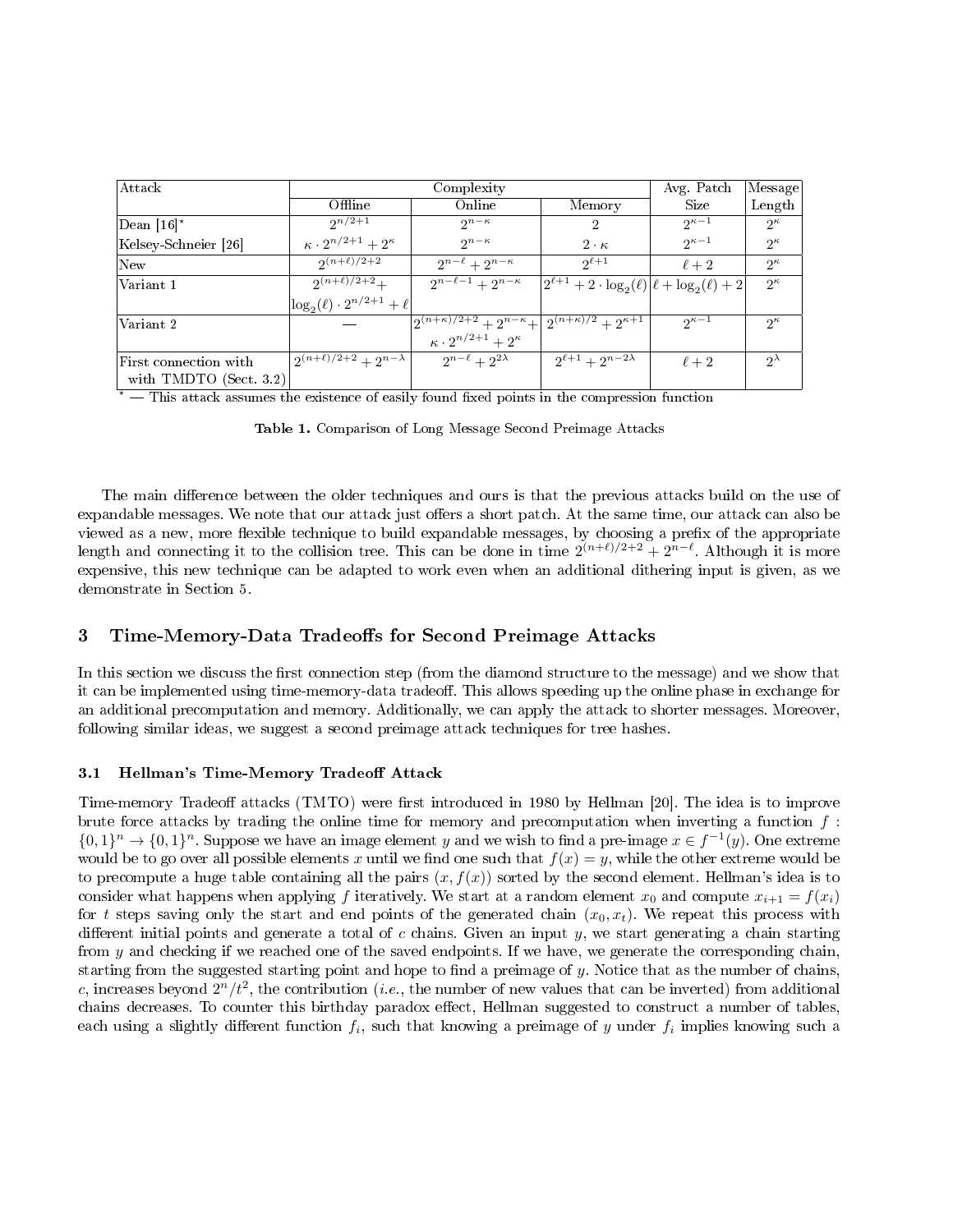| Function                      |          | MD5                 | SHA <sub>1</sub>    | <b>SHA 256</b> | SHA-512          |
|-------------------------------|----------|---------------------|---------------------|----------------|------------------|
| $(n,\kappa)$                  |          | (128, 55)           | (160, 55)           | (256, 118)     | (512, 118)       |
| Dean [16]                     | Offline: | $2^{\overline{65}}$ | $2^{\overline{81}}$ | $2^{129}$      | $\sqrt{2^{257}}$ |
|                               | Online:  | $2^{73}$            | $2^{105}$           | $2^{138}$      | $2^{394}$        |
|                               | Memory:  | $\overline{2}$      | $\overline{2}$      | $\overline{2}$ | $\mathfrak{D}$   |
|                               | Patch:   | $2^{54}$            | $2^{54}$            | $2^{117}$      | $2^{117}$        |
| Kelsey-Schneier [26] Offline: |          | $2^{71}$            | $2^{87}$            | $2^{136}$      | $2^{264}$        |
|                               | Online:  | $2^{73}$            | $2^{105}$           | $2^{138}$      | 2394             |
|                               | Memory:  | 110                 | 110                 | 234            | 234              |
|                               | Patch:   | $2^{54}\,$          | $2^{54}$            | $2^{117}$      | $2^{117}$        |
| New                           | Offline: | $2^{93.5}$          | $2^{109.5}$         | $2^{189}$      | $2^{317}$        |
|                               | Online:  | $2^{74}$            | $2^{106}$           | $2^{139}$      | $2^{395}$        |
|                               | Memory:  | $2^{56}$            | $2^{56}$            | $2^{119}$      | $2^{119}$        |
|                               | Patch:   | 57                  | 57                  | 120            | 120              |
| Variant 1                     | Offline: | $2^{93}$            | $2^{109}$           | $2^{188.5}$    | $2^{316.5}$      |
|                               | Online:  | $2^{74}$            | $2^{106}$           | $2^{139}$      | $2^{395}$        |
|                               | Memory:  | $2^{55}$            | $2^{55}$            | $2^{118}$      | $2^{118}$        |
|                               | Patch:   | 62                  | 62                  | 126            | 126              |
| Variant 2                     | Online:  | $2^{87.7}$          | $2^{109}$           | $2^{173}$      | $2^{394}$        |
|                               | Memory:  | $2^{84.7}$          | $2^{106}$           | $2^{170}$      | $2^{315}$        |
|                               | Patch:   | $2^{40.3}$          | $2^{51}$            | $2^{83}$       | $2^{117}$        |
|                               | Length:  | $2^{41.3}$          | $2^{52}$            | $2^{84}$       | $2^{118}$        |
| First connection              | Offline: | $2^{98.3}$          | $2^{122.3}$         | $2^{194.3}$    | 2394             |
| with TMDTO                    | Online:  | $2^{65}$            | $2^{81}$            | $2^{129}$      | $2^{257}$        |
|                               | Memory:  | $2^{65.6}$          | $2^{81.6}$          | $2^{129.6}$    | $2^{257.6}$      |
|                               | Patch:   | 66                  | 82                  | 130            | 258              |
|                               | Length:  | $2^{32}$            | $2^{40}$            | $2^{64}$       | $2^{118}$        |

The values were optimized for minimal online complexity.

TMDTO values were optimized for equal online and memory complexities. Memory and patches are measured in blocks.

Length is given for cases where the message length may be shorter than  $2^{\kappa}$ .

Table 2. Comparison of the long-message second preimage attacks on real hash functions

preimage under f. Hellman's original suggestion, which works well in practice, is to use  $f_i(x) = f(x \oplus i)$ . Thus, if we create  $d = 2^{n/3}$  tables each with different  $f_i$ 's, such that each table contains  $c = 2^{n/3}$  chains of length  $t=2^{n/3}$ , about 80% of the  $2^n$  points will be covered by at least one table. Notice that the online time complexity of Hellman's algorithm is  $t \cdot d = 2^{2n/3}$  while the memory requirements are  $d \cdot c = 2^{2n/3}$ .

It is worth mentioning, that when multiple targets are given for inversion  $(i.e.,$  a set of possible targets  $y_i = f(x_i)$ , where it is sufficient to identify only one of the preimages  $(x_i$  for some i), one could offer better trade off curves. For example, given  $m$  possible targets, it is possible to reduce the number of tables stored by a factor of m, and trying for each of the possible targets, the attack (*i.e.*, apply the chain). This reduces the memory complexity (without affecting the online time complexity or success rate), as long as  $m \leq d$  (see [7] for more details concerning this constraint).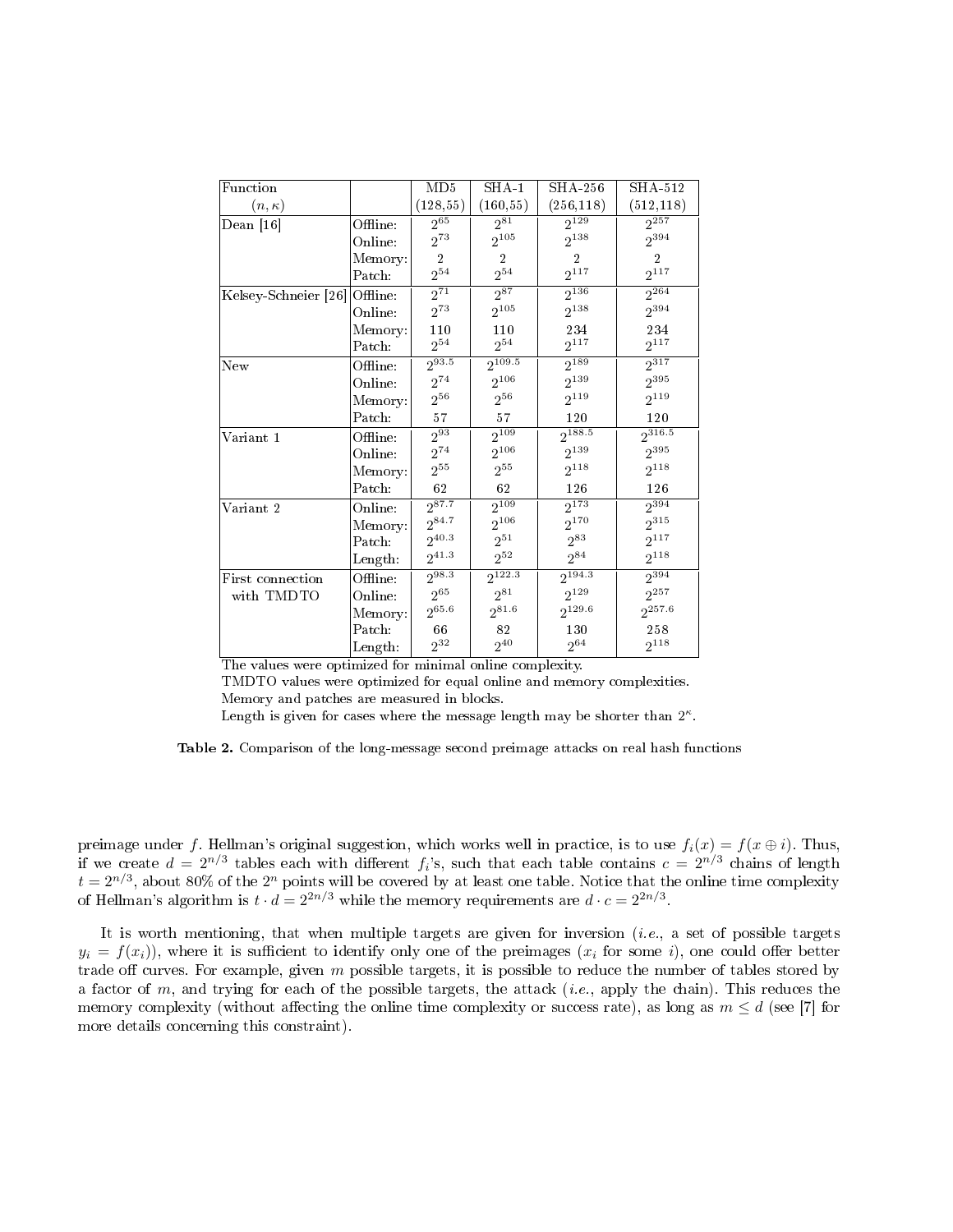#### 3.2 Time-Memory-Data Tradeoffs for Merkle-Damgård Second Preimage Attacks

Both known long-message second preimage attacks and our newly proposed second preimage attack assume that the target message is long enough  $(2^{\kappa})$ . This enables the connection to the target message to be done with complexity of about 2<sup>n−k</sup> compression function calls. In our new second preimage attack we also have a second connection phase: connecting from the message into the diamond structure (Step 3 of Fig. 2). In principle, both connection steps can be seen as finding the inverse of a function. However, only the first can be improved using a time-memory-data tradeoff.

Recall that we search for a message block m such that  $f(h_{\diamond}, m) = h_i$ . As there are  $2^{\kappa}$  targets (and finding the preimage of only one  $h_i$ 's is sufficient), then we can run a time-memory-data tradeoff attack with a search space of  $N = 2^n$ , and  $D = 2^{\kappa}$  available data points, time T, and memory M such that  $N^2 = TM^2D^2$ , after  $P = N/D$  preprocessing (and  $T \geq D^2$ ). Let  $2^x$  be the online complexity of the time-memory-data tradeoff, and thus,  $2^x \ge 2^{2\kappa}$ , and the memory consumption is  $2^{n-\kappa-x/2}$  blocks of memory. The resulting overall complexities are:  $2^{n/2+\ell/2+2}+2^{n-\kappa}$  preprocessing,  $2^x+2^{n-\ell}$  online complexity, and  $2^{\ell+1}+2^{n-\kappa-x/2}$  memory, for messages of  $2^{x/2}$  blocks.

Given the constraints on the online complexity  $(i.e., x \geq 2\kappa)$ , it is sometime beneficial to consider shorter messages, e.g., of  $2^{\lambda}$  blocks (for  $\lambda \leq \kappa$ ). For such cases, the offline complexity is  $2^{n/2+\ell/2+2}+2^{n-\lambda}$ , the online complexity is  $2^x + 2^{n-\ell}$ , and the memory consumption being  $2^{n-\lambda-x/2} + 2^{\ell+1}$ .

We can balance the online and memory complexities (as commonly done in time-memory-data tradeoff attacks), which results in picking x such that  $2^x + 2^{n-\ell} \approx 2^{n-\lambda-x/2} + 2^{\ell+1}$ . By picking  $\lambda = n/4$ ,  $x = 2\lambda = n/4$ , and  $\ell = n/2$ , the online complexity is  $2^{n/2+1}$ , the memory complexity is  $3 \cdot 2^{n/2}$ , and the offline complexity is  $5 \cdot 2^{3n/4}$ . This of course holds as long as  $n/4 = \lambda \leq \kappa$ , *i.e.*,  $4\kappa > n$ .

When  $4\kappa < n$ , we can still balance the memory and the online computation by picking  $T = 2^{n/2}$  and  $\ell = n/2$ . The memory consumption of this approach is still  $\mathcal{O}(2^{n/2})$ , and the only difference is the preprocessing which increases to  $2^{n-\kappa}$ .

For this choice of parameters, we can find a second preimage for a  $2^{40}$ -block long message in SHA-1, with online time of 2<sup>81</sup> operations, 2<sup>81.6</sup> blocks of memory, and 2<sup>98.2</sup> steps of precomputation. The equivalent Kelsey-Schneier attack takes  $2^{120}$  online steps (and about  $2^{71}$  offline computation).

One may consider comparison with a standard time-memory attack for finding preimages.<sup>3</sup> For an n-bit digests, for  $2^n$  preprocessing, one can find a (second) preimage using time  $2^x$  and memory  $2^{n-x/2}$ . Hence, for the same  $2^{40}$ -block message, with  $2^{81.6}$  blocks of memory, the online computation is about  $2^{156.8}$  SHA-1 compression function calls.

#### 3.3 Time-Memory-Data Tradeoffs for Tree Hashes Second Preimage Attacks

Another structure which is susceptible to the time-memory-data connection phase is tree hashes. Before describing our attacks, we give a quick overview of tree hashes.

**Tree Hashes.** Tree hashes were first suggested in [38]. Let  $f: \{0,1\}^n \times \{0,1\}^n \to \{0,1\}^n$  be a compression function used in the tree hash  $T_f$ . To hash a message M of length  $|M| < 2^n$ , M is initially padded with a single '1' bit and as many '0' bits as needed to obtain  $\text{pad}_{TH}(M) = m_1||m_2|| \dots ||m_L$ , where each  $m_i$  is *n*-bit long,  $L = 2^{\kappa}$  for  $\kappa = \lceil \log_2(|M| + 1)/n \rceil$ . Consider the resulting message blocks as the leaves of a full binary tree of

<sup>&</sup>lt;sup>3</sup> An attack that tries to deal with the multiple targets has to take care of the padding, which can be done by just starting from an expandable message. In other words, this is equivalent to using our new connection step in the Kelsey-Schneier attack.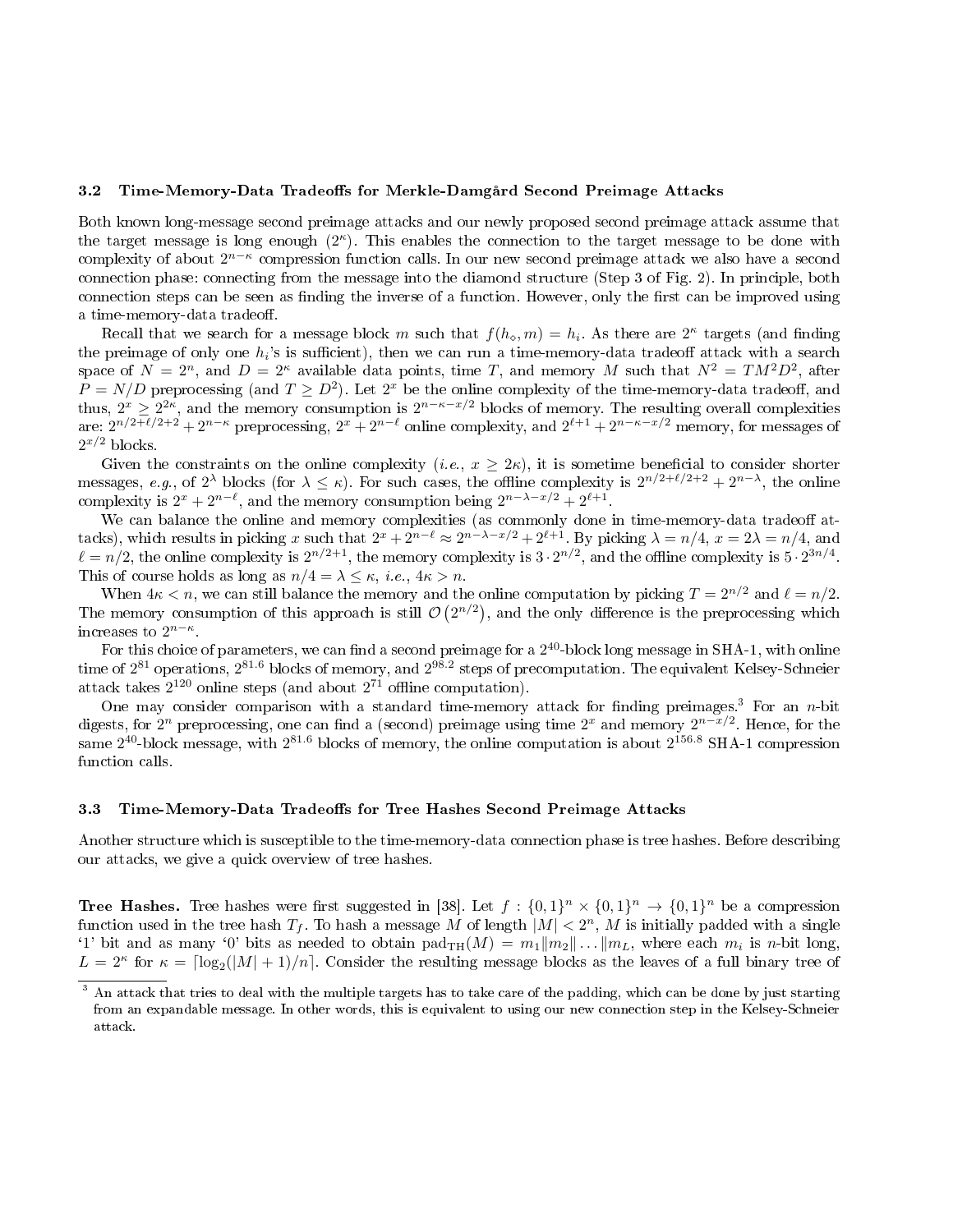depth κ. Then, the compression function is applied to any two leaves with a common ancestor, and its output is assigned to the common ancestor. This procedure is followed in an iterative manner. A final compression function is applied to the output of the root and an extra final strengthening block, normally containing the length of the input message  $M$ . The resulting output is the final tree hash.

Formally, the tree hash function  $T_f(M)$  is defined as:

- 1.  $m_1||m_2|| \dots ||m_L \leftarrow \text{pad}_{\text{TH}}(M)$
- 2. For  $j = 1$  to  $2^{\kappa 1}$  compute  $h_{1,j} = f(m_{2j-1}, m_{2j})$
- 3. For  $i=2$  to  $\kappa$ 
	- For  $j = 1$  to  $2^{\kappa i}$  compute  $h_{i,j} = f(h_{i-1,2j-1}, h_{i-1,2j})$
- 4.  $T_f(M) \triangleq h_{\kappa+1} = f(h_{\kappa,1},\langle |M|\rangle_n).$

A Basic Second Preimage Attack on Tree Hashes. Tree hashes that apply the same compression function to each message block (*i.e.*, the only difference between  $f(m_{2i-1}, m_{2i})$  and  $f(m_{2i-1}, m_{2i})$  for  $i \neq j$  is the position of the resulting node in the tree) are vulnerable to a long-message second preimage attack where the change is in at most two blocks of the message.

Recall that  $h_{1,j} = f(m_{2j-1}, m_{2j})$  for  $j = 1$  to  $2^{\kappa - 1}$  for a message  $M$  of length  $2^{\kappa}$  blocks. Then, given the target message M, there are  $2^{\kappa-1}$  chaining values  $h_{1,j}$  that can be targeted.<sup>4</sup> An adversary that inverts one of these chaining values, *i.e.*, produces  $(m', m'')$  such that  $f(m', m'') = h_{1,j}$  for some  $1 \le j \le 2^{\kappa - 1}$ , computes successfully a second preimage M'. Thus, a long-message second preimage attack on message of length  $2^{\kappa}$  requires about  $2^{n-\kappa+1}$  trial inversions for  $f(\cdot)$ .

More precisely, the adversary just tries message pairs  $(m', m'')$ , until  $f(m', m'') = h_{1,j}$  for some  $1 \le j \le 2^{\kappa - 1}$ . Then, the adversary replaces  $(m_{2j-1}||m_{2j})$  with  $m'||m'$  without affecting the computed hash value for M. Note that the number of modified message blocks is only two. This result also applies to other parallel modes where the exact position has no effect on the way the blocks are compressed.

Getting More for Less As can be seen, the previous attack tries to connect only to the first level of the tree. This fact stems from the fact that in order to connect to a higher level in the tree, one needs the ability to replace the subtree below the connection point.

Assuming that f is random enough, we can achieve this, by building the queries carefully. Consider the case where the adversary computes  $n_1 = f(m'_1, m'_2)$  and  $n_2 = f(m'_3, m'_4)$ , for some message blocks  $m'_1, \ldots, m'_4$ . If neither  $n_1$  nor  $n_2$  are equal to some  $h_{1,j}$ , we can compute  $o_1 = f(n_1, n_2)$ . Now, if  $o_1 = h_{1,j}$  for some j, we can offer a second preimage as before (replacing the corresponding message blocks by  $(n_1, n_2)$ ). At the same time, if  $o_1 = h_{2,j}$  for some j, we can replace the four message blocks  $m_{4j-3}, \ldots, m_{4j}$  with  $m'_1, \ldots, m'_4$ . The probability of a successful connection is thus  $3 \cdot 2^{\kappa-1-n} + 2^{\kappa-2-n} = 3.5 \cdot 2^{\kappa-1-n}$  for 3 compression function calls (rather than the expected  $3 \cdot 2^{\kappa - 1 - n}$ .

One can extend this approach, and try to connect to the third layer of the tree. This can be done by generating  $o_2$  using four new message blocks, and if their connection fails, compute  $f(o_1, o_2)$  and try to connect it the first three levels of the tree. Hence, for a total of 7 compression function calls, we expect a connection probability of 2 ·  $3.5 \cdot 2^{\kappa - 1 - n} + 2^{\kappa - 1 - n} + 2^{\kappa - 2 - n} + 2^{\kappa - 3 - n} = 8.75 \cdot 2^{\kappa - 1 - n}.$ 

<sup>&</sup>lt;sup>4</sup> We note that the number of possible locations for connection is  $2^{\kappa-1}$  even if there are more compression function calls. This follows the fact that the length of the second preimage must be the same as for the original message, and thus, it is impossible to connect to a chaining value in the padding.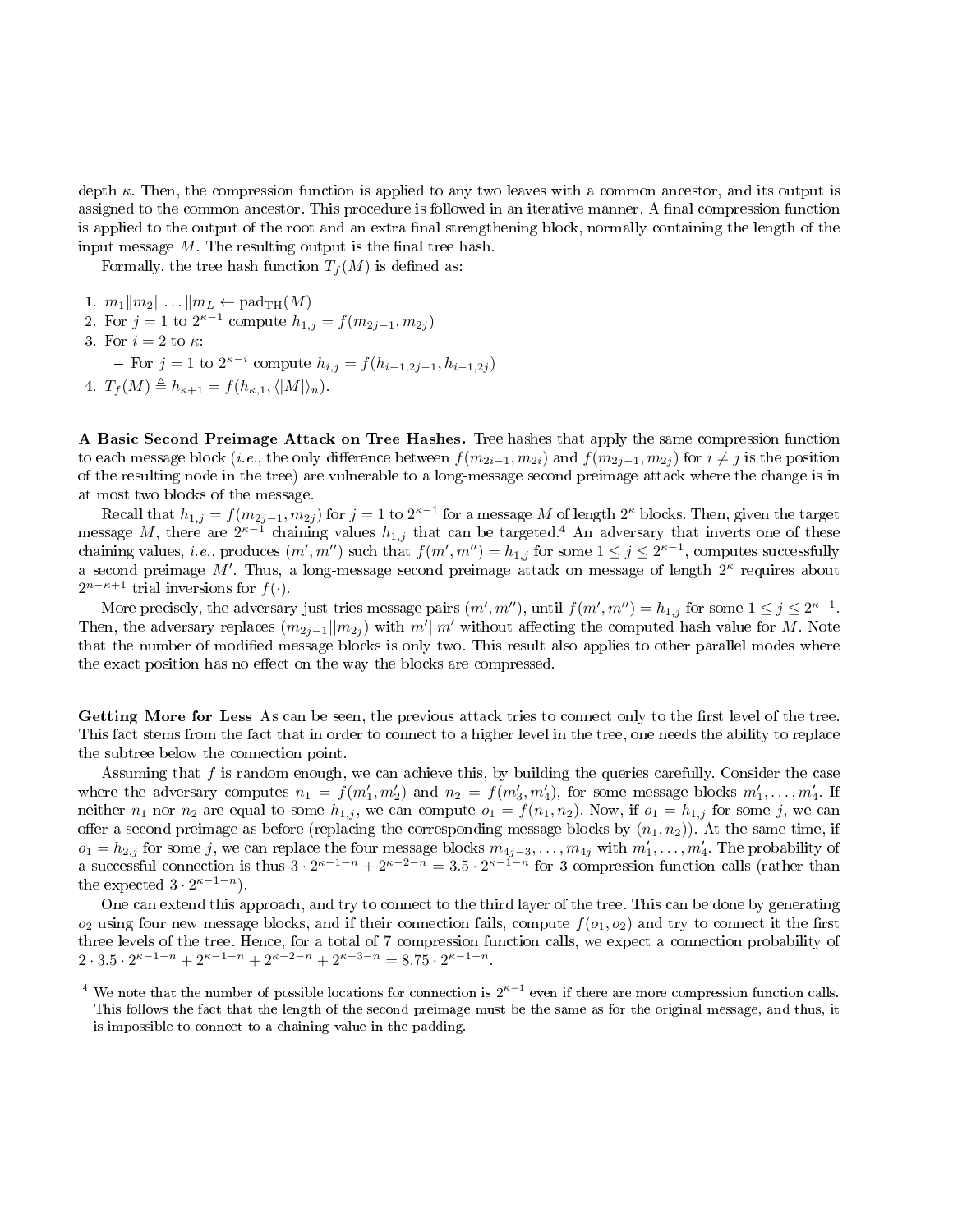This approach can be further generalized, each time increasing the depth of the subtree which is replaced (up to  $\kappa$ ). If the number of compression function calls needed to generate a subtree of depth t is  $N_t = 2^t - 1$  and the probability of successful connection is  $p_t$ , then  $p_t$  follows the recursive formulas of:

$$
p_{t+1} = 2p_t + \sum_{i=1}^{t+1} 2^{\kappa - i - n},
$$

where  $p_1 = 2^{\kappa-1-n}$ . The time complexity advantage of this approach is  $p_{t+1}/(N_t \cdot 2^{\kappa-1-n})$ , as for the basic algorithm, after  $N_t$  compression function calls, the success rate is  $N_t \cdot 2^{\kappa-1-n}$ . Now, as  $p_{t+1} < 2p_t + 2 \cdot 2^{\kappa-1-n}$ , it is possible to upper bound  $p_\kappa$  by  $2+4\cdot2^{\kappa-1},$  meaning that this attack is at most twice as fast as the original attack presented above.

The main drawback of this approach is the need to store the intermediate chaining values produced by the adversary. For a subtree of depth t, this sums up to  $2^{t+1} - 1$  blocks of memory.

We notice that the utility of each new layer decreases. Hence, we propose a slightly different approach, where the utility is better. The improved variant starts by computing  $n_1 = f(m'_1, m'_2)$  and  $n_2 = f(m'_3, m'_4)$ . At this point, the adversary computes 4 new values —  $f(n_1, n_1), f(n_1, n_2), f(n_2, n_1)$ , and  $f(n_2, n_2)$ . For these 6 compression function calls, the adversary has a probability of  $6 \cdot 2^{\kappa-1-n} + 4 \cdot 2^{\kappa-2-n} = 8 \cdot 2^{\kappa-1-n}$  chance of connecting successfully to the message (either at the first level or the second level for the four relevant values). It is possible to continue this approach, and obtain 16 chaining values that can be connected in the first, second, or third levels of the tree.

This approach yields the same factor 2 improvement in the total time complexity with less memory, and with less restrictions on  $\kappa,$  namely, to obtain the full advantage,  $\log_2(n)$  levels in the tree are needed (to be compared with  $n$  levels in the previous case).

Applying Time-Memory-Data Tradeoffs. As in the Merkle-Damgård second preimage attacks, we model the inversion of f as a task for a time-memory-data attack [7]. The  $h_{1,j}$  values are the multiple targets, which compose the available data points  $D = 2<sup>κ−1</sup>$ . Using the time-memory-data curve of the attack from [7], it is possible to have an inversion attack which satisfy the relation  $N^2=TM^2D^2,$  where  $N$  is the size of the output space of  $f, T$  is the online computation, and M is the number of memory blocks used to store the tables of the attack. As  $N = 2^n$ , we obtain that the curve for this attack is  $2^{2(n-\kappa+1)} = TM^2$  (with preprocessing of  $2^{n-\kappa+1}$ ). We note that the trade-off curve can be used as long as  $M < N, T < N$ , and  $T \ge D^2$ . Thus, for  $\kappa < n/3$ , it is possible to choose  $T = M$ , and obtain the curve  $T = M = 2^{2(n-\kappa+1)/3}$ . For  $n = 160$  with  $\kappa = 50$ , one can apply the time-memory-data tradeoff using  $2^{110}$  preprocessing time and  $2^{74}$  memory blocks, and find a second preimage in 2 <sup>74</sup> online computation.

# 4 Dithered Hashing

The general idea of dithered hashing is to perturbate the hash process by using an additional input to the compression function, formed by the consecutive elements of a fixed *dithering* sequence. This gives the adversary less control over the inputs of the compression function, and makes the hash of a message block dependent on its position in the whole message.

The ability to "copy, cut, and paste" blocks of messages here and there is a fundamental ingredient in many generic attacks, including for example the construction of expandable messages of [26] or of the diamond structure of [25]. To prevent such generic attacks, the use of some kind of dithering is now widely adopted, as the success of the Haifa mode of operation amongst the SHA-3 candidates shows.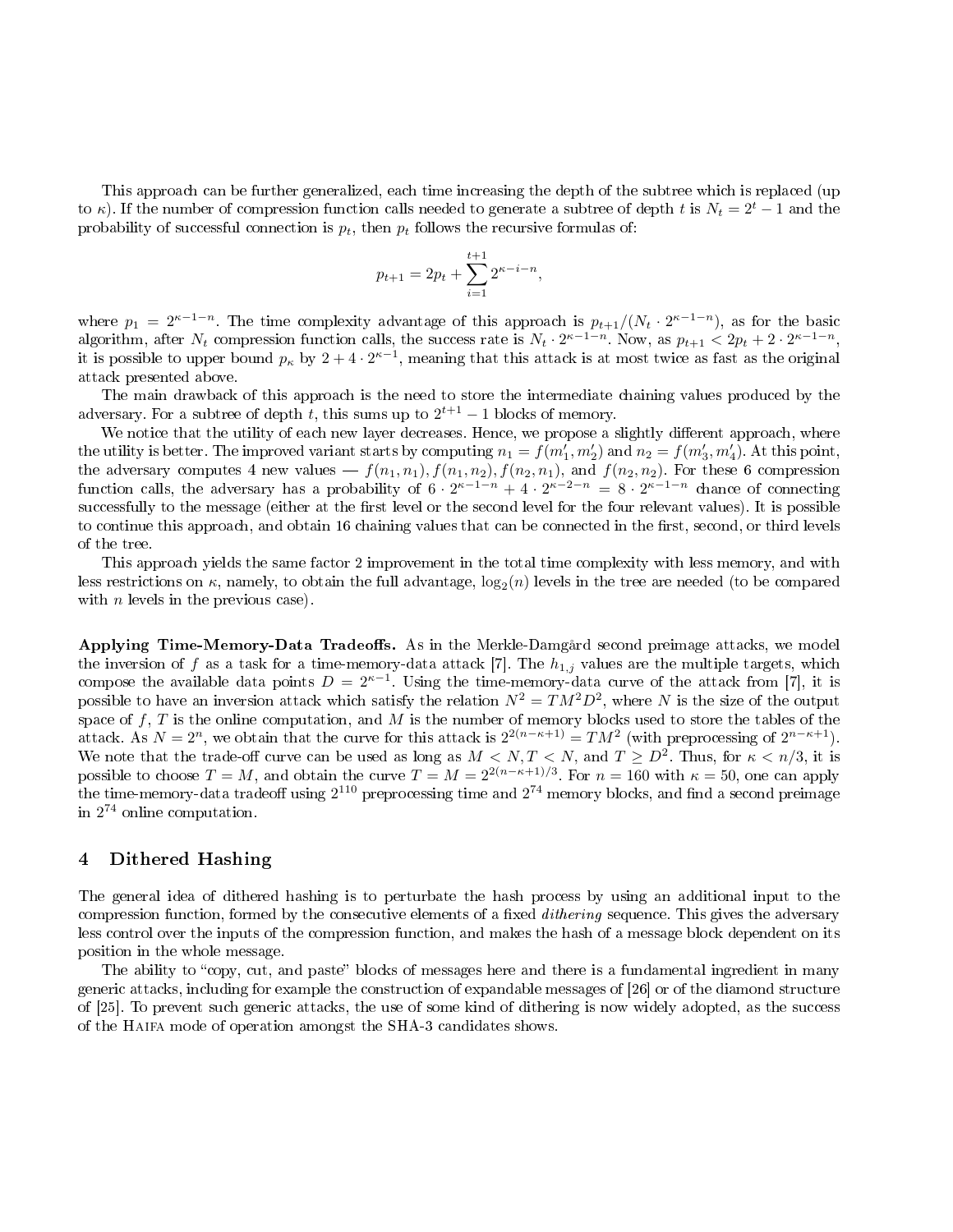Since the dithering sequence z has to be at least as long as the maximal number of blocks in any message that can be processed by the hash function, it is reasonable to consider infinite sequences as candidates for  $z$ . Let  $A$ be a finite alphabet, and let the dithering sequence z be an eventually infinite word over A. Let  $z[i]$  denote the  $i$ -th element of  $\bf z$ . The dithered Merkle-Damgård construction is obtained by setting  $h_i=f\left(h_{i-1},x_i, \bf z\left[i\right]\right)$  in the definition of the Merkle-Damgård scheme.

We demonstrate that the gained security (against our attack) of the dithering sequence is equal to its minentropy of z. This implies that to offer a complete security against our attacks, the construction must use a dither sequence which contains as many different dither inputs as blocks,  $e.g.,$  like suggested in HAIFA.

#### 4.1 Background and Notations

Words and Sequences. Let  $\omega$  be a word over a finite alphabet A. We use the dot operator to denote concatenation. If  $\omega$  can be written as  $\omega = x.y.z$  (where x,y, or z can be empty), we say that x is a prefix of  $\omega$  and that y is a factor (or subword) of  $\omega$ . A finite non-empty word  $\omega$  is a *square* if it can be written as  $\omega = x.x$ , where x is not empty. A finite word  $\omega$  is an *abelian square* if it can be written as  $\omega = x.x'$  where  $x'$  is a permutation of x  $(i.e., a reordering of the letters of x). A word is said to be square-free (respectively, abelian square-free) if none of$ its factors is a square (respectively, an abelian square). Note that abelian square-free words are also square-free.

Sequences Generated by Morphisms. We say that a function  $\tau : \mathcal{A}^* \to \mathcal{A}^*$  is a morphism if for all words x and y,  $\tau(x,y) = \tau(x) \cdot \tau(y)$ . A morphism is then entirely determined by the images of the individuals letters. morphism is said to be r-uniform (with  $r \in \mathbb{N}$ ) if for any word x,  $|\tau(x)| = r \cdot |x|$ . If, for a given letter  $\alpha \in \mathcal{A}$ , we have  $\tau(\alpha) = \alpha \cdot x$  for some word x, then  $\tau$  is non-erasing for  $\alpha$ . Given a morphism  $\tau$  and an initialization letter  $\alpha$ . Let  $u_n$  denote the *n*-th iterate of  $\tau$  over  $\alpha$ :  $u_n = \tau^n(\alpha)$ . If  $\tau$  is r-uniform (with  $r \ge 2$ ) and non-erasing for  $\alpha$ , then  $u_n$  is a strict prefix of  $u_{n+1}$ , for all  $n \in \mathbb{N}$ . Let  $\tau^{\infty}(\alpha)$  denote the limit of this sequence: it is the only fixed point of  $\tau$  that begins with the letter  $\alpha$ . Such infinite sequences are called uniform tag sequences [9] or r-automatic sequences [1].

An Infinite Abelian Square-Free Sequence. Infinite square-free sequences have been known to exist since 1906, when Axel Thue exhibited the Thue-Morse word over a ternary alphabet (there are no square-free sequences of size greater than four on a binary alphabet).

The question of the existence of infinite *abelian* square-free sequences was raised by 1961 by Erdös, and was solved by Pleasants [42] in 1970: he exhibited an infinite abelian square-free sequence over a five-letter alphabet. In 1992, Keränen [27] exhibited an infinite abelian square-free sequence **k** over a four-letter alphabet (there are no infinite abelian square-free words over a ternary alphabet). In this paper, we call this infinite abelian square-free word the Keränen sequence. Before describing it, let us consider the permutation  $\sigma$  over A defined by:

$$
\sigma(a) = b, \quad \sigma(b) = c, \quad \sigma(c) = d, \quad \sigma(d) = a
$$

Surprisingly enough, the Keränen sequence is defined as the fixed point of a 85-uniform morphism  $\tau$ , given by:

$$
\tau(a) = \omega_a, \quad \tau(b) = \sigma(\omega_a), \quad \tau(c) = \sigma^2(\omega_a), \quad \tau(d) = \sigma^3(\omega_a),
$$

where  $\omega_a$  is some magic string of size 85 (given in [27, 43]).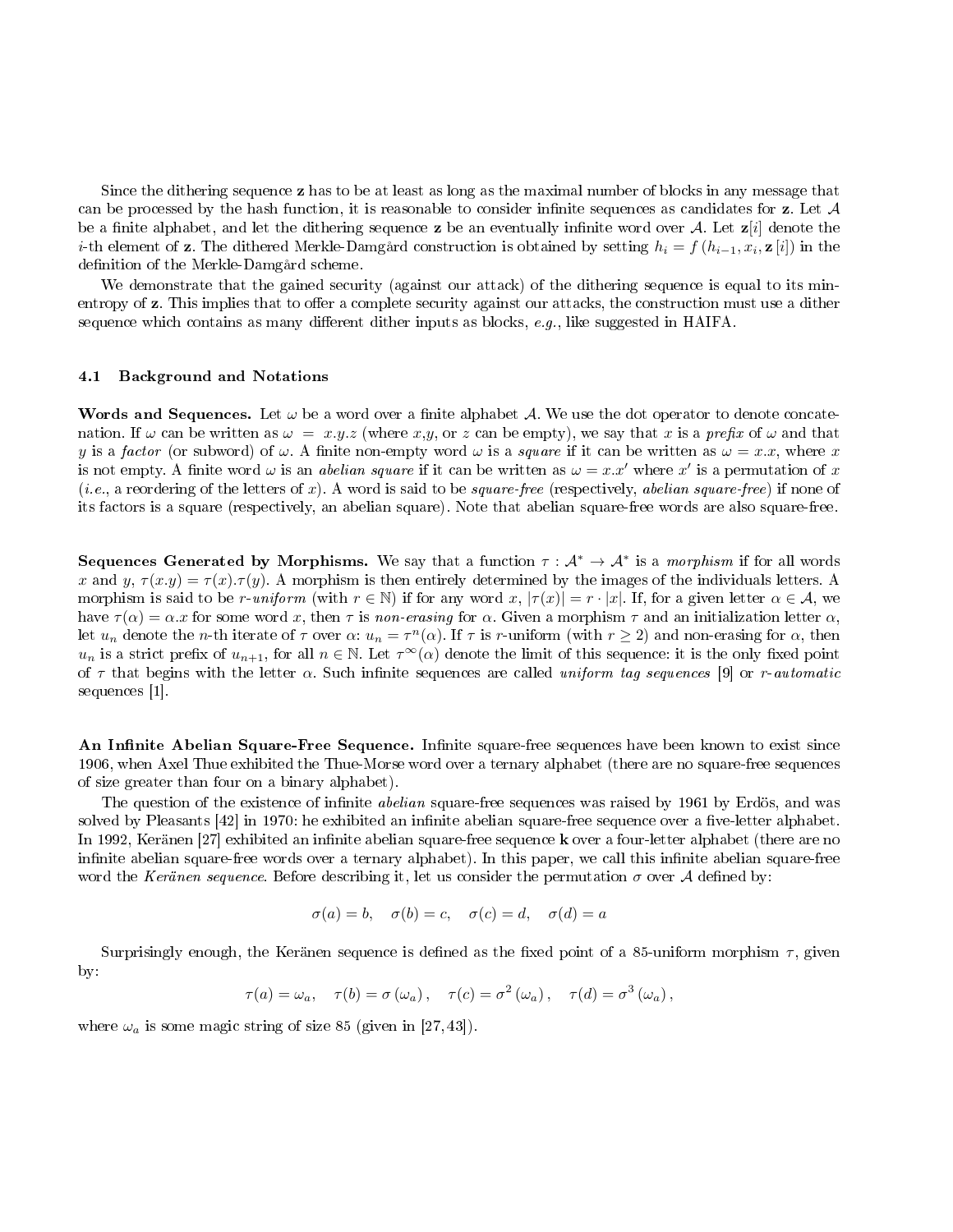Sequence Complexity. The number of factors of a given size of an infinite word gives an intuitive notion of its complexity: a sequence is more complex (or richer) if it possesses a large number of different factors. We denote by  $Fact_{\mathbf{z}}(\ell)$  the number of factors of size  $\ell$  of the sequence **z**.

Because they have a very strong structure, r-uniform sequences have special properties, especially with regard to their complexity:

**Theorem 1 (Cobham, 1972, [9]).** Let z be an infinite sequence generated by an r-uniform morphism, and assume that the alphabet size  $|\mathcal{A}|$  is finite. Then **z** has linear complexity bounded by:

$$
Fact_{\mathbf{z}}(\ell) \le r \cdot |\mathcal{A}|^2 \cdot \ell.
$$

A polynomial algorithm which computes the exact set of factors of a given length  $\ell$  can be deduced from the proof of this theorem. It is worth mentioning that similar results exist in the case of sequences generated by non-uniform morphisms [17, 41], although the upper bound can be quadratic in  $\ell$ . The bound given by this theorem, although attained by certain sequences, is relatively rough. For example, since the Keranen sequence is 85-uniform, the theorem gives:  $Fact_k(\ell) \leq 1360 \cdot \ell$ . For  $\ell = 50$ , this gives  $Fact_k(50) \leq 68000$ , while the factorcounting algorithm reveals that  $Fact_k(50) = 732$ . Hence, for small values of  $\ell$ , the following upper bound may be tighter:

Lemma 1. Let z be an infinite sequence over the alphabet A generated by an r-uniform morphism  $\tau$ . For all  $\ell$ ,  $1 \leq \ell \leq r$ , we have :

$$
Fact_{\mathbf{z}}(\ell) \leq \ell \cdot \left( Fact_{\mathbf{z}}(2) - |\mathcal{A}| \right) + \Big[ (r+1) \cdot |\mathcal{A}| - Fact_{\mathbf{z}}(2) \Big].
$$

*Proof.* If  $\ell \leq r$ , then any factor of **z** of size  $\ell$  falls in one of these two classes:

- Either it is a factor of  $\tau(\alpha)$  for some letter  $\alpha \in \mathcal{A}$ . There are no more than  $|A| \cdot (r \ell + 1)$  such factors.
- $-$  Or it is a factor of  $τ(α) .τ(β)$ , for two letters  $α, β ∈ A$  (and is not a factor of either  $τ(α)$  or  $τ(β)$ ). For any given pair  $(\alpha, \beta)$ , there can only be  $\ell - 1$  such factors. Moreover,  $\alpha, \beta$  must be a factor of size 2 of z.

So 
$$
Fact_z(\ell) \le |A| \cdot (r - \ell + 1) + Fact_z(2) \cdot (\ell - 1)
$$
.

For the particular case of the Keränen sequence **k**, we have  $r = 85$ ,  $|\mathcal{A}| = 4$  and  $Fact_{\mathbf{k}}(2) = 12$  (all nonrepeating pairs of letters). This yields  $Fact_k(\ell) \leq 8 \cdot \ell + 332$  when  $\ell \leq 85$ , which is tight, as for  $\ell = 50$  it gives:  $Fact_{\mathbf{k}}(50) \leq 732.$ 

Factor Frequency. Our attacks usually target the factor of highest frequency. If the frequency of the various factors is biased, i.e., non uniform, then the attack should exploit this bias (just like any cryptographic attack).

Formally, let us denote by  $N_{\omega}(x)$  the number of occurrences of  $\omega$  in x (which is expected to be a finite word). and by  $z[1..i]$  the prefix of z of size i. The frequency of a given word  $\omega$  in the sequence z is the limit of  $N_{\omega}(z[1..i])/i$ when i goes to  $+\infty$ .

We denote by  $2^{-H_{\infty}(\mathbf{z},\ell)}$  the frequency of the most frequent factor of length  $\ell$  in the sequence z. It follows immediately that  $H_{\infty}(\mathbf{z}, \ell) \leq \log_2 Fact_{\mathbf{z}}(\ell)$ . Hence, when the computation of  $H_{\infty}(\mathbf{z}, \ell)$  is infeasible,  $\log_2 Fact_{\mathbf{z}}(\ell)$ can be used as an upper-bound.

It is possible to determine precisely the frequency of certain words in sequences generated by uniform morphisms. For instance, it is easy to compute the frequency of individual letters: if x is some finite word and  $\alpha \in \mathcal{A}$ , then by definition of  $\tau$  we find:

$$
N_{\alpha}\left(\tau\left(x\right)\right) = \sum_{\beta \in \mathcal{A}} N_{\alpha}\left(\tau\left(\beta\right)\right) \cdot N_{\beta}\left(x\right) \tag{1}
$$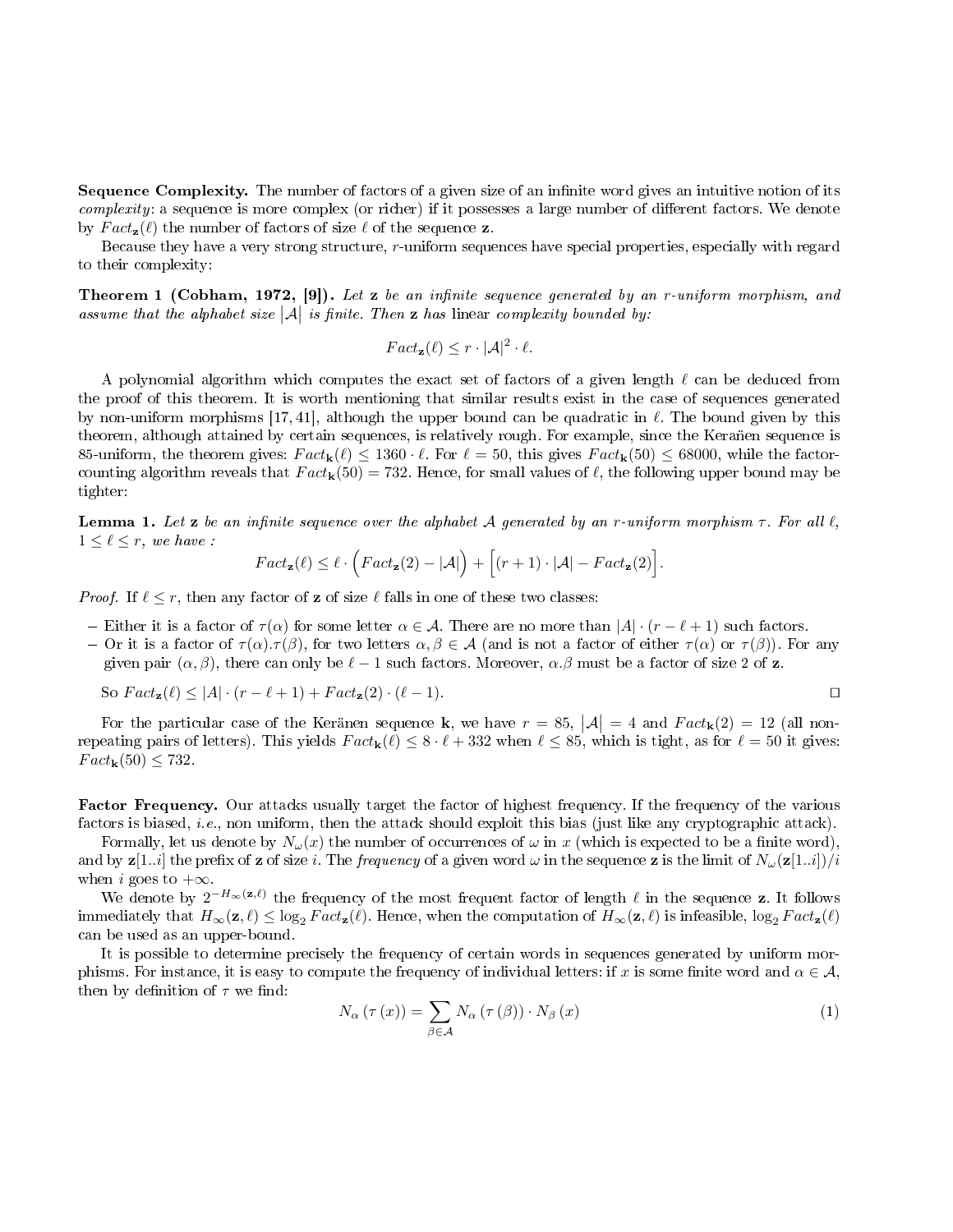In this formula,  $N_{\alpha}(\tau(\beta))$  is easy to determine from the description of the morphism  $\tau$ . Let us write:

$$
\mathcal{A} = \{\alpha_1, \dots, \alpha_k\},
$$
  
\n
$$
U_s = \left(\frac{N_{\alpha_j}(\tau^s(a))}{\ell^s}\right)_{1 \le j \le |\mathcal{A}|},
$$
  
\n
$$
M = \left(\frac{N_{\alpha_i}(\tau(\alpha_j))}{\ell}\right)_{1 \le i,j \le |\mathcal{A}|}.
$$

Then it follows from equation (1) that:

$$
U_{s+1}=M\cdot U_s.
$$

The frequency of individual letters is given by the vector  $U_{\infty} = \lim_{s\to\infty} U_s$ . Fortunately, this vector lies in the kernel of  $M-1$  (and is such that its component sum up to one). For instance, for the Keränen sequence, and because of the very symmetric nature of  $\tau$ , we find that  $M_1$  is a circulant matrix:

$$
85 \cdot M = \begin{pmatrix} 19 & 18 & 27 & 21 \\ 21 & 19 & 18 & 27 \\ 27 & 21 & 19 & 18 \\ 18 & 27 & 21 & 19 \end{pmatrix}
$$

We quickly obtain:  $U_{\infty} = \frac{1}{4} (1, 1, 1, 1)$ , meaning that no letter occurs more frequently than the other — as can be expected. The frequencies of digrams (i.e., two-letters words) are slightly more complicated to compute, as the digram formed from the last letter of  $\tau(\alpha)$  and the first letter of  $\tau(\beta)$  is automatically a factor of  $\tau(\alpha\beta)$ but is not necessarily a factor of either  $\tau(\alpha)$  or  $\tau(\beta)$  individually. We therefore need a new version of equation (1) that takes this fact into account.

Let us define  $\Omega_2 = {\omega_1, \ldots, \omega_r}$ , the set of factors of size two of **z**. If  $\omega$  is such a factor, we obtain:

$$
N_{\omega}(\tau(x)) = \sum_{\gamma \in \mathcal{A}} N_{\omega}(\tau(\gamma)) \cdot N_{\gamma}(x) + \sum_{\omega_j \in \Omega_2} \left[ N_{\omega}(\tau(\omega_j)) - N_{\omega}(\tau(\omega_j[1])) - N_{\omega}(\tau(\omega_j[2])) \right] \cdot N_{\omega_j}(x) \tag{2}
$$

Again, in order to obtain a system of linear relations, we define:

$$
V_s = \left(\frac{N_{\omega_i}(\tau^s(a))}{\ell^s}\right)_{1 \le i \le |\Omega_2|},
$$
  
\n
$$
M_1 = \left(\frac{N_{\omega_i}(\tau(\alpha_j))}{\ell}\right)_{1 \le i \le |\Omega_2|, 1 \le j \le |\mathcal{A}|},
$$
  
\n
$$
M_2 = \left(\frac{N_{\omega_i}(\tau(\omega_j)) - N_{\omega_i}(\tau(\omega_j[1])) - N_{\omega_i}(\tau(\omega_j[2]))}{\ell}\right)_{1 \le i,j \le |\Omega_2|},
$$

and equation (2) implies:

$$
V_{s+1} = M_1 \cdot U_s + M_2 \cdot V_s
$$

Again, we are interested in the limit  $V_{\infty}$  of  $V_s$  when s goes to infinity, and this vector is a solution of the equation:  $V_{\infty} = M_2 \cdot V_{\infty} + M_1 \cdot U_{\infty}$ . For the Keränen sequence k, where  $\Omega_2 = \{ab, ac, ad, ba, bc, bd, ca, cb, cd, da, db, dc\}$ , we observe that: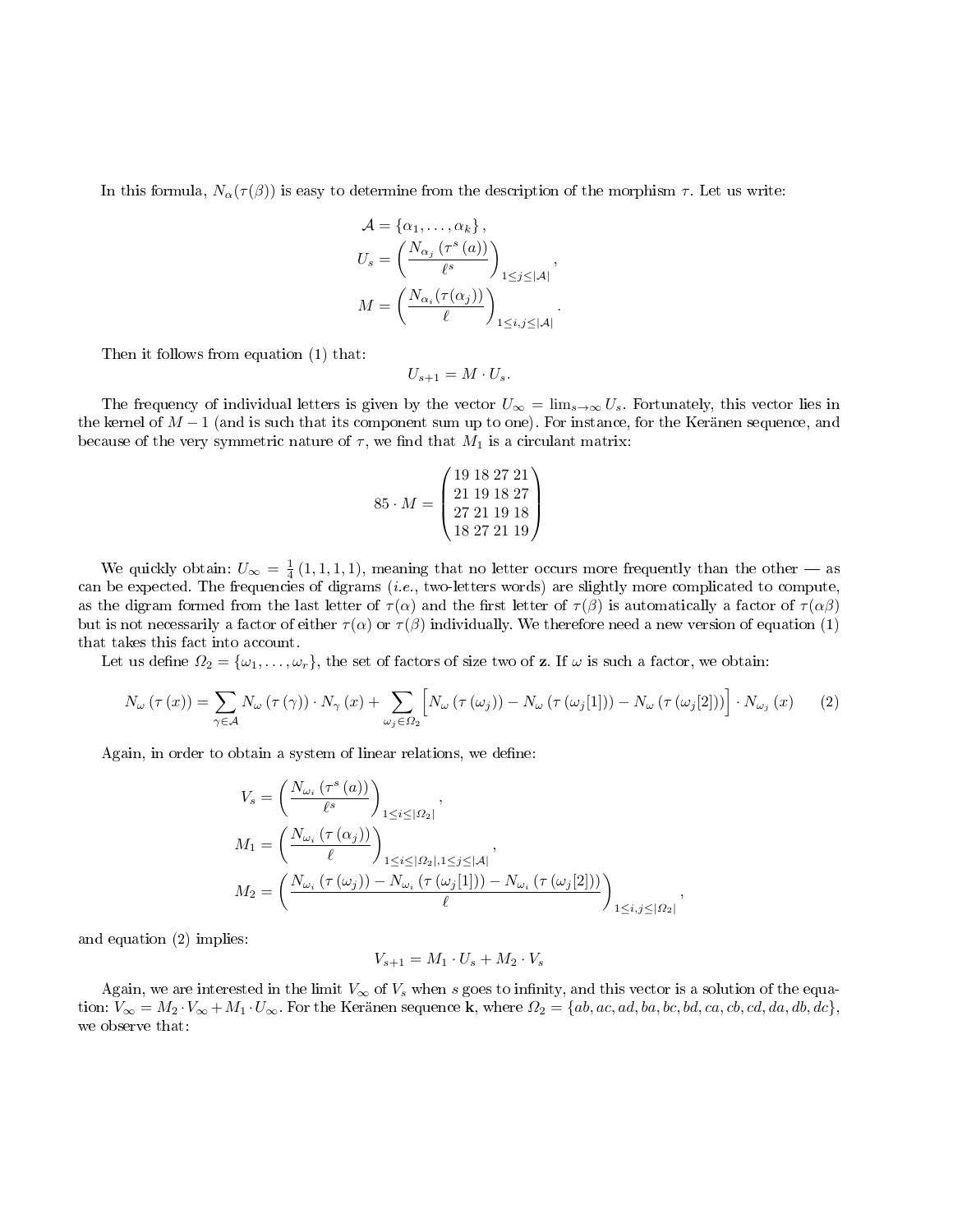$$
85 \cdot M_1 = \left(\begin{array}{cccc} 6 & 3 & 9 & 9 \\ 8 & 5 & 8 & 5 \\ 4 & 10 & 10 & 7 \\ 7 & 4 & 10 & 10 \\ 9 & 6 & 3 & 9 \\ 8 & 5 & 8 & 5 \\ 8 & 5 & 8 & 5 \\ 10 & 7 & 4 & 10 \\ 9 & 9 & 6 & 3 \\ 3 & 9 & 9 & 6 \\ 5 & 8 & 5 & 8 \\ 10 & 10 & 7 & 4 \end{array}\right)
$$

Because the magic string that defines the Keränen sequence begins and ends with an "a", then the digram formed by the last letter of  $\tau(\alpha)$  and the first letter of  $\tau(\beta)$  is precisely  $\alpha.\beta$ . Thus,  $M_2$  is in fact 1/85 times the identity matrix. We can then compute  $V_{\infty}$ , and we find:

| Factor                                                                                                                                                                                                            | $ ab $ ac   ad   ba   bc   bd   ca   cb   cd   da   db   dc |  |  |  |  |  |
|-------------------------------------------------------------------------------------------------------------------------------------------------------------------------------------------------------------------|-------------------------------------------------------------|--|--|--|--|--|
| Frequency $\frac{9}{112}$ $\frac{13}{168}$ $\frac{31}{336}$ $\frac{31}{336}$ $\frac{9}{112}$ $\frac{13}{168}$ $\frac{13}{168}$ $\frac{31}{336}$ $\frac{9}{112}$ $\frac{9}{112}$ $\frac{13}{168}$ $\frac{31}{336}$ |                                                             |  |  |  |  |  |

Here, a discrepancy is visible, with "ba" being nearly  $15\%$  more frequent than "ab". Computing the frequency of factors of size less than  $\ell$  is not harder, and the reasoning for factors of size two can be used as-is. In fact, equation (2) holds even if  $\omega$  is a factor of **z** of size less than  $\ell$ . Let us define:

$$
S = \left(\frac{N_{\omega} \left(\tau\left(\alpha_{j}\right)\right)}{\ell}\right)_{1 \leq j \leq |\mathcal{A}|},
$$
  

$$
T = \left(\frac{N_{\omega} \left(\tau\left(\omega_{j}\right)\right) - N_{\omega} \left(\tau\left(\omega_{j}[1]\right)\right) - N_{\omega} \left(\tau\left(\omega_{j}[2]\right)\right)}{\ell}\right)_{1 \leq j \leq |\Omega_{2}|}
$$

.

Equation (2) then brings:

$$
\frac{N_{\omega}\left(\tau^{s+1}\left(a\right)\right)}{\ell^{s+1}} = S \cdot U_s + T \cdot V_s
$$

And the frequency of  $\omega$  in **z** is then  $S \cdot U_{\infty} + T \cdot V_{\infty}$ . The frequency of any word could be computed using this process recursively, but we will conclude here, as we have set up the machinery we need later on.

#### 4.2 Rivest's Dithered Proposals

Keränen-DMD. In [43] Rivest suggests to directly use the Keränen sequence as a source of dithering inputs. The dithering inputs are taken from the alphabet  $\mathcal{A} = \{a, b, c, d\}$ , and can be encoded by two bits. The introduction of dithering thus only increases number of data bits in the input of the compression function by only two bits, which improves the hashing efficiency (compared to longer encodings of dither inputs). It is possible to generate the Keränen sequence online, one symbol at a time, in logarithmic space and constant amortized time.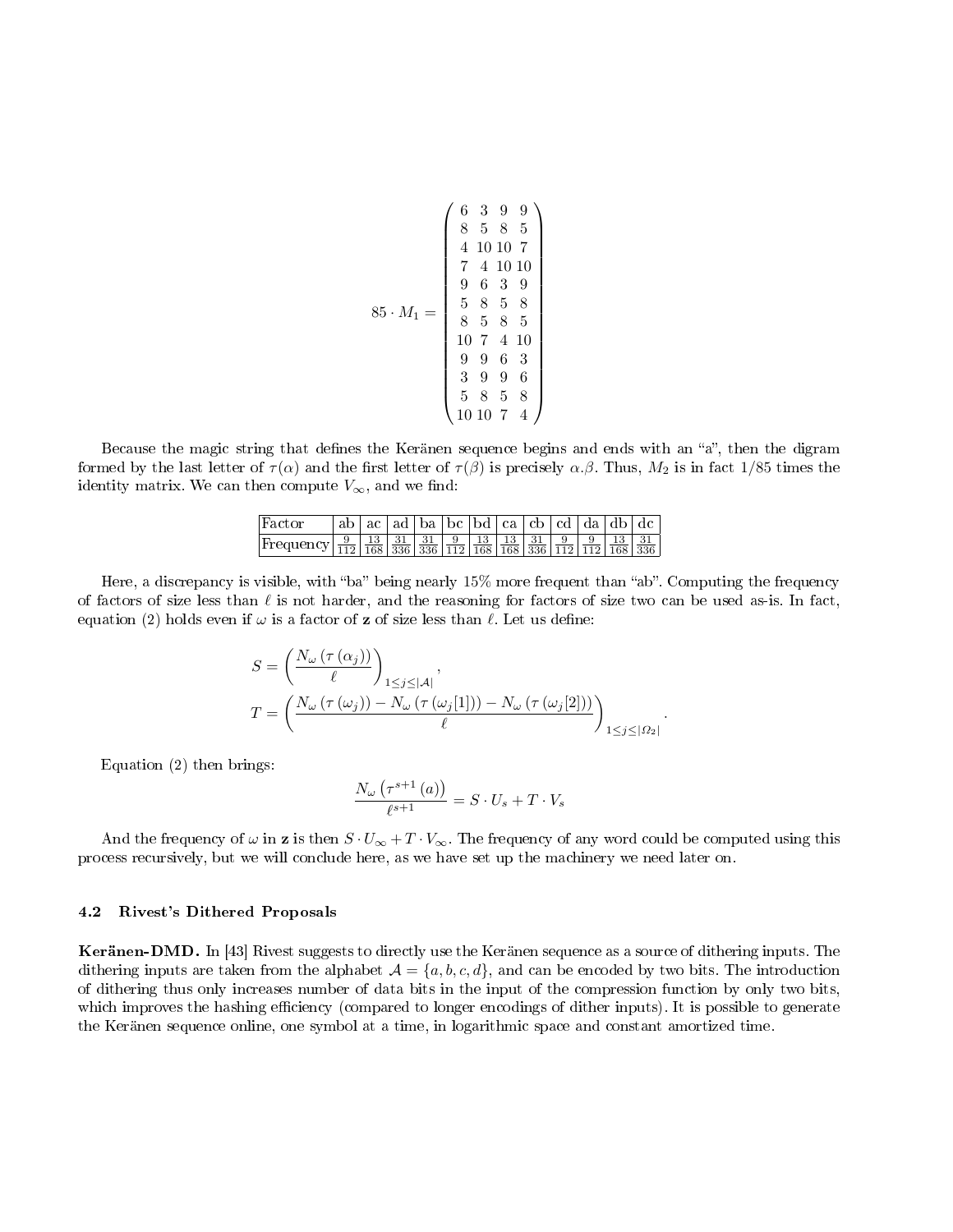Rivest's Concrete Proposal. To speed up the generation of the dithering sequence, Rivest proposed a slightly modified scheme, in which the dithering symbols are 16-bit wide. Rivest's concrete proposal, which we refer to as DMD-CP (Dithered Merkle-Damgård Concrete Proposal) reduces the need to generate the next Keränen letter. If the message M is r blocks long, then for  $1 \leq i < r$  the *i*-th dithering symbol has the form:

$$
(0, \mathbf{k} \lfloor i/2^{13} \rfloor], i \mod 2^{13}) \in \{0, 1\} \times \mathcal{A} \times \{0, 1\}^{13}
$$

The idea is to increment the counter for each dithering symbol, and to shift to the next letter in the Keränen sequence, only when the counter overflows. This "diluted" dithering sequence can essentially be generated  $2^{13}$ times faster than the Keränen sequence. The last dithering symbol has a different form (recall that  $m$  is the number of bits in a message block):

$$
(1, |M| \mod m) \in \{0, 1\} \times \{0, 1\}^{15}
$$

### 5 Second Preimage Attacks on Dithered Merkle-Damgård

In this section, we present the first known second preimage attack on Rivest's dithered Merkle-Damgård construction. We first introduce the adapted attack in Section 5.1, and present the novel multi-diamond construction in Section 5.2 that offers a better attack on dithered Merkle-Damgård. In section 5.3, we adapt the attack of section 2 to Keränen-DMD, obtaining second preimages in time  $732 \cdot 2^{n-\kappa} + 2^{(n+\ell)/2+2} + 2^{n-\ell}$ . We then apply the extended attack to DMD-CP, obtaining second preimages with about  $2^{n-\kappa+15}$  evaluations of the compression function. We then show some examples of sequences which make the corresponding dithered constructions immune to our attack. This notably covers the case of HAIFA [6].

#### 5.1 Adapting the Attack to Dithered Merkle-Damgård

Let us now assume that the hashing algorithm uses a dithering sequence **z**. When building the collision tree, we must choose which dithering symbols to use. A simple solution is to use the same dithering symbol for all the edges at the same depth in the tree, as shown in Figure 4. A word of  $\ell$  letters is then required for building the collision tree. We also need an additional letter to connect the collision tree to the message  $M$ . This way, in order to build a collision tree of depth  $\ell$ , we have to fix a word  $\omega$  of size  $\ell + 1$ , use  $\omega[i]$  as the dithering symbol of depth i, and use the last letter of  $\omega$  to realize the connection to the given message.

The dithering sequence makes the hash of a block dependent on its position in the whole message. Therefore, the collision tree can be connected to its target only at certain positions, namely, at the positions where  $\omega$  and z match. The set of positions in the message where this is possible is then given by:

Range = 
$$
\{i \in \mathbb{N} \mid (\ell + 1 \leq i) \wedge (\mathbf{z}[i - \ell] \dots \mathbf{z}[i] = \omega) \}.
$$

The adversary tries random message blocks B, computing  $f(h_\diamond, B, \omega[\ell])$ , until some  $h_{i_0}$  is encountered. If  $i_0 \in Range$ , then the second preimage attack may carry on. Otherwise, another block B needs to be found. Therefore, the goal of the adversary is to build the diamond structure with a word  $\omega$  which maximizes the cardinality of Range.

To attain the objective of maximizing the size of the range,  $\omega$  should be the most frequent factor of z. Its frequency, also known as the min-entropy of z, is therefore very important in computing the complexity of our attack. Since the most frequent factor of a sequence cannot be determined generically, we first give an upper-bound on the complexity of the attack by using the lower-bound on the frequency of any factor given in Section 4: in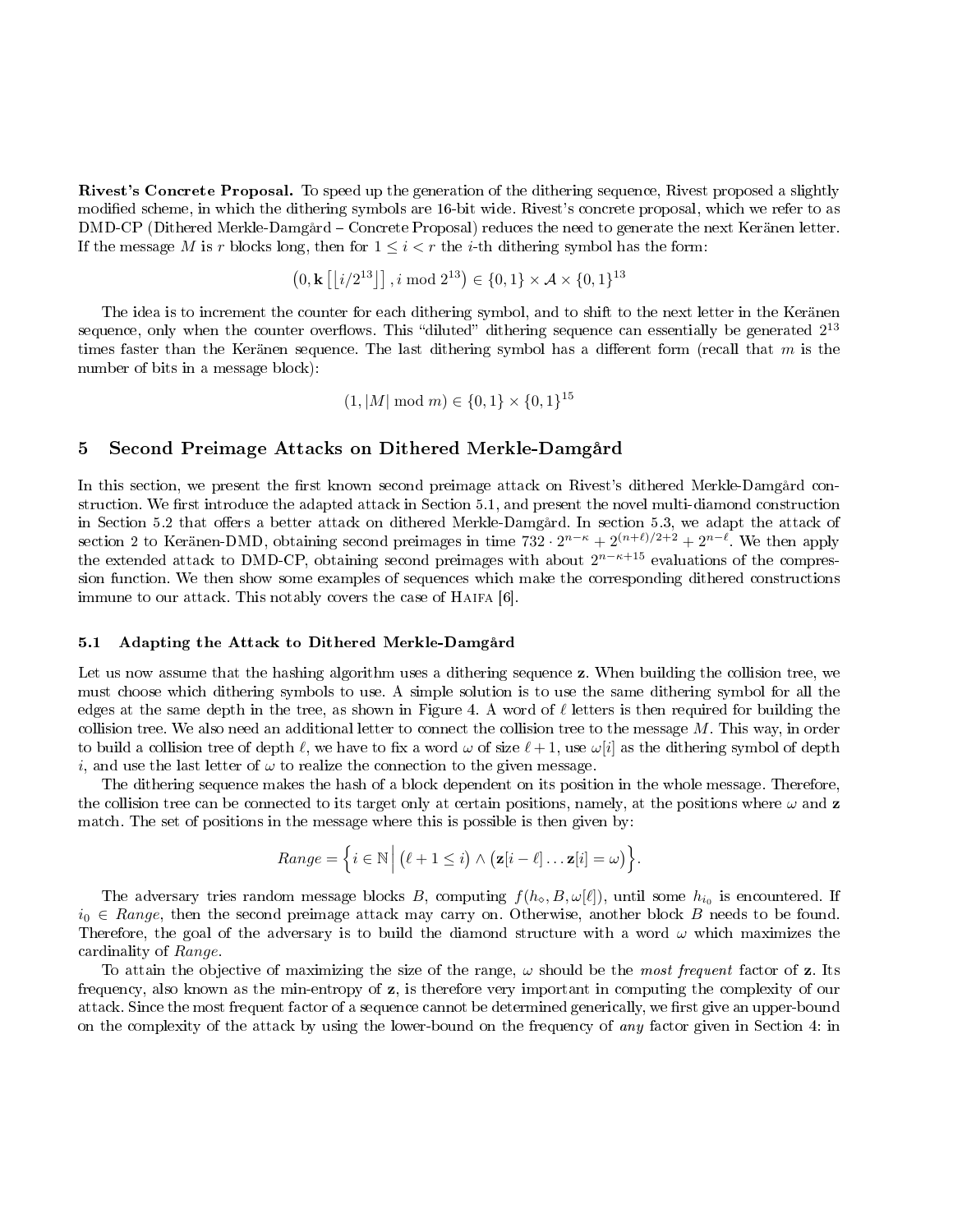

Fig. 4: A diamond built on top of a factor of the dithering sequence, connected to the message.

- 1. Choose the most frequent factor  $\omega$  of **z**, of length  $\ell + 1$ .
- 2. Build a collision tree of depth  $\ell$  using the first  $\ell$  symbols of  $\omega$  as the dithering symbols in all the leaf-to-root paths. Let  $h_{\diamond}$  be the target value of the tree.
- 3. Connect  $h_\diamond$  to some intermediate chaining value in the target message  $M$  (say  $h_{i_0}$ ), by using  $\omega[\ell]$  as the dithering letter. Repeat until  $i_0 \in Range$ , where

Range = 
$$
\{i \in \mathbb{N} \mid (\ell + 1 \leq i) \wedge (\mathbf{z}[i - \ell] \dots \mathbf{z}[i] = \omega) \}.
$$

Let  $B^{\searrow}$  be a message block satisfying this condition, i.e.,  $h_{i_0} = f(h_{\diamond}, B^{\searrow}, \omega[\ell]).$ 

- 4. Generate an arbitrary prefix P of size  $i_0 \ell 2$  blocks, and assume that it hashes to  $h_P$ , then "connect" it to the diamond. This can be done by generating random message blocks B, until  $f(h_P, B, z[i_0 - \ell - 1]) = x_j$ , where  $x_j$  is a chaining value labeling a leaf of the diamond. Let  $B^{\nearrow}$  denote such a block, and let  $T$  be the chain of  $\ell$  blocks traversing the diamond from  $x_j$  to  $h_{\diamond}$ .
- 5. Form a message  $M' = P||B^{\nearrow}||T||B^{\searrow}||M_{\geq i_0+1}$ .

Fig. 5: Summary of the attack when a dithering sequence z is used.

the worst case, all factors of size  $\ell + 1$  appear in z with the same frequency, and the probability that a randomly chosen factor of size  $\ell + 1$  in **z** is the word  $\omega$  is  $1/Fact_{\mathbf{z}}(\ell + 1)$ .

The cost of finding the second preimage for a given sequence z is

$$
2^{\frac{n}{2}+\frac{\ell}{2}+2}+2^{H_\infty(\mathbf{z},\ell+1)}\cdot 2^{n-\kappa}+2^{n-\ell}.
$$

where  $H_{\infty}(\mathbf{z}, \ell + 1)$  is the min-entropy of  $\ell + 1$  words in the sequence z. In most "good sequences" (where the probability of all factors is roughly the same) or when the computation of the exact  $H_{\infty}(z, \ell + 1)$  is infeasible, we can give an upper bound for the attack:

$$
2^{\frac{n}{2} + \frac{\ell}{2} + 2} + Fact_{\mathbf{z}}(\ell + 1) \cdot 2^{n - \kappa} + 2^{n - \ell}.
$$

A Time-Memory-Data Tradeoff Variant. As shown in Section 3, one can implement the connection into the message using a time-memory-data tradeoff. It is easy to see that this attack can also be applied here, as the dither letter for the last block is known in advance. This allows reducing the online complexity to

$$
2^{\frac{n}{2} + \frac{\ell}{2} + 2} + 2^{2(n - \kappa + H_\infty(\mathbf{z}, \ell + 1) - t)} + 2^{n - \ell}.
$$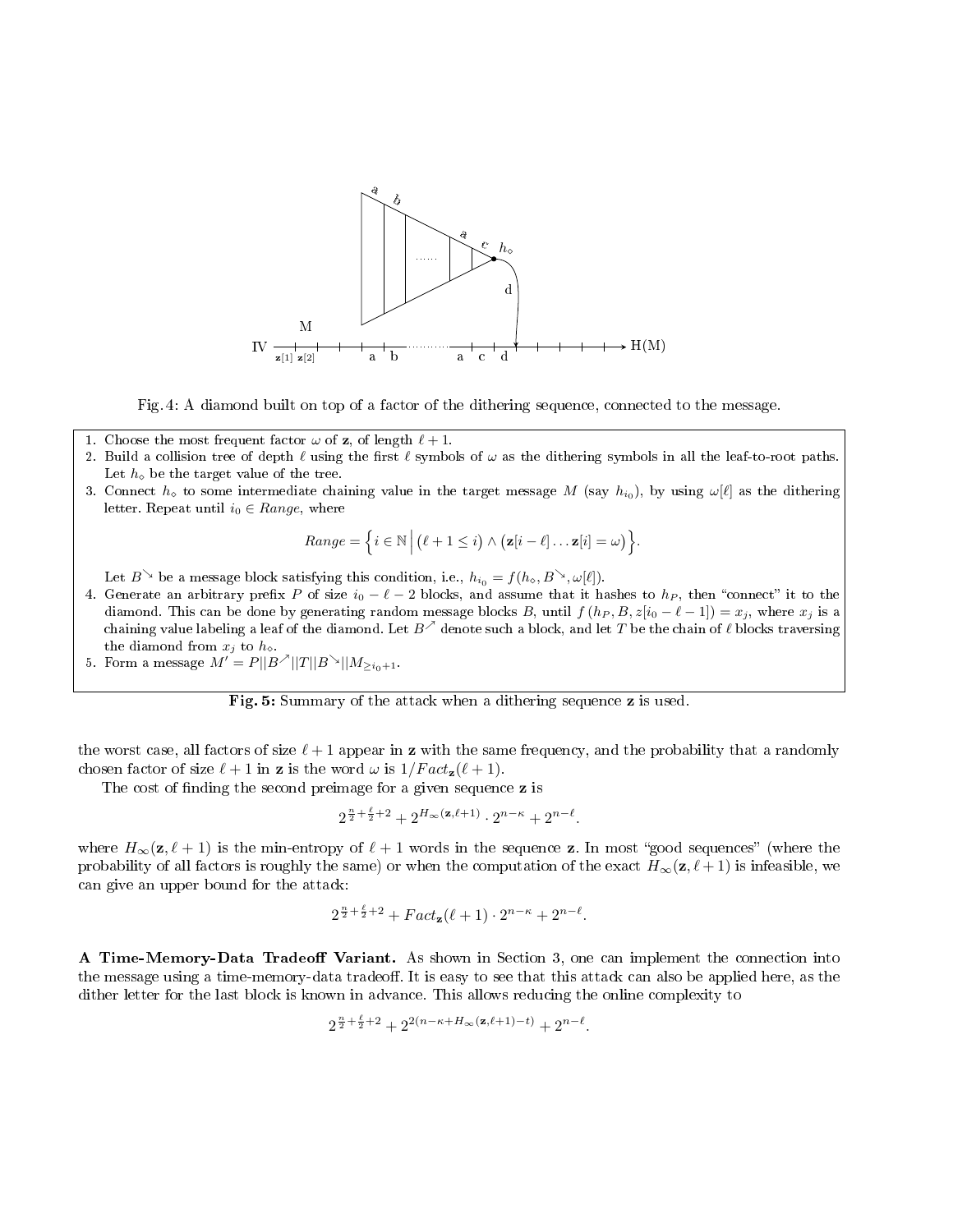in exchange for an additional  $2^t$  memory and  $2^{n-\kappa+H_\infty(\mathbf{z},\ell+1)}$  precomputation. As noted earlier, this may allow applying the attack at the same complexity to shorter messages, which in turn, may change the value of  $H_{\infty}(z, \ell +$ 1).

#### 5.2 The Multi-Diamond Attack

So far, we only used a single diamond, built using a single factor of the dithering sequence. As mentioned earlier, this diamond can only be used at specific locations, specified by its range (which corresponds to the set of locations of z where the chosen factor appears). We note that while the locations to connect into the message are determined by the dithering sequence, while the complexity of connecting to the diamond structure depends (mostly) on the parameter  $\ell$ , which can be chosen by the adversary. Hence, to make the attack faster, we try to enlarge the range of our herding tool at the expense of a more costly precomputation and memory. In this section, we describe a way to do so.

Let  $\omega_1$  and  $\omega_2$  be two factors of size  $\ell + 2$  of the dithering sequence. Now, assume that they end with the same letter, say  $\alpha$ . We can build two independent diamonds  $D_1$  and  $D_2$  using  $\omega_1[1 \dots \ell]$  and  $\omega_2[1 \dots \ell]$ , respectively, to feed the dithering symbols. Assume that the root of  $D_1$  (respectively,  $D_2$ ) is labelled by  $h^1_\diamond$  (respectively,  $h^2_\diamond$ ). Now, we could find a colliding pair  $(m_1, m_2)$  such that  $f(h^1_\diamond, m_1, \omega_1[\ell + 1]) = f(h^2_\diamond, m_2, \omega_2[\ell + 1])$ . Let us denote by  $h_{\infty}$  the resulting chaining value. Figure 6 illustrates our attack. Now, this last node can be connected to the message using  $\alpha$  as the dither symbol. We have "herded" together two diamonds with two different dithering words, and the resulting "multi-diamond" is more useful than any of the two diamonds separately. This claim is justied by the fact that the range of the new multi-diamond is the union of the two ranges of the two separate diamonds.



Fig. 6: A "Multi-diamond" with 2 words.

This technique can be used twice, as exemplified by Figure 7 to provide an even bigger range, as long as there four factors of **z** of size  $\ell + 3$  such that:

$$
\begin{cases} \omega_1[\ell+1] = \omega_2[\ell+3] = \omega_3[\ell+3] = \omega_4[\ell+3] = \alpha \\ \omega_1[\ell+2] = \omega_2[\ell+2] = \beta \\ \omega_3[\ell+2] = \omega_4[\ell+2] = \gamma \end{cases}
$$

A total number of 3 colliding pairs are needed to assemble the 4 diamonds together into this new multi-diamond.

Let us generalize this idea. We say that a set of  $2^k$  words is suffix-friendly if all the words end by the same letter, and if after chopping the last letter of each word, the set can be partitioned into two suffix-friendly sets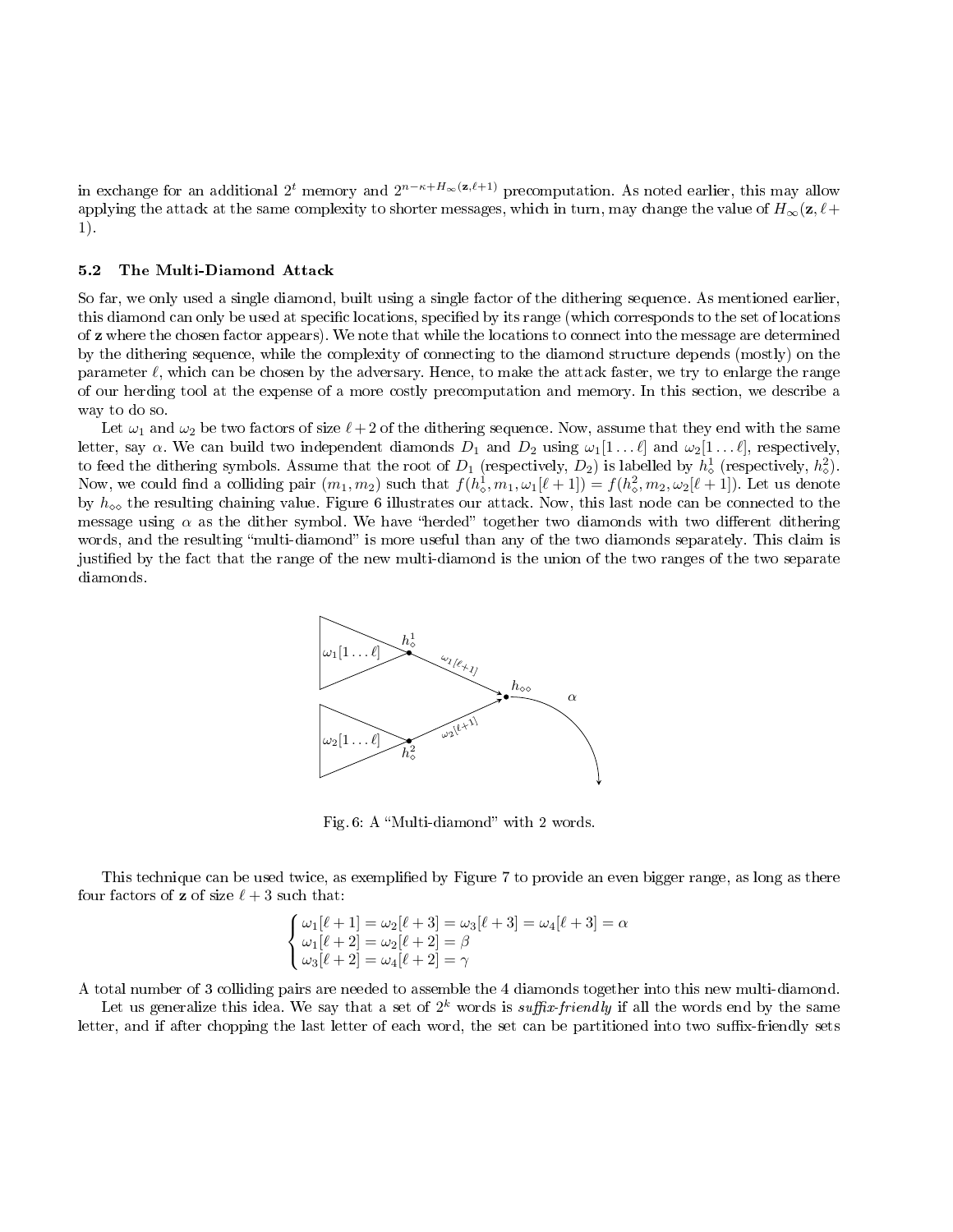

Fig. 7: A "Multi-diamond" with 4 words.

of size  $2^{k-1}$  each. A single word is always suffix-friendly, and thus the definition is well-founded. Of course, a set of  $2^k$  words can be suffix-friendly only if the words are all of length greater than k. If the set of factors of size  $\ell + k + 1$  of **z** contains a suffix-friendly subset of  $2^k$  words, then the technique described here can be recursively applied k times.

A problem we are facing is to determine the biggest k such that a given set of words, say  $\Omega$ , contains a suffix-friendly subset of size  $2^k$ . This is fortunately doable in time polynomial in the sizes of  $\varOmega$  and  $\mathcal{A}$ .

Also, given a word  $\omega$ , we define the *restriction* of a multi-diamond herding tree to  $\omega$  by removing nodes from the original until all the paths between the leaves and the root are labelled by  $\omega$ . For instance, restricting the multi-diamond of Figure 7 to  $\omega_1$  means keeping only the first sub-diamond and the path  $h^1_\diamond \to h^1_{\diamond \diamond} \to h_{\diamond \diamond \diamond}$ .

Now, assume that the set of factors of size  $\ell + k + 1$  of **z** contains a suffix-friendly subset of size  $2^k$ ,  $\Omega =$  $\{\omega_1,\ldots,\omega_{2^k}\}.$  The multi-diamond formed by herding together the  $2^k$  diamonds corresponding to the  $\omega_i$ 's can be used in place of any of them, as mentioned above. Therefore, its "frequency" is the sum of the frequency of the  $\omega_i.$  However, once connected to the message, only its restriction to the  $\ell + k + 1$  letter of  ${\bf z}$  before the connection can be used. This restriction is a diamond with  $2^{\ell}$  leaves (followed by a "useless" path of k nodes).

The cost of building a  $2^k$ -multi-diamond is  $2^k$  the time of building a diamond of size  $\ell$  plus the cost of finding  $2^k - 1$  collisions. The cost of connecting the prefix to the multi-diamond is still  $2^{n-\ell}$  (this step is the same as in our original attack). Lastly, the cost of connecting the multi-diamond to the message depends on the frequency of the factors chosen to build it, which ought to be optimized according to the actual dithering sequence.

The multi-diamond attack is demonstrated against Keränen-DMD in Section 5.3 and against Shoup's UOWHF in Section 7.3. In both cases, it is more efficient than the basic version.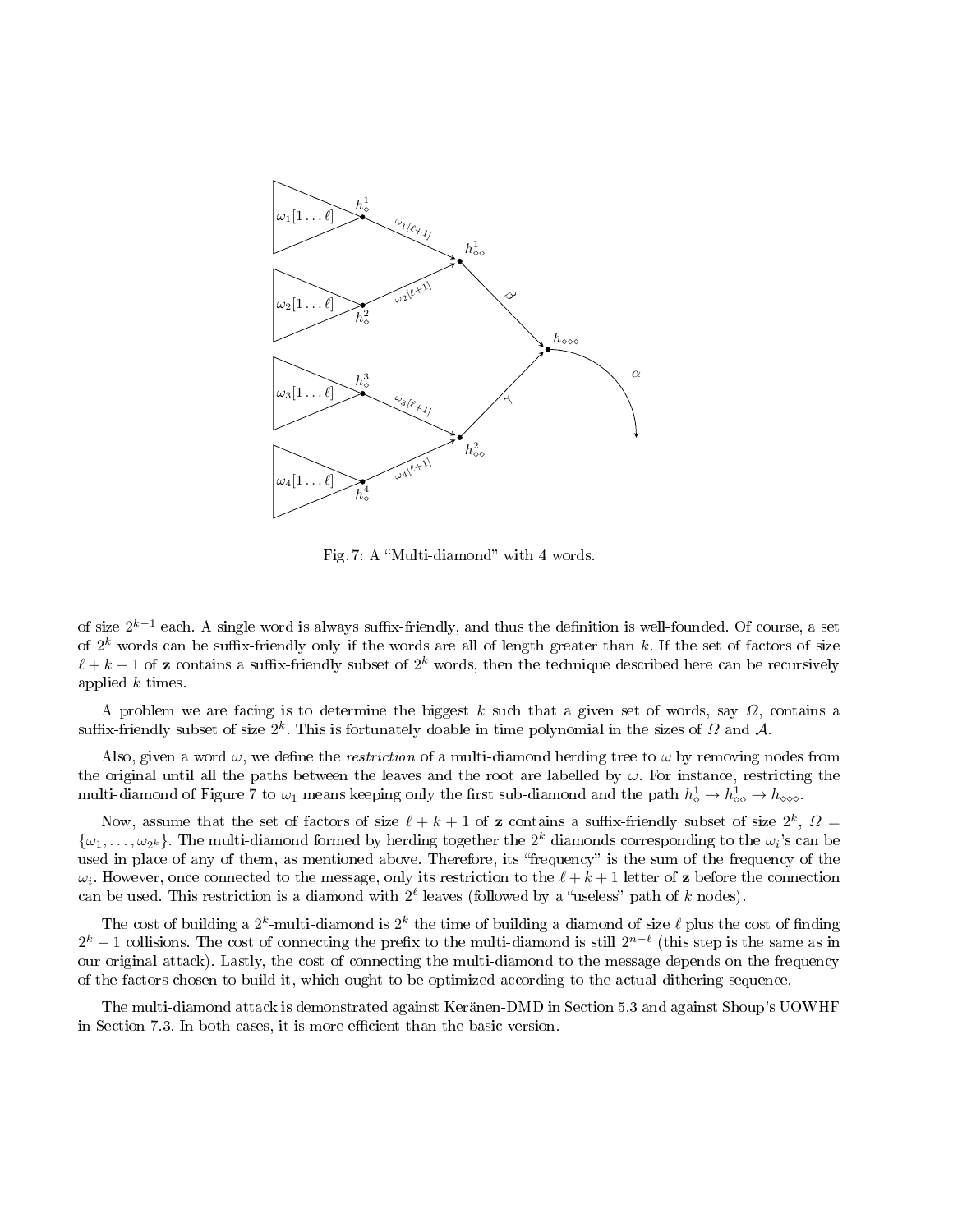#### 5.3 Applications of the Attacks

We now turn our attention to concrete instantiations of dithered hashing to which the attack can be applied efficiently.

Cryptanalysis of Keränen-DMD. The cost of the single-diamond attack against Keränen-DMD depends on the properties of the sequence k that have been outlined in Section 4. Let us emphasize again that since it has a very regular structure, k has an unusually low complexity, and despite being strongly repetition-free, the sequence offers an extremely weak security level against our attack. Following the ideas of section 4.1, the min-entropy of k for words of size  $\ell \leq 85$  can be computed precisely: for  $29 \leq \ell \leq 85$ , the frequency of the most frequent factor of size  $\ell + 1$  is  $1/(4 \cdot 85) = 2^{-8.4}$  (if all the factors of length, say, 50 were equally frequent, this would have been 1/732 = 2<sup>-9.5</sup>). Thus have  $H_{\infty}(\mathbf{z}, \ell + 1) = 8.4$ , and the cost of our attack on Keränen-DMD, assuming that  $29 \leq \ell \leq 85$ :

$$
2^{\frac{n}{2} + \frac{\ell}{2} + 2} + 2^{n - \kappa + 8.4} + 2^{n - \ell}.
$$

If n is smaller than  $3\kappa - 8.4$ , the optimal value of  $\ell$  is reached by fixing  $\ell = (n - 4)/3$ . For n in the same order as  $3\kappa$ , all the terms are about the same (for  $n > 3\kappa$ , the first term can be ignored). Hence, to obtain the best overall complexity (or to optimize the online complexity) we need to fix  $\ell$  such that  $2^{n-\kappa+8.4} = 2^{n-\ell}$ , *i.e.*,  $\ell = \kappa - 8.4$ . For example, for  $\kappa = 55$  the optimal value of  $\ell$  is 46.6. The online running time (which is the majority of the cost for  $n > 3\kappa$ ) is in this case  $2^{n-46.6}$  which is much smaller than  $2^n$  in spite of the use of dithering. For larger values of  $\ell$ , i.e.,  $85 \leq \ell < 128$ , we empirically measured the min-entropy to be  $H_{\infty}(\mathbf{k}, \ell + 1) = 9.8$  i.e.,  $\ell = \kappa - 9.8$  can be used when  $n \approx 3\kappa$ .

We also successfully applied the multi-diamond attack to Keränen-DMD. We determined the smallest  $\ell$  such that the set of factors of size  $\ell$  of the Keränen sequence  ${\bf k}$  contains a  $2^k$  suffix-friendly set, for various values of  $k$ :

| k | $\min \ell$ | $Fact_{\mathbf{z}}(\ell)$ |
|---|-------------|---------------------------|
|   |             | 88                        |
| 5 | 6           | 188                       |
| 6 | 27          | 540                       |
|   | 109         | 1572                      |
| Ω | 194         | 4256                      |

From this table we conclude that our choice of  $k$  we will most likely be 6, since choosing 7 would require us to choose  $\ell \geq 109$ , which is going to unbalance the cost of the two online connections steps. Amongst all the possible suffix-friendly sets of size  $2^6$  found in the factors of size about 50 of  $\bf k$ , we chose one having a high frequency using a greedy algorithm making use of the ideas exposed in Section 4.1. We note that checking whether this yields optimal multi-diamonds is out of the scope of this paper. In any case, we found that the frequency of our multi-diamond, shown in fig 8, is  $2^{-3.97}$ .

If n is sufficiently large (for instance,  $n = 256$ ), the offline part of the attack is still of negligible cost. Then, the minimal online complexity is obtained when  $2^{n-\kappa+3.97}=2^{n-\ell},$   $i.e.,$   $\ell=\kappa-3.97.$  The complexity of the attack is then roughly  $2 \cdot 2^{n-\kappa+4}$  for sufficiently large values of n. This represents a speed-up of about 21 compared to the single-diamond attack.

Cryptanalysis of DMD-CP. We now apply our attack to Rivest's concrete proposal. We first need to evaluate the complexity of its dithering sequence. Recall from Section 4.2 that it is based on the Keränen sequence, but that we move on to the next symbol of the sequence only when a 13-bit counter overflows (we say that it results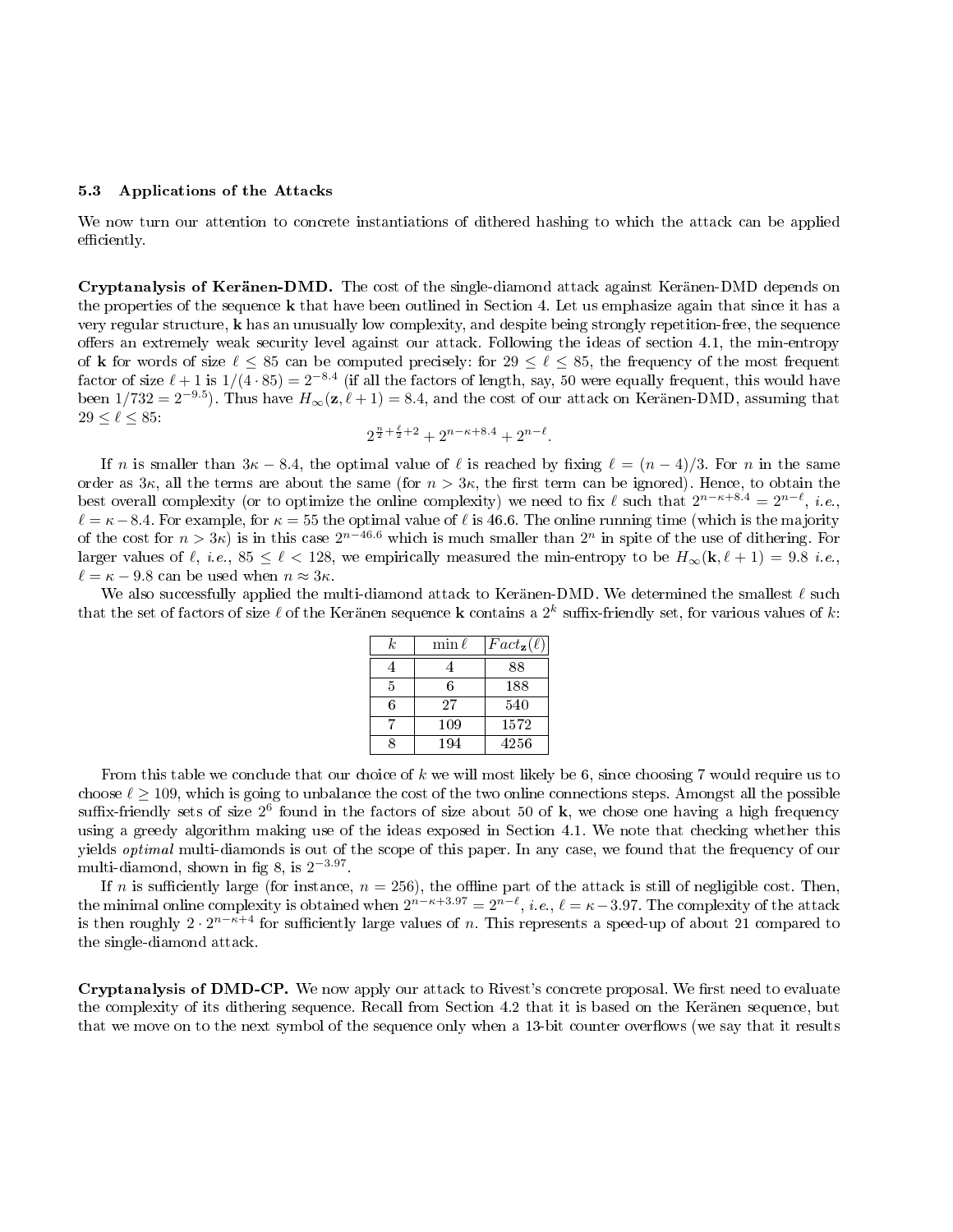

Fig. 8: A suffix-friendly set of 32 factors of size 50 from the Keränen sequence.

in the *dilution* of  $\bf{k}$  with a 13-bit counter). The original motivation was to reduce the cost of the dithering, but it has the unintentional effect of increasing the resulting sequence complexity. It is possible to study this dilution operation generically, and to see to which extent it makes our attack more difficult.

Lemma 2. Let z be an arbitrary sequence over A, and let d denote the sequence obtained by diluting z with a counter over i bits. Then for every  $\ell$  not equal to 1 modulo  $2^i$ , we have:

$$
Fact_{\mathbf{d}}(\ell) = (2^i - (\ell \mod 2^i) + 1) \cdot Fact_z([\ell \cdot 2^{-i}])
$$
  
+ ((\ell \mod 2^i) - 1) \cdot Fact\_z([\ell - 1) \cdot 2^{-i}] + 1)

*Proof.* The counter over i bits splits the diluted sequence c into chunks of size  $2^i$  (a new chunk begins when the counter reaches 0). In a chunk, the letter from z does not change, and only the counter varies. To obtain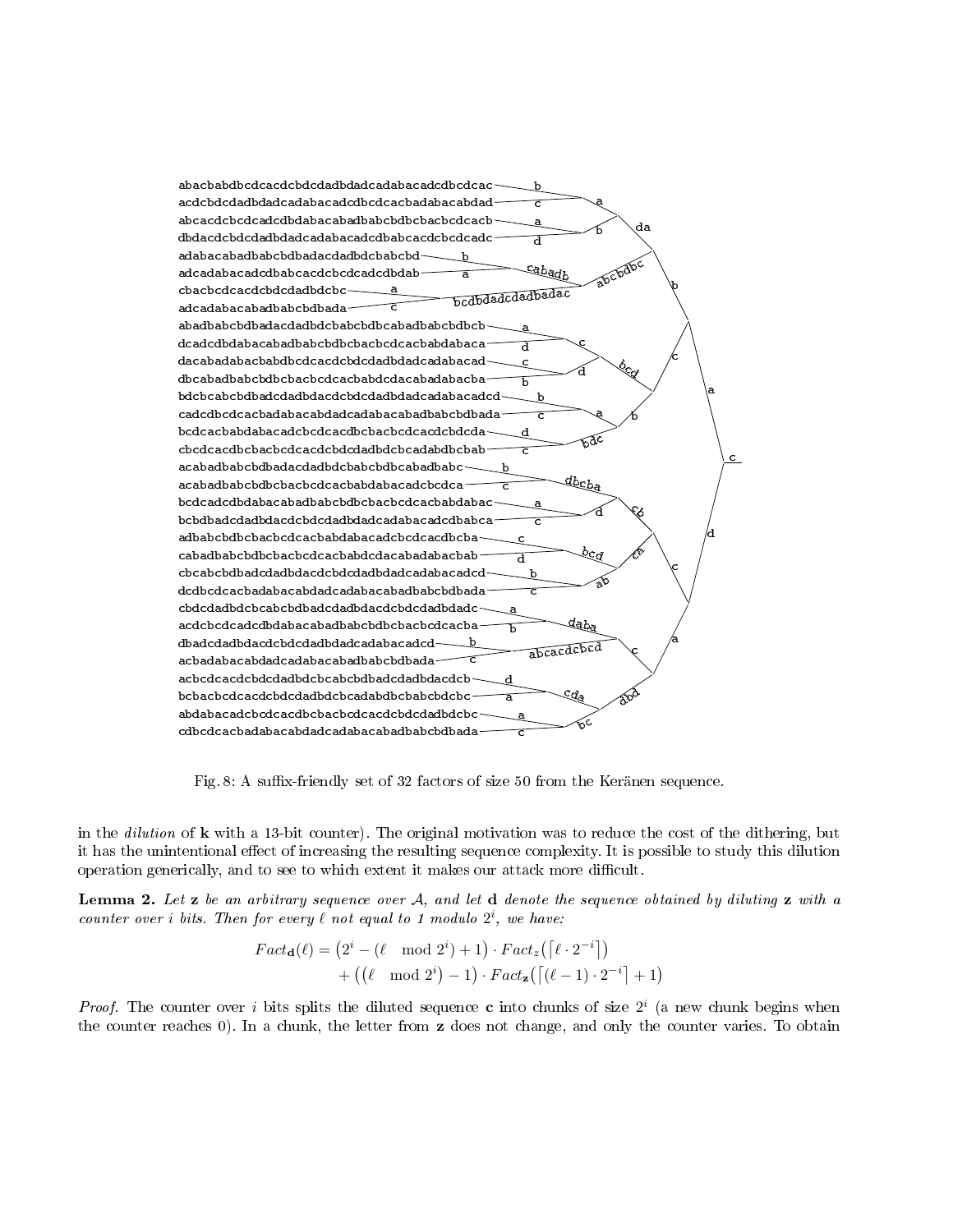the number of factors of size  $\ell$ , let us slide a window of size  $\ell$  over **d**. This window overlaps at least  $\lceil \ell \cdot 2^{-i} \rceil$ chunks (when the beginning of the window is aligned at the beginning of a chunk), and at most  $\lceil (l-1) \cdot 2^{-i} \rceil + 1$ chunks (when the window begins just before a chunk boundary). These two numbers are equal if and only if  $\ell \equiv 1$  $\mod 2^i$ . When this case is avoided, then these two numbers are consecutive integers.

This means that by sliding this window of size  $\ell$  over **d** we observe only factors of **z** of size  $\lceil \ell \cdot 2^{-i} \rceil$  and  $\lceil \ell \cdot 2^{-i} \rceil + 1$ . Given a factor of size  $\lceil \ell \cdot 2^{-i} \rceil$  of **z**, there are  $(2^i - (\ell \mod 2^i) + 1)$  positions of a window of size  $\ell$  that allow us to observe this factor with different values of the counter. Similarly, there are  $((\ell \mod 2^{i})-1)$ positions of the window that contain a given factor of **z** of size  $\left[\ell \cdot 2^{-i}\right] + 1$ .

By taking  $2 \leq \ell \leq 2^i$ , we have that  $\lceil \ell \cdot 2^{-i} \rceil = 1$ . Therefore, only the number of factors of length 1 and 2 of  ${\bf z}$ come into play. The formula can be further simplied into:

$$
Fact_{\mathbf{d}}(\ell) = \ell \cdot \left( Fact_{\mathbf{z}}(2) - Fact_{\mathbf{z}}(1) \right) + (2^i + 1) \cdot Fact_{\mathbf{z}}(1) - Fact_{2}(\mathbf{z}).
$$

For the Keränen sequence with  $i = 13$ , this gives:  $Fact_{d}(\ell) = 8 \cdot \ell + 32760$ . Diluting over i bits makes the complexity  $2^i$  times higher, but it does not change its asymptotic expression: it is still linear in  $\ell$ , even though the constant term is bigger due to the counter. The cost of the attack is therefore:

$$
2^{\frac{n}{2} + \frac{\ell}{2} + 2} + (8 \cdot \ell + 32760) \cdot 2^{n - \kappa} + 2^{n - \ell}.
$$

At the same time, for any  $\ell \leq 2^i$ , the most frequent factor of **d** is  $(\alpha, 0), (\alpha, 1), \ldots, (\alpha, \ell - 1)$  when  $\alpha$  is the most frequent letter of the Keränen sequence. However, as shown in section 4.1, all the letters have the same frequency, so most frequent factor of the diluted Keränen sequence  ${\bf d}$  has a frequency of  $2^{-15}$ . Hence, the cost of the above attack is:

$$
2^{\frac{n}{2} + \frac{\ell}{2} + 2} + 2^{n - \kappa + 15} + 2^{n - \ell}.
$$

This is an example where the most frequent factor has a frequency which is very close to the inverse of the number of factors  $(2^{-15} \text{ vs. } 1/(8 \cdot \ell + 32760))$ . In this specific case it may seem that the gain of using the most frequent element is small, but in some other cases, we expect much larger gains.

As before, if n is greater than  $3\kappa$  (in this specific case  $n \geq 3\kappa - 41$ ), the optimal value of  $\ell$  is  $\kappa - 15$ , and the complexity of the attack is then approximately:  $2 \cdot 2^{n-\kappa+15}$ . For settings corresponding to SHA-1, a second preimage can be found in expected time of  $2^{120}$  (for  $78 > \ell > 40$ ).

#### 5.4 Countermeasures

We just observed that the presence of a counter increases the complexity of the attack. If we simply use a counter over *i* bits as the dithering sequence, the number of factors of size  $\ell$  is  $Fact(\ell) = 2^i$  (as long as  $i \leq \ell$ ). The complexity of the attack would then become:  $2^{\frac{n}{2} + \frac{\ell}{2} + 2} + 2^{n-\kappa+i} + 2^{n-\ell}$ .

By taking  $i = \kappa$ , we obtain a scheme which is resistant to our attack. This is essentially the choice made by the designers of HAIFA [6], but such a dithering sequence consumes  $\kappa$  bits of bandwidth.

Using a counter (*i.e.*, a big alphabet) is a simple way to obtain a dithering sequence of high complexity. Another, somewhat orthogonal, possibility to improve the resistance of Rivest's dithered hashing to our attack is to use a dithering sequence of high complexity over a small alphabet (to preserve bandwidth). However, in Section 6 we show how to perform some attacks on dither sequences over small alphabet, which require a one-time heavy computation, but can then be used to find second preimages faster than exhaustive search.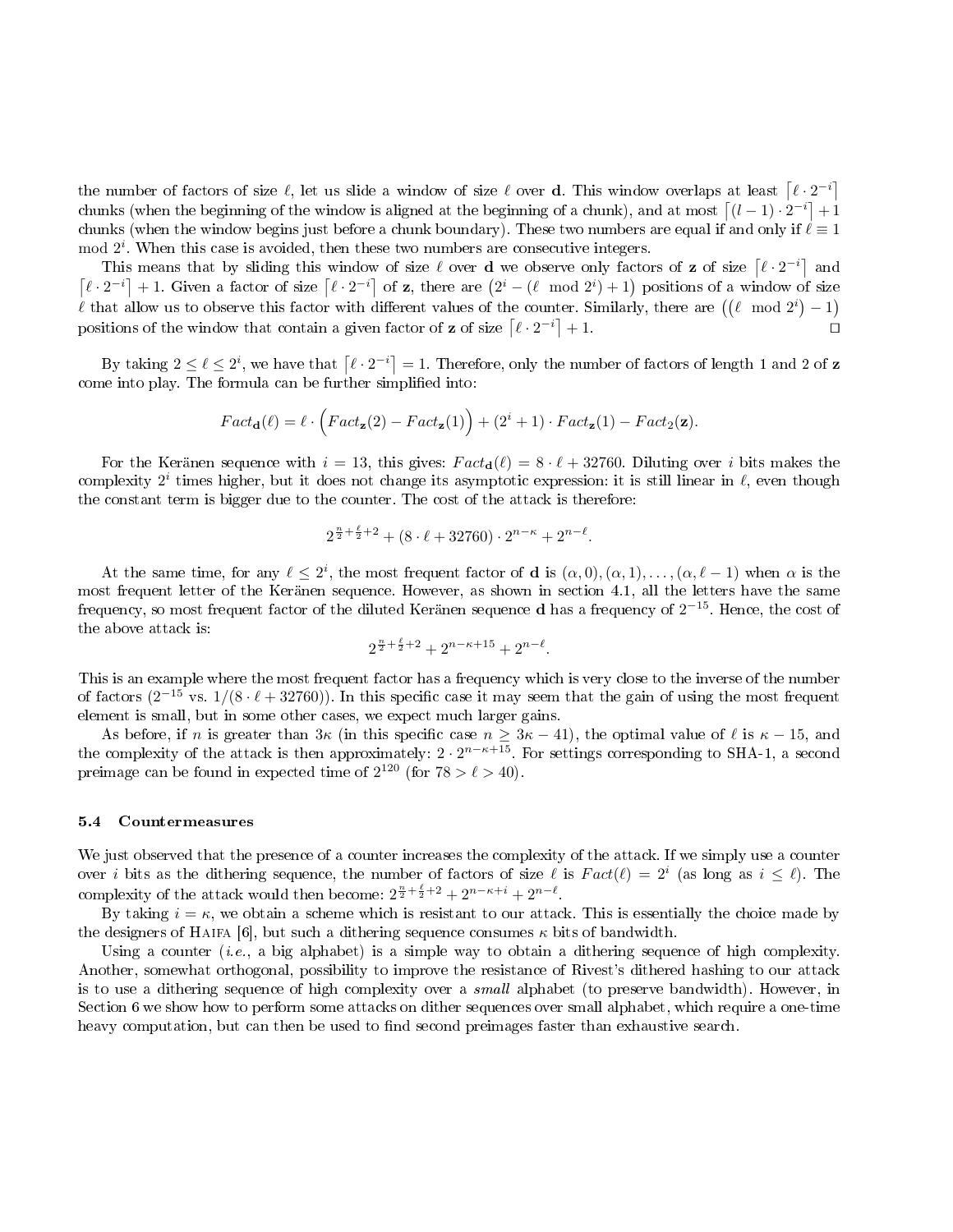There are Abelian Square-Free Sequences of Exponential Complexity. It is possible to construct an infinite abelian square-free sequence of exponential complexity, although we do not know how to do it without slightly enlarging the alphabet.

We start with the abelian square-free Keranen sequence **k** over  $\{a, b, c, d\}$ , and with another sequence **u** over  $\{0,1\}$  that has an exponential complexity. For example, such a sequence can be built by concatenating the binary encoding of all the consecutive integers. Then we can create a sequence  $\tilde{z}$  over the union alphabet  $\mathcal{A} = \{a, b, c, d, 0, 1\}$  by interleaving **k** and **u**:  $\tilde{\mathbf{z}} = \mathbf{k}[1], \mathbf{u}[1], \mathbf{k}[2], \mathbf{u}[2], \ldots$  The resulting shuffled sequence inherits both properties: it is still abelian square-free, and has a complexity of order  $\Omega$   $(2^{\ell/2})$ .

Using this improved sequence, with  $\ell = 2\kappa/3$ , the total cost of the online attack is about  $2^{n-2\kappa/3}$  (for  $n > 8\kappa/3$ ). As a conclusion, we note that even with this exponentially complex dithering sequence, our attack is still more efficient than brute-force in finding second preimages. Although it may be possible to find square-free sequences with even higher complexity, it is probably very difficult to achieve optimal protection, and the generation of the dithering sequences is likely to become more and more complex.

Pseudorandom Sequences. Another possible way to improve the resistance of Rivest's construction against our attack is to use a pseudo random sequence over a small alphabet. Even though it may not be repetition-free, its complexity is almost maximal. Suppose that the alphabet has size  $|\mathcal{A}| = 2^i$ . Then the expected number of *l*-letter factors in a pseudo random word of size  $2^{\kappa}$  is lower-bounded by:  $2^{i \cdot \ell} \cdot (1 - \exp^{-2^{\kappa - i \cdot \ell}})$  (refer to [21], theorem 2, for a proof of this claim). The total optimal cost of the online attack is then at least  $2^{n-\kappa/(i+1)+2}$  and is obtained with  $\ell = \kappa/(i + 1)$ . With 8-bit dithering symbols for  $\kappa = 55$ , the complexity of our attack is about  $2^{n-5}$ , which still offers a small advantage over exhaustive search.

# 6 Dealing with High Complexity Dithering Sequences

As discussed before, one possible solution to our proposed attacks is to use a high complexity sequence. In this section, we explore various techniques that can attack such sequences. We start with a simple generalization of our proposed attack. We follow with two new attacks which have an expensive precomputation, in exchange for a much faster online phases: The kite generator and a variant of Dean's attack tailored to these settings.

#### 6.1 Generalization of the Previous Attack

The main limiting factor of the previous construction is the fact that the diamond structure can be positioned only in specific locations. Once the sequence is of high enough complexity, then there are no sufficient number of "good" positions to apply the attack. To overcome this, we generate a converging tree in which each node is a 2|A|-collision. Specifically, for a pair of starting points  $w_0$  and  $w_1$  we find a 2|A|-collision under different dither letters, *i.e.*, we find  $m_0^1, \ldots, m_0^{|\mathcal{A}|}$  and  $m_1^1, \ldots, m_1^{|\mathcal{A}|}$  such that

$$
f(w_0, m_0^1, \alpha_1) = f(w_0, m_0^2, \alpha_2) = \ldots = f(w_0, m_0^{|A|}, \alpha^{|A|}) = f(w_1, m_1^{|A|}, \alpha^{|A|}) = \ldots = f(w_1, m_1^2, \alpha_2) = f(w_1, m_1^1, \alpha_1).
$$

This way, we can position the diamond structure in any position, unrelated to the actual dithering sequence, as we are assured to be able to "move" from the *i*'th level to the  $(i + 1)$ 'th one, independently of the dithering sequence.

To build the required diamond structure we propose the following algorithm: First for each starting point (out of the  $2^{\ell}$ ) find a |A|-collision (under the different dithering letters). Now, it is possible to find collisions between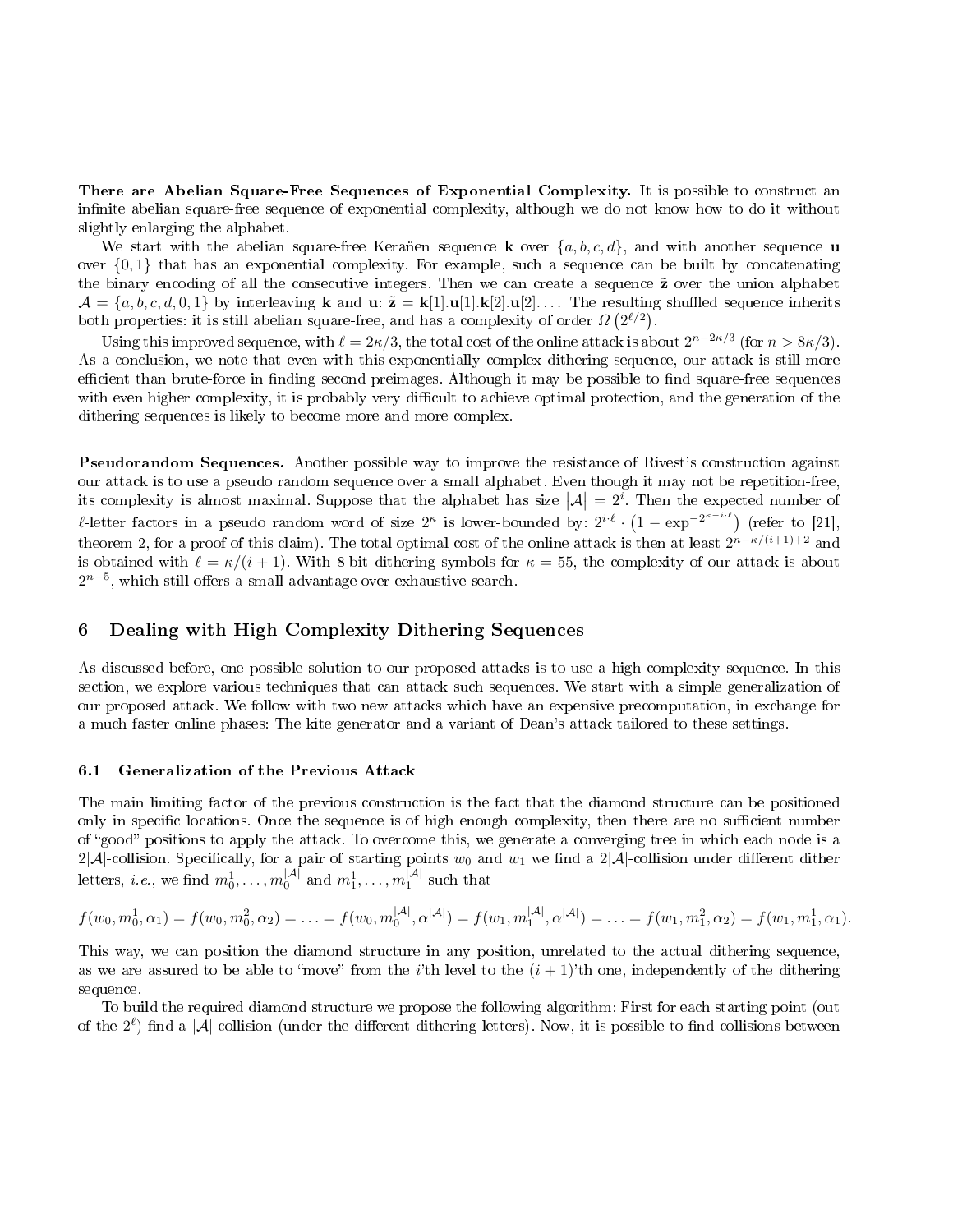different starting points (just like in the original diamond structure, where we use a  $|\mathcal{A}|$ -collision rather than one message). Hence, the total number of  $|\mathcal{A}|$ -collisions which are needed from one specific starting point (in order to build the next layer of the collision tree) is  $2^{n/2-\ell/2}$ . The cost for building this number of  $|\mathcal{A}|$  collisions is  $2^{\frac{2|\mathcal{A}|-1}{2|\mathcal{A}|}n-\frac{\ell}{2|\mathcal{A}|}}$ , or a total of  $2^{\frac{2|\mathcal{A}|-1}{2|\mathcal{A}|}(n+\ell)+2}$  for the preprocessing step.

After the computation of the diamond structure (which may take more than  $2<sup>n</sup>$ ), one can connect to any point in the message, independent of the used dithering letter. Hence, from the root of the diamond structure we try the most common dithering letter, and try to connect to all possible locations (this takes time  $2^{n-\kappa+H_{\infty}(\mathbf{z},1)} \leq$  $|\mathcal{A}| \cdot 2^{n-\kappa}$ ). Connecting from the message to the diamond structure takes  $2^{n-\ell}$  as before.

The memory required for storing the diamond structure is  $\mathcal{O}(|\mathcal{A}|\cdot 2^{\ell})$ . We note that the generation of the  $|\mathcal{A}|$ -collision can be done using the results of [23], which allow balancing between the preprocessing's time and its memory consumption.

Finally, given the huge precomputation step, it may be useful to consider a time-memory-data tradeoff for the first connection. This can be done by exploiting the  $2^{n-\kappa+H_{\infty}(\mathbf{z},1)}$  possible targets as multiple data points. The analysis of this approach is the same as for the simple attack, and the resulting additional preprocessing is  $2^{n+H_\infty(\mathbf{z},1)-\lambda}$ , which along with an additional  $2^{n+H_\infty(\mathbf{z},1)-2\lambda}$  memory reduces the online connection phase to  $2^{n-\ell} + 2^{2\lambda}$  (for  $\lambda < \kappa - H_{\infty}(\mathbf{z}, 1)$ ).

#### 6.2 The Kite Generator—Dealing with Small Dithering Alphabets

Even though the previous attack could handle any dither sequence, it still relies on the ability to connect to the message. We can further reduce the online complexity (as well as the offline) by introducing a new technique, the kite generator. The kite generator shows that a small dithering alphabet is an inherent weakness, and after a  $\mathcal{O}(2^n)$  preprocessing, second preimages can be found for messages of length  $2^{\kappa} \leq 2^{n/4}$  in  $\mathcal{O}(2^{2 \cdot (n-\kappa)/3})$  time and space for any dithering sequence (even of maximal complexity). Second preimages for longer messages can be found in time  $\max(\mathcal{O}(2^k), \mathcal{O}(2^{n/2}))$  and memory  $\mathcal{O}(|\mathcal{A}| \cdot 2^{n-k})$ .

**Outline of the Attack.** The kite generator uses a different approach, where the connections to and from the message are done for free, independent of the dithering sequence.

During the precomputation phase the adversary builds a static data structure, the kite generator: she picks a set of  $2^{n-k}$  chaining values, B, that contains the IV. For each chaining value  $x \in B$  and any dither letter  $\alpha \in \mathcal{A}$ , the adversary finds two message blocks  $m_{x,\alpha,1}$  and  $m_{x,\alpha,2}$ , such that  $f(x, m_{x,\alpha,1}, \alpha), f(x, m_{x,\alpha,2}, \alpha) \in B$ . The adversary then stores all  $m_{x,\alpha,1}$  and all  $m_{x,\alpha,2}$  in the data structure. Fig. 9 shows a toy kite generator.

In the online phase of the attack, given a message  $M$ , the adversary computes  $h(M)$ , and finds with high probability (thanks to the birthday paradox) an intermediate chaining value  $h_i \in B$  (for  $2^k > i > n - \kappa$ ). The next step of the attack is to find a sequence of  $i$  blocks from the  $IV$  that leads to this  $h_i$ . This is done in two steps. In the first step, the adversary perform a random walk in the kite generator, by just picking random  $m_{x,\alpha,i}$ one after the other (according to the dither sequence), until  $h'_{i-(n-\kappa)}$  is computed (this  $h'_{i-(n-\kappa)}$  is independent of the value found in the computation of  $h(M)$ ). At this point, the adversary stops her random walk, and computes from  $h_{i-(n-\kappa)}$  all the possible  $2^{(n-\kappa)/2}$  chaining values reachable through any sequence of  $m_{x,\alpha,1}$  or  $m_{x,\alpha,2}$  (which agrees with the dithering sequence)—this amounts to consider all the paths starting from where the random walk stopped inside the kite generator and trying all the paths whose labels agree with the dithering sequence. Then, the adversary computes the "inverse" tree, starting from  $h_i$ , and listing the expected  $2^{(n-\kappa)/2}$  values<sup>5</sup> that may lead to it following the dither sequence. If there is a collision between the two lists (which happens with high

 $\frac{5}{5}$  See [18] for a formal justification of this claim.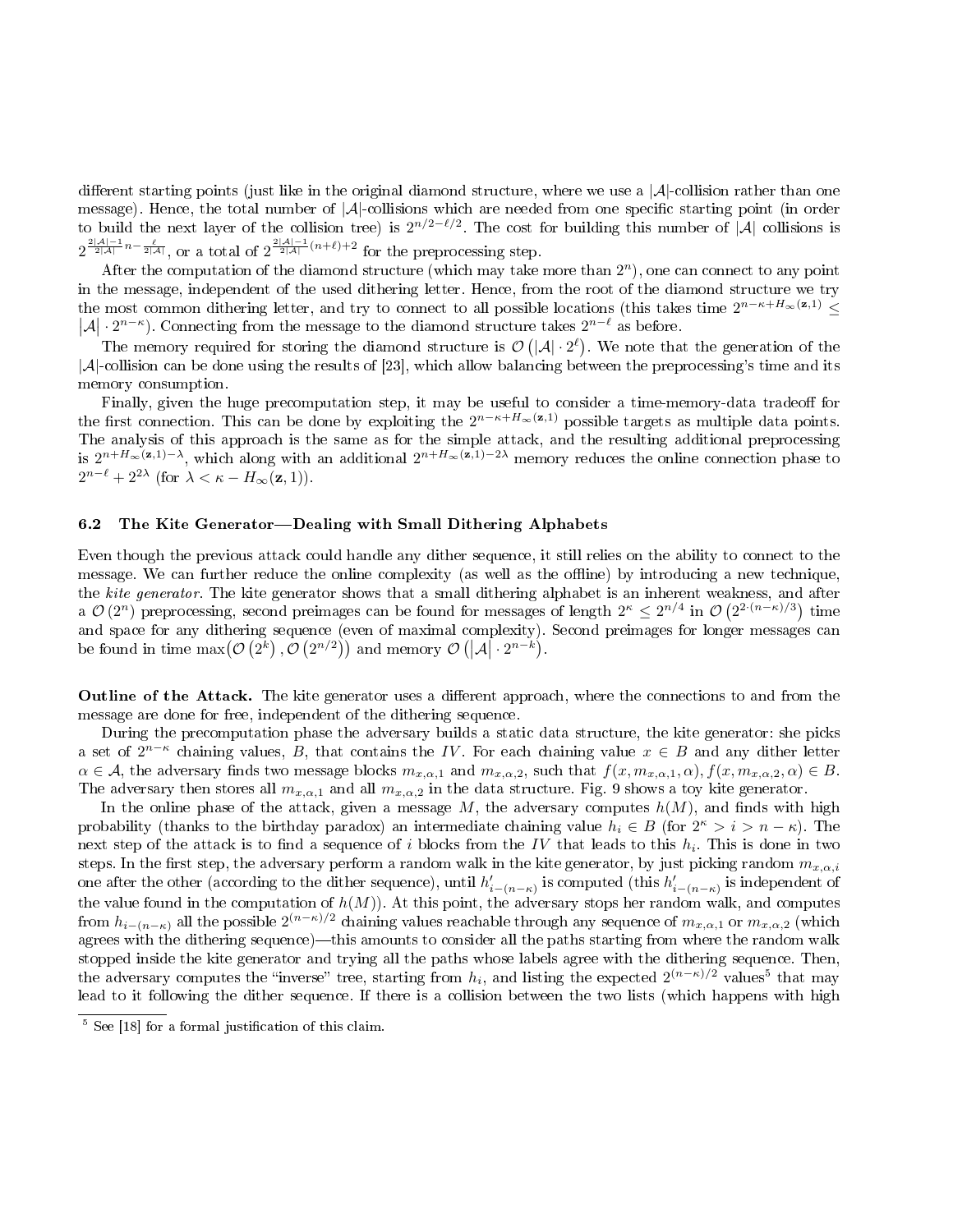

Fig. 9: A toy "Kite-Generator" with 16 nodes over a binary alphabet. Edges are labelled with a message block and a letter. Hard edges correspond to the first letter, and dashed edges to the second letter. This big straw ball unfolds into kites!

probability due to the birthday paradox), then the adversary just found the required path—she "connected" the IV to  $h_i$ . Fig 10 illustrates the process.

The precomputation takes  $\mathcal{O}(|\mathcal{A}| \cdot 2^{n-\kappa} \cdot 2^{\kappa}) = \mathcal{O}(|\mathcal{A}| \cdot 2^n)$ . The memory used to store the kite generator is  $\mathcal{O}(|\mathcal{A}| \cdot 2^{n-\kappa})$ . The online phase requires  $\mathcal{O}(2^{\kappa})$  compression function calls to compute the chaining values  $\vert$ associated with M, and  $\mathcal{O}(2^{(n-\kappa)/2})$  memory and time for the meet-in-the-middle phase.<sup>6</sup> We conclude that the online time is  $\max(\mathcal{O}(2^{\kappa}), \mathcal{O}(2^{(n-\kappa)/2}))$  and the total used space is  $\mathcal{O}(|\mathcal{A}| \cdot 2^{n-\kappa})$ . For the SHA-1 parameters of  $n = 160$  and  $\kappa = 55$ , the time complexity of the new attack is  $2^{55}$ , which is just the time needed to hash the original message. However, the size of the kite generator for the above parameters exceeds  $2^{110}$ .

To some extent, the "converging" part of the kite generator can be treated as a diamond structure (for each end point, we can precompute this "structure"). Similarly, the expanding part, can be treated as the trials to connect to this diamond structure from  $h'_{i-(n-\kappa)}$ .

We note that the attack can also be applied when the IV is unknown in advance (e.g., when the IV is time dependent or nonce), with essentially the same complexity. When we hash the original long message, we have to

 $6$  The meet-in-the-middle can be done using memoryless variants as well.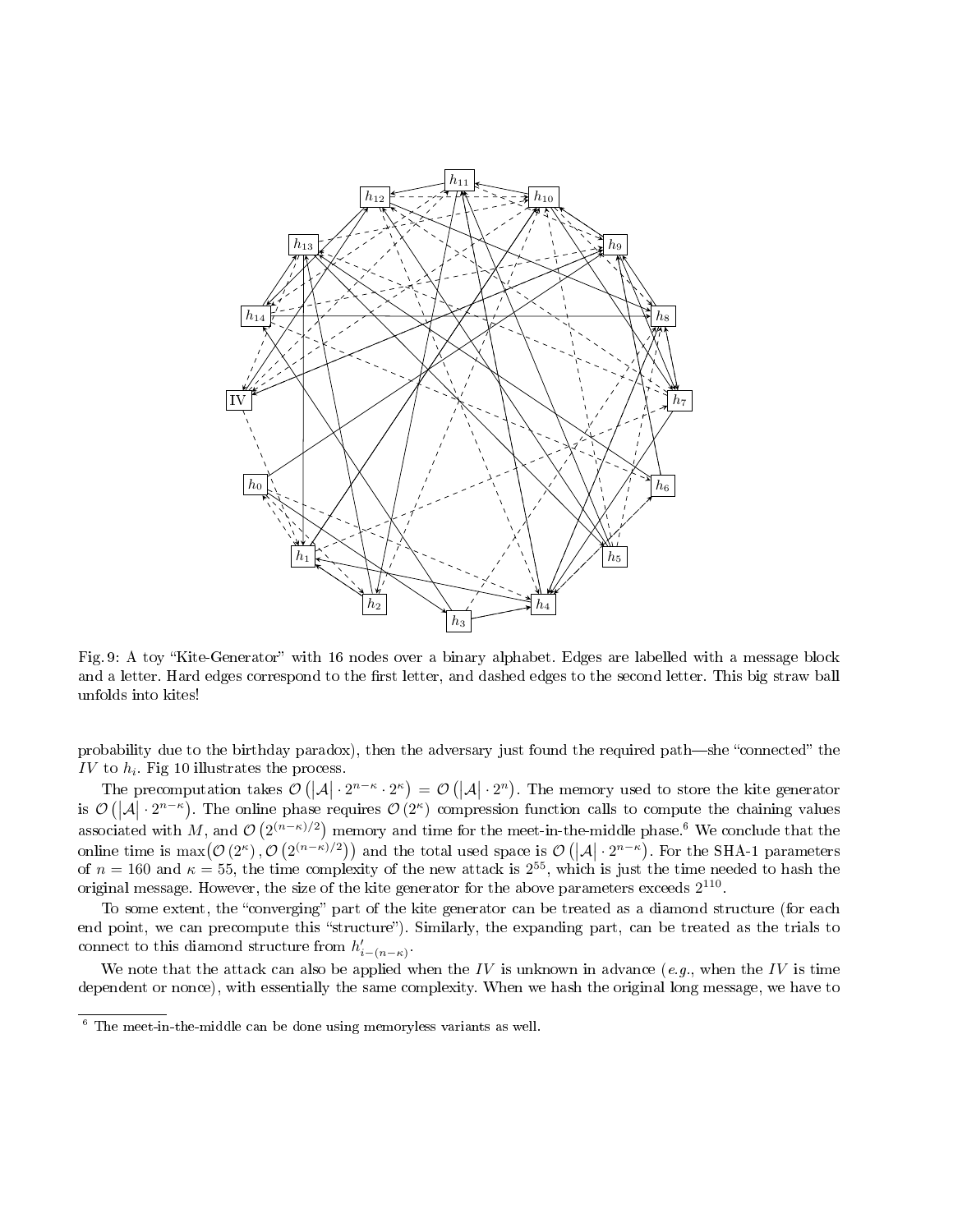

Fig. 10: A "Kite" connected to and from the message. The "tail" is the random walk inside the kite generator. Then comes the divergent tree and the convergent tree (which is very reminiscent of a diamond structure) leading to  $h_i$ , the intermediate chaining value occurring in both  $M$  and in the kite generator. There exist a path between both trees with high probability.

find two intermediate hash values  $h_i$  and  $h_j$  (instead of IV and  $h_i$ ) which are contained in the kite generator and connect them by a properly dithered kite-shaped structure of the same length.

The main problem of this technique is that for the typical case in which  $\kappa < n/2$ , it uses more space than time, and if we try to equalize them by reducing the size of the kite generator, we are unlikely to find any common chaining values between the given message and the kite generator.

A "Connecting" Kite Generator In fact, the kite generator can be seen as an expandable message tolerating the dithering sequence, and we can use it in a more "traditional" way.

We first pick a special chaining value N in the kite generator. From this N we are going to connect to the message (following the approaches suggested earlier, as if  $N$  is the root of a diamond structure). Then, it is possible to connect from the  $IV$  to  $N$  inside the kite generator.

For a kite of  $2^{\ell}$  points, the offline complexity is  $\mathcal{O}(|\mathcal{A}| \cdot 2^n)$ , and the online complexity is  $2^{n-\kappa+H_{\infty}(\mathbf{z},1)} + 2^{\kappa} +$  $2^{\ell/2+1}$ . The memory required for the attack is  $\mathcal{O}(2^{\ell})$ . It is easy to see that for  $\kappa < n/2$ , the heavy computation is the connection step, which seems a candidate for optimization.

We can also connect from  $N$  to the message using a time-memory-data tradeoff (just like in Section 3). In this case, given the  $2^{\kappa-H_\infty(\mathbf{z},1)}$  targets, the precomputation is increased by  $2^{n-\kappa+H_\infty(\mathbf{z},1)}$  (which is negligible with respect to the kite's precomputation). The online complexity is reduced to  $2^{2(n-t-\kappa+H_\infty({\bf z},1))}$  for an additional  $2^t$ memory (as long as  $2(n-t-\kappa+H_\infty(\mathbf{z},1))\geq 2(\kappa-H_\infty(\mathbf{z},1)),\ i.e.,\ t\leq n-2(\kappa-H_\infty(\mathbf{z},1))).$  The overall online complexity is thus  $2^{\ell/2+1} + 2^{2(n-t-\kappa)+H_{\infty}(\mathbf{z},1))}$ , which is lower bounded by  $2^{\ell/2+1} + 2^{2(\kappa-H_{\infty}(\mathbf{z},1))}$ .

### 6.3 A Variant of Dean's Attack for Small Dither Alphabet

Given the fact that the connection into the message is the more consuming part of the attack, we now present a degenerate case of the kite generator. This construction can also be considered as an adaptation of Dean's attack to the case of small dither alphabet.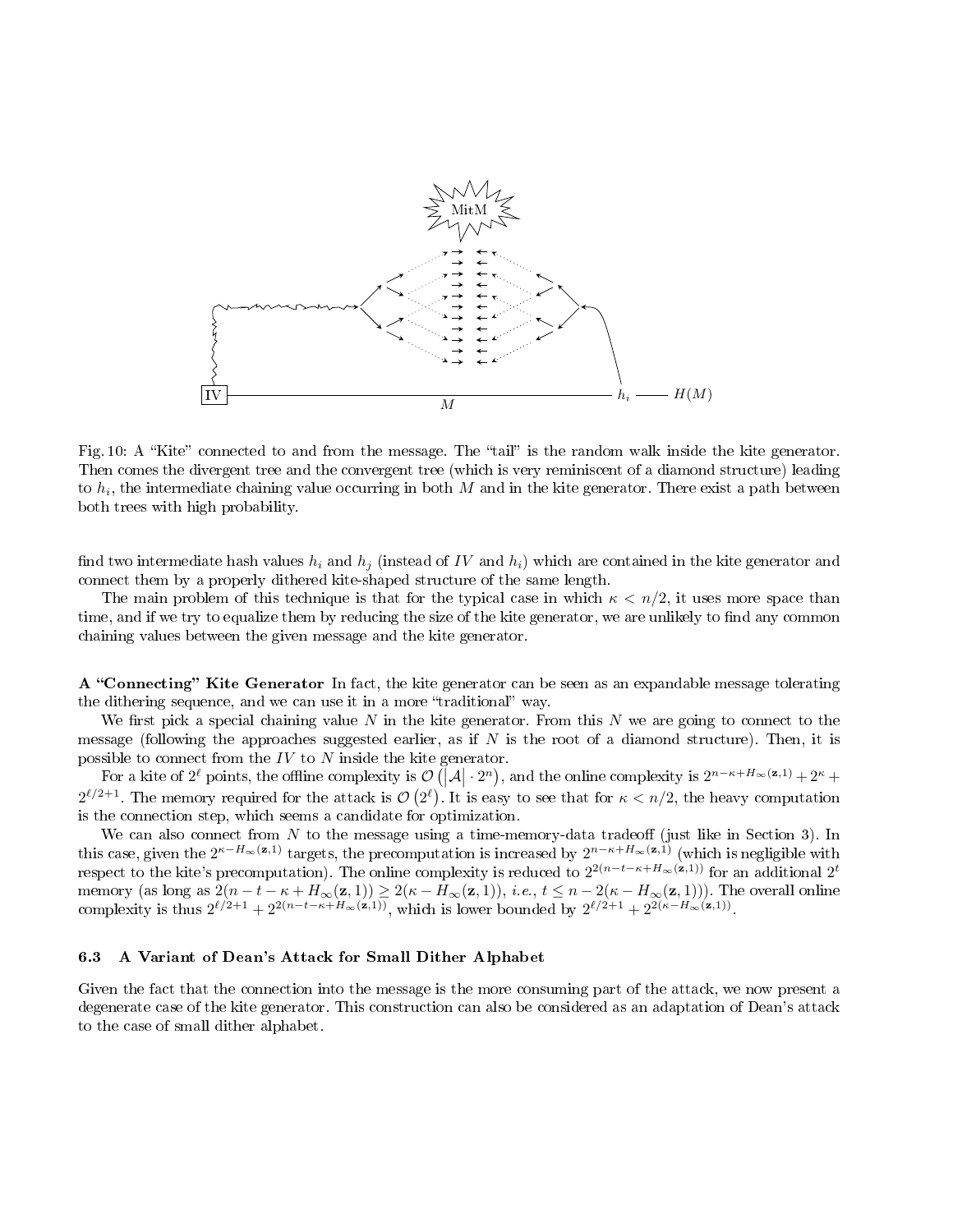| Attack                        | Complexity                                               |                                                                     |                                      |                |  |  |
|-------------------------------|----------------------------------------------------------|---------------------------------------------------------------------|--------------------------------------|----------------|--|--|
|                               | Offline                                                  | Online                                                              | Memory                               | Avg.<br>Patch  |  |  |
| Adapted (Sect. 5.1)           | $2(n+\ell)/2+2$                                          | $2^{n-\kappa+H_{\infty}(\mathbf{z},\ell+1)}+2^{n-\ell}$             | $2^{\ell+1}$                         | $\ell+2$       |  |  |
| Multi-Diamond (Sect. 5.2)     | $2^{k}(2^{(n+\ell)/2+2}+2^{n/2})$                        | $2^{n-\kappa+H_\infty^k(\mathbf{z},\ell+1)}+2^{n-\ell}$             | $2^{k+\ell+1}$                       | $k+\ell+2$     |  |  |
| Generalized (Sect. 6.1)       | $\frac{2 \mathcal{A} -1}{2 \mathcal{A} }\cdot(n+\ell)+2$ | $2^{n-\kappa+H_{\infty}(\mathbf{z},1)}+2^{n-\ell}$                  | $ \mathcal{A} \cdot 2^{\ell+1}$      | $\ell+2$       |  |  |
| Kite Generator (Sect. 6.2)    | $ A  \cdot 2^n$                                          | $2^{\kappa}+2^{(n-\kappa)/2+1}$                                     | $ \mathcal{A}  \cdot 2^{n-\kappa+1}$ | $2\kappa-1$    |  |  |
| "Connecting" Kite (Sect. 6.2) | $\mathcal{A} \cdot 2^n$                                  | $2^{\kappa} + 2^{n-\kappa+H_{\infty}(\mathbf{z},1)} + 2^{\ell/2+1}$ | $ \mathcal{A} 2^{\ell+1}$            | $2^{\kappa-1}$ |  |  |
| "Self-loop" (Sect. $6.3$ )    | $\mathcal{A} \cdot 2^n$                                  | $2^{n-\kappa+H_{\infty}(\mathbf{z},1)}$                             | A                                    | $2\kappa-1$    |  |  |

 $H^k_{\infty}(\mathbf{z}, \ell + 1)$  — the maximal sum of probabilities for  $2^k$  suffix-friendly set of length  $\ell + 1$ .

Table 3. Comparison of Long Message Second Preimage Attacks on Dithered Hashing

Assume that the kite generator contains only one chaining value, namely, IV. For each dither letter  $\alpha$ , we find  $x_{\alpha}$  such that  $f(IV, x_{\alpha}, \alpha) = IV$ . Then, we can "move" from IV to IV under any dithering letter. At this point, we connect from the IV to the message (either directly, or using time-memory-data tradeoff), and "traverse" the degenerate kite generator under the different dithering letters.

Hence, a standard implementation of this approach would require  $\mathcal{O}(|\mathcal{A}|\cdot 2^n)$  precomputation and  $2^{n-\kappa+H_\infty(\mathbf{z},1)}$ online computation (with  $|\mathcal{A}|$  memory). A time-memory-data variant can reduce the online computation to  $2^{2(n-t-\kappa+H_{\infty}(\mathbf{z},1))}$  in exchange for  $2^t$  memory (as long as  $t \leq n-2(\kappa-H_{\infty}(\mathbf{z},1))).$ 

Table 3 compares all the techniques suggested for dithered hashing.

# 7 Matching the Security Bound on Shoup's UOWHF

In this section, we show that the idea of turning the herding attack into a second preimage attack is generic enough to be applied to Shoup's Universal One-Way Hash Function (UOWHF) [46]. A UOWHF is a family of hash functions  $H$  for which any computationally bounded adversary  $A$  wins the following game with negligible probability. First, A chooses a message  $M$ , then a key K is chosen at random and given to A. The adversary wins if she generates a message  $M' \neq M$  such that  $H_K(M) = H_K(M')$ . This security property, also known as target collision security or everywhere preimage security  $[44]$  of a hash function, was first introduced in  $[40]$ .

Bellare and Rogaway studied the construction of variable input length TCR hash functions from fixed input length TCR compression functions in  $[4]$ . They also demonstrated that the TCR property is sufficient for a number of signing applications. Shoup [46] improved on the former constructions by proposing a simpler scheme that also yields shorter keys (by a constant factor). It is a Merkle-Damgård-like mode of operation, but before every compression function evaluation in the iteration, the state is updated by XORing one out of a small set of possible masks into the chaining value. The number of masks is logarithmic in the length of the hashed message, and the order in which they are used is carefully chosen to maximize the security of the scheme. This is reminiscent of dithered hashing, except that here the dithering process does not decrease the bandwidth available to actual data (it just takes a few more operations).

We first briefly describe Shoup's construction, and then show how our attack can be applied against it. The complexity of the attack demonstrates that for this particular construction, Shoup's security bound is nearly tight (up to a logarithmic factor).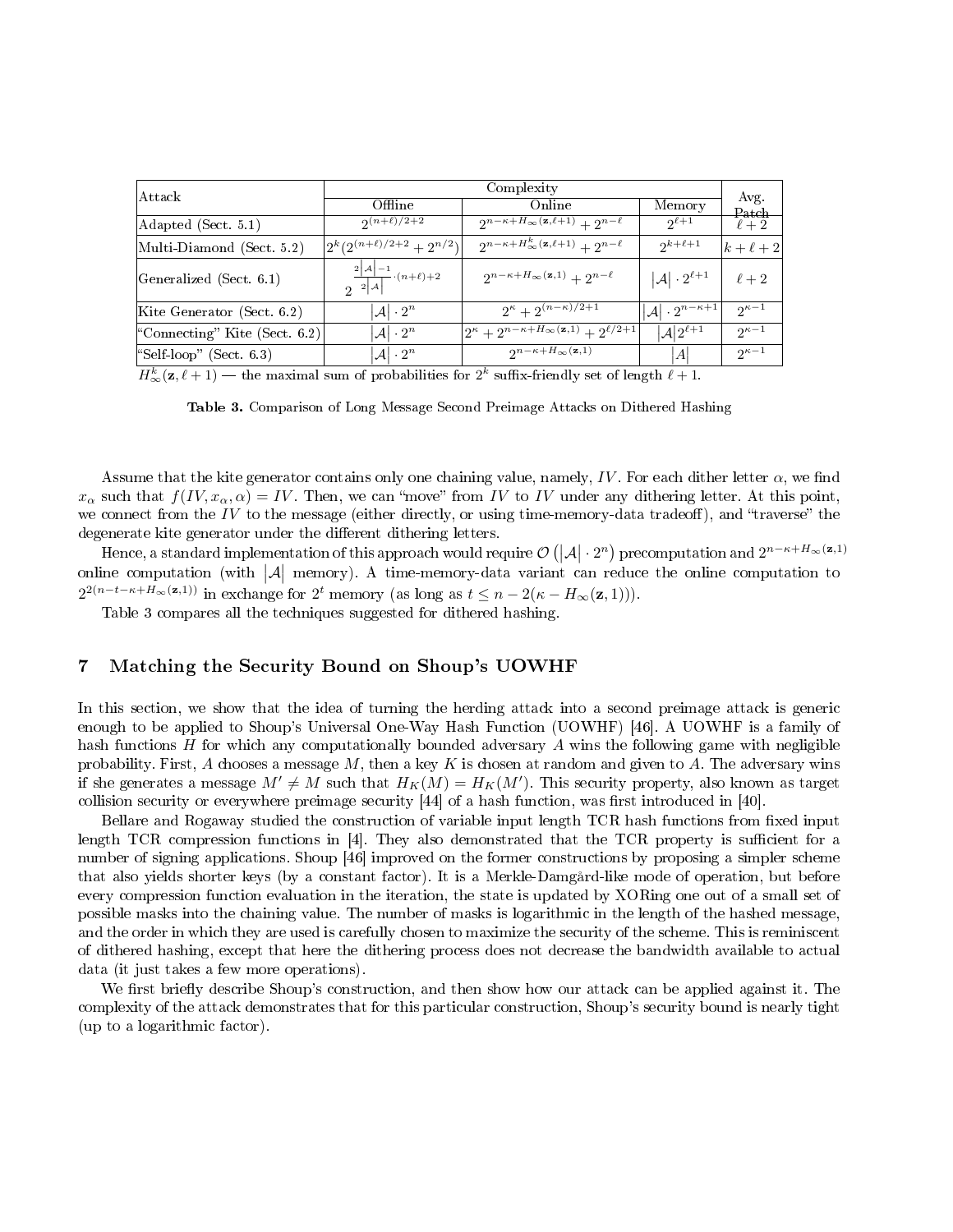#### 7.1 Description of Shoup's UOWHF

Shoup's construction has some similarities with Rivest's dithered hashing. It starts from a universal one way compression function f that is keyed by a key K,  $f_K$ :  $\{0,1\}^n \times \{0,1\}^m \to \{0,1\}^n$ . This compression function is then iterated, as described below, to obtain a variable input length UOWHF  $H_K^f$ .

The scheme uses a set of masks  $\mu_0, \ldots, \mu_{\kappa-1}$  (where  $2^{\kappa}-1$  is the length of the longest possible message), each one of which is a random  $n$ -bit string. The key of the whole iterated function consists of K and of these masks. After each application of the compression function, a mask is XORed to the chaining value. The order in which the masks are applied is defined by a specified sequence over the alphabet  $\mathcal{A} = \{0, \ldots, \kappa - 1\}$ . The scheduling sequence is  $z[i] = \nu_2(i)$ , for  $1 \le i \le 2^{\kappa}$ , where  $\nu_2(i)$  denotes the largest integer  $\nu$  such that  $2^{\nu}$  divides i. Let M be a message that can be split into r blocks  $x_1, \ldots, x_r$  of m bits each and let  $h_0$  be an arbitrary n-bit string. We define  $h_i = f_K(h_{i-1} \oplus \mu_{\nu_2(i)}, x_i)$ , and  $H^f_K(M) = h_r$ .

#### 7.2 An Attack (Almost) Matching the Security Bound

In [46], Shoup proves the following security result:

**Theorem 2 (Shoup, 2000, [46]).** If an adversary is able to break the target collision resistance of  $H^f$  with probability  $\epsilon$  in time T, then one can construct an adversary that breaks the target collision resistance of f in time T, with probability  $\epsilon/2^{\kappa}$ .

In this section we show that this bound is almost tight. First, we give an alternate definition of the dithering sequence  $\mathbf{z}_{Show}$ . In fact, the alphabet over which the sequence  $\mathbf{z}_{Showp}[i] = \nu_2(i)$  is built is not finite, as it is the whole  $N$ . In any case, we define:

$$
u_i = \begin{cases} 0 & \text{if } i = 1, \\ u_{i-1} \cdot (i-1) \cdot u_{i-1} & \text{otherwise.} \end{cases}
$$

As an example, we have  $u_4 = 010201030102010$ . The following facts about  $\mathbf{z}_{Show}$  are easy to establish:

i)  $|u_i| = 2^i - 1$ 

- ii) The number of occurrences of  $u_i$  in  $u_j$  (with  $i < j$ ) is  $2^{j-i}$ .
- iii) The frequency of  $u_i$  in the (infinite) sequence **z** is  $2^{-i}$ .
- $iv)$  The frequency of a factor is the frequency of its highest letter.
- v) Any factor of  $\mathbf{z}_{Show}$  of size  $\ell$  contains a letter greater or equal to  $\lfloor \log_2(\ell) \rfloor$ .

Let us consider a factor of size  $\ell$  of  $\mathbf{z}_{Show}$ . It follows from the previous considerations that its frequency is upper-bounded by  $2^{-\lfloor \log_2(\ell) \rfloor -1},$  and that this bound is reached by a prefix of size  $\ell$  of  $\mathbf{z}_{Showp}$ . The frequency of this prefix is lower-bounded by the nicer expression:  $2^{-\lfloor \log_2(\ell) \rfloor - 1} \ge 1/(2 \cdot \ell)$ .

Our attack can be applied against the TCR property of  $H<sup>f</sup>$  as described above. Choose at random a (long) target message M. Once the key is chosen at random, build a collision tree using a prefix of  $\mathbf{z}_{Show}$  of size  $\ell$ , and continue as described in section 5. The cost of the attack is then:

$$
T = 2^{\frac{n}{2} + \frac{\ell}{2} + 2} + 2 \cdot \ell \cdot 2^{n - \kappa} + 2^{n - \ell}.
$$

This attack breaks the target collision resistance with a constant success probability (of about 63%). Therefore, with Shoup's security reduction, one can construct an adversary against f with running time  $T$  and probability of success  $0.63/2^{\kappa}$ . If f is a black box, the best attack against f's TCR property is exhaustive search. Thus, the best adversary in time T against f has success probability of  $T/2^n$ . When  $n \geq 3\kappa$ ,  $T \simeq (2\kappa + 2) \cdot 2^{n-\kappa}$  (with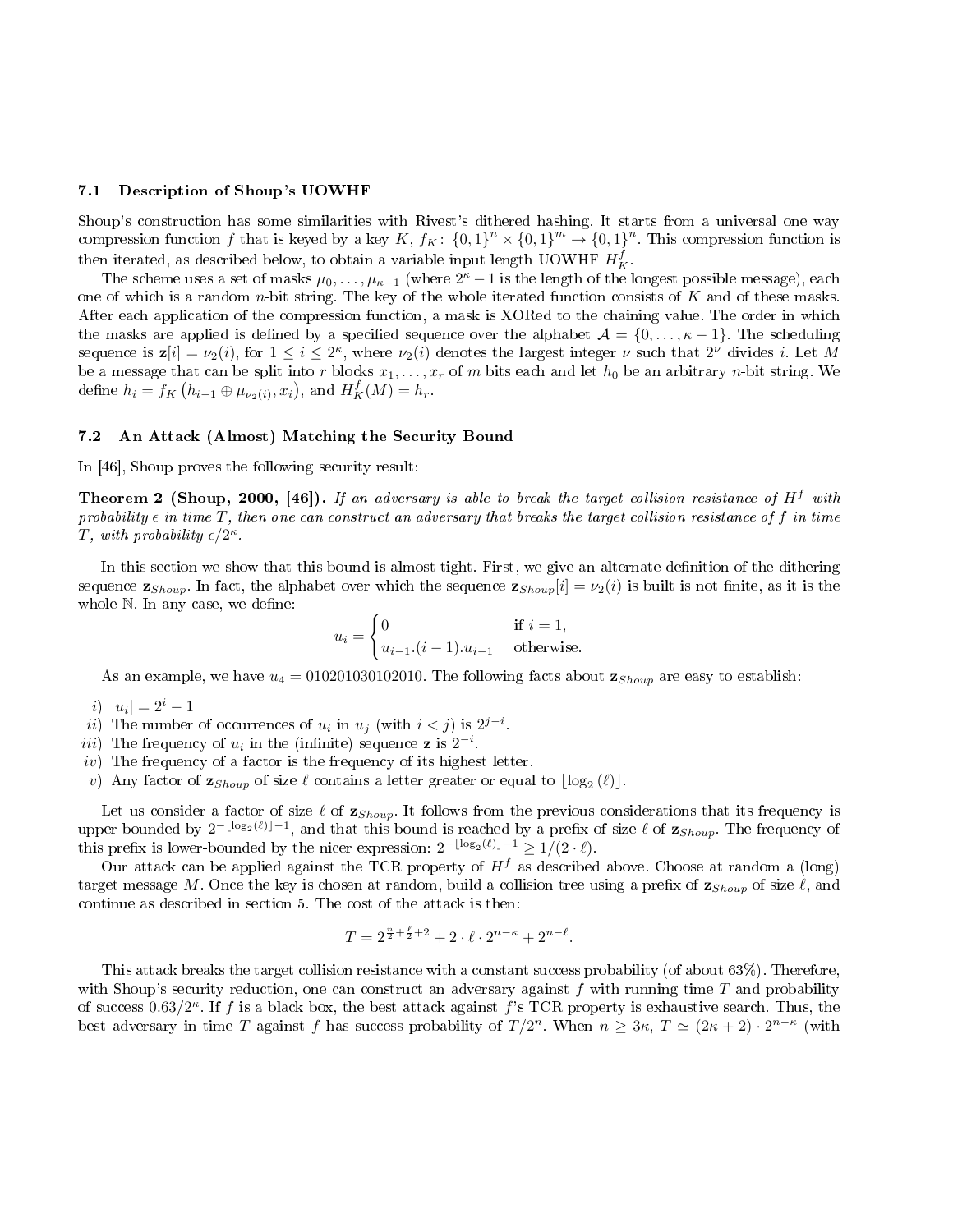$\ell = \kappa - 1$ , and thus the best adversary running in time T has success probability  $\mathcal{O}(\kappa/2^{\kappa})$  when the success probability of the adversary is  $0.63/2^{\kappa}$ . This implies that there is no attack better than ours by a factor greater than  $\mathcal{O}(\kappa)$  or, in other words, there is only a factor  $\mathcal{O}(\kappa)$  between Shoup's security proof and our attack.

We note that in this case, there is a very large gap between the frequency of the most frequent factor and the upper-bound provided by the inverse of the number of factors. Indeed, it can be seen that:

$$
Fact_{u_i}(\ell) = \begin{cases} 0 & \text{if } |u_i| < \ell \\ 2^i - \ell & \text{if } |u_{i-1}| < \ell \le |u_i| \\ \ell + Fact_{u_{i-1}}(\ell) & \text{if } |u_{i-1}| \ge \ell \end{cases}
$$

And the expression of the number of factors follows:

$$
Fact_{u_{\kappa}}(\ell) = 2^{\lceil \log_2(\ell+1) \rceil} + (\kappa - \lceil \log_2(\ell+1) \rceil - 1) \cdot \ell
$$

Hence, if all of them would appear with the same probability, the time complexity of the attack would have been

$$
T = 2^{\frac{n}{2} + \frac{\ell}{2} + 2} + \left(2^{\lceil \log_2(\ell + 1) \rceil} + \left(\kappa - \lceil \log_2(\ell + 1) \rceil - 1\right) \cdot \ell\right) \cdot 2^{n - \kappa} + 2^{n - \ell},
$$

which is roughly  $\kappa$  times bigger than the previous expression.

The ROX construction by [2], which also uses Shoup's sequence to XOR with the chaining values is susceptible to the same type of attack, which is also provably near-optimal.

#### 7.3 Application of the Multi-Diamonds Attack

To apply the multi-diamond attack described in section 5.2, we need to identify a big enough suffix-friendly subset of the factors of  $\mathbf{z}_{Show}$  of a given size, and to compute its frequency.

We choose to have end diamonds of size  $\ell = 2^{2^i-1}$ . Let us keep in mind that  $\ell$  and  $\kappa$  must generally be of the same order to achieve the optimal attack complexity, which suggest that  $i$  should be close to  $\log_2 \log_2 \kappa$ .

Now, we need to identify a suffix-friendly set of factors of  $\mathbf{z}_{Show}$  in order to build a multi-diamond. In fact, we focus on the factors that have  $u_i$  as a suffix. It is straightforward to check that they form a suffix-friendly set. It now remains to estimate its size and its frequency.

**Lemma 3.** let  $\Omega_j$  be the set of words  $\omega$  of size  $\ell = 2^{2^i-1}$  such that  $\omega.u_i$  is a factor of  $u_j$ . Then:

- i) If  $\kappa \geq 2^i$ , then  $|\Omega_{\kappa}| = (\kappa 2^i + 1) \cdot 2^{2^i i 1}$
- ii) There are  $2^{2^i-i-1}$  (distinct) words in  $\Omega_{\kappa}$  whose frequency is  $2^{-j}$  (with  $2^i \leq j \leq \kappa$ ).

*Proof.* We first evaluate the size of  $\Omega$ , and for this we define  $f_i(\kappa)$ , the number of factors of  $u_{\kappa}$  that can be written  $\omega.u_i$ , with  $|\omega|=2^{2^i-1}$ . We find:

$$
|\Omega_{\kappa}| = \begin{cases} 0 & \text{if } 2^{\kappa} < 2^{2^i - 1} + 2^i \\ |\Omega_{\kappa - 1}| + 2^{2^i - i - 1} & \text{if } 2^{\kappa} \ge 2^{2^i - 1} + 2^i \end{cases}
$$
(3)

The first case of this equality is rather obvious. The second case stems from the following observation: let  $x$ be a factor of  $u_j$ , for some j. Then either x is a factor of  $u_{j-1}$ , or u contains the letter "j – 1" (both cases are mutually exclusive). Thus, we only need to count the numbers of factors of  $\Omega_{\kappa}$  containing the letter " $\kappa - 1$ " to write a recurrence relation.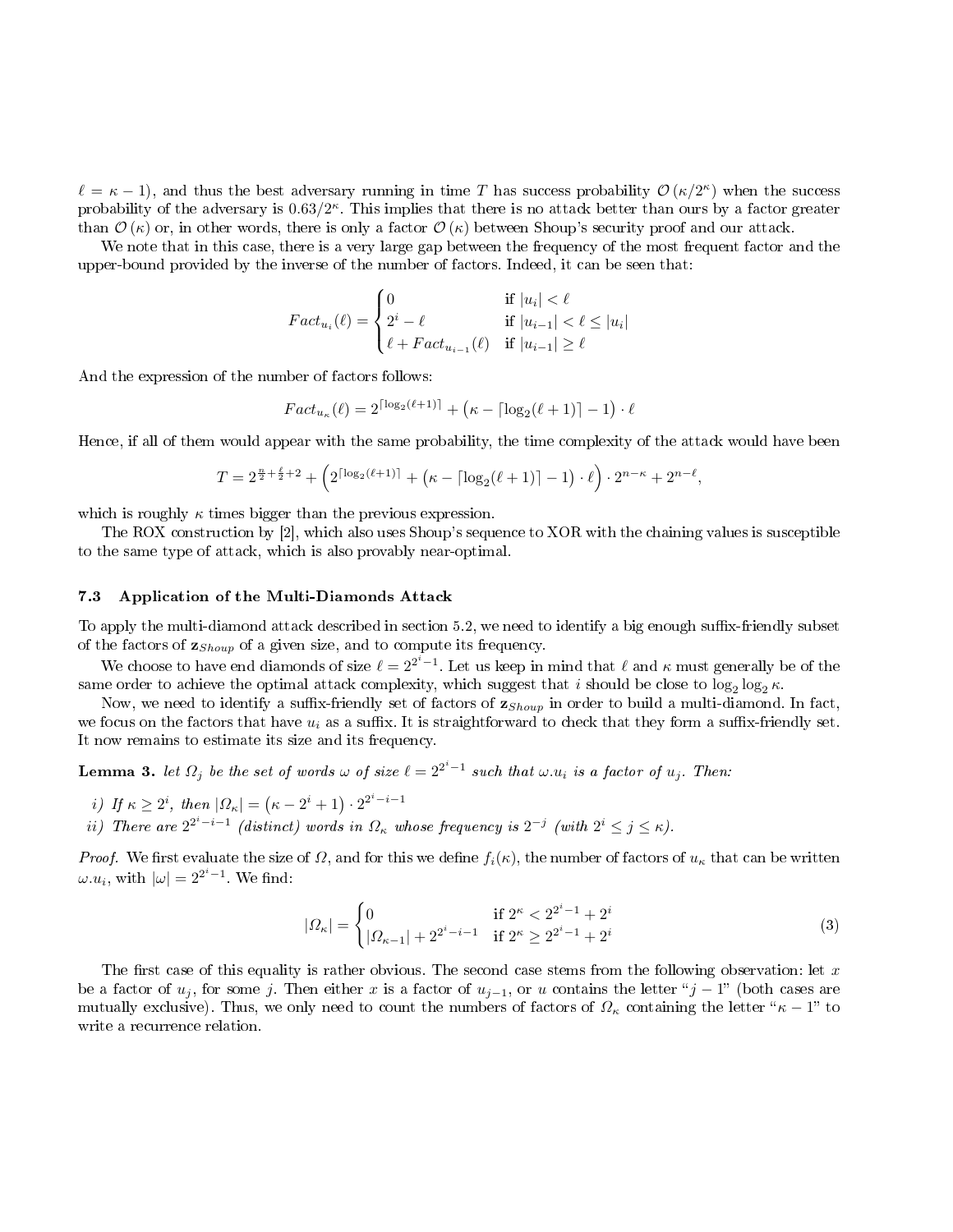| Function                           |          | MD5        | $SHA-1$     | SHA 256     | SHA 512     |
|------------------------------------|----------|------------|-------------|-------------|-------------|
| $(n,\kappa)$                       |          | (128, 55)  | (160, 55)   | (256, 118)  | (512, 118)  |
| Original (Sect. 7.2)               | Offline: | $2^{91}$   | $2^{107}$   | $2^{189}$   | $2^{317}$   |
|                                    | Online:  | $2^{80}$   | $2^{112}$   | $2^{145.7}$ | $2^{401.7}$ |
|                                    | Memory:  | $2^{50}$   | $2^{50}$    | $2^{111.3}$ | $2^{111.3}$ |
|                                    | Patch:   | 51         | 51          | 114         | 114         |
| Multi-Diamond (Sect. 7.3) Offline: |          | 296.5      | $2^{112.5}$ | $2^{194.5}$ | $2^{322.5}$ |
|                                    | Online:  | $2^{76.9}$ | $2^{108.9}$ | $2^{142}$   | 2398        |
|                                    | Memory:  | $2^{59}$   | $2^{59}$    | $2^{123}$   | $2^{123}$   |
|                                    | Patch:   | 60         | 60          | 124         | 124         |

Table 4. Comparison of the Time Complexity of Our Attacks on Shoup's UOWHF

If  $2^{\kappa} \geq 2^{2^i-1}+2^i$ , then  $u_i$  appears  $2^{\kappa-i}$  times in  $u_\kappa$ , at indices that are multiples of  $2^i$ . The unique occurrence of letter " $\kappa - 1$ " in  $u_{\kappa}$  is at index  $2^{\kappa - 1} - 1$ . Thus, elements of  $\Omega_{\kappa}$  containing the letter " $\kappa - 1$ " are present in  $u_{\kappa}$  at indices  $2^{\kappa-1} - 2^{2^i-1} + \alpha \cdot 2^i$ , with  $0 \le \alpha < 2^{2^i-i-1}$ . Therefore, there are exactly  $2^{2^i-i-1}$  distinct elements of  $\Omega_{\kappa}$ containing " $\kappa - 1$ " in  $u_{\kappa}$  (they are necessarily distinct because they all contain " $\kappa - 1$ " only once and at different locations).

Now that (3) is established, we can unfold the recurrence relation. We note that we have for  $i\geq 1, \left\lceil \log_2\left(2^{2^i-1}+2^i\right)\right\rceil=1$  $2^i$ , and thus we obtain (assuming that  $\kappa \geq 2^i$ ):

$$
|\Omega_{\kappa}| = (\kappa - 2^{i} + 1) \cdot 2^{2^{i} - i - 1}
$$

Also, for  $2^i \leq j \leq \kappa$ ,  $\Omega_\kappa$  contains precisely  $2^{2^i-i-1}$  words whose greatest letter is " $j-1$ ", and thus whose frequency in  $\mathbf{z}_{Shoup}$  is  $2^{-j}$ . utilization of the contract of the contract of the contract of the contract of the contract of the contract o

By just selecting the factors of  $\Omega_\kappa$  of the highest frequency, we would herd together  $2^{2^i-i-1} = \ell/(1+\log_2\ell)$ diamonds, each one being of frequency  $1/(2\ell)$ . The frequency of the multi-diamond then becomes  $1/\left(2+2\log_2\ell\right)$ .

The cost of the multi-diamond attack is thus roughly:

$$
\frac{\ell}{1 + \log_2 \ell} \cdot \left( 2^{(n+\ell)/2 + 2} + 2^{\frac{n}{2}} \right) + (1 + \log_2 \ell) \cdot 2^{n - \kappa + 1} + 2^{n - \ell}
$$

.

If  $n \gg 3\kappa$ , the preprocessing will be negligible compared to the online time, and the cost of the attack is  $\mathcal{O}(\log \kappa \cdot 2^{n-\kappa})$ . Therefore, with the same proof as in the previous subsection, we can show that there is a factor  $\mathcal{O}(\log \kappa)$  between Shoup's security proof and our attack. Note that, depending on the parameters, this improved version of the attack may be worse than the basic version.

We outline the complexities out our attacks (the regular and the multi-diamond ones) against MD5, SHA-1, SHA-256, and SHA-512 in Table 4.

#### 7.4 Comparing the Shoup and Rivest Dithering Techniques

An intriguing connection between Shoup's and Rivest's ideas shows up as soon as we notice that the scheduling sequence z chosen by Shoup is abelian square-free. In fact, one year after Shoup's construction was published, Mironov [39] proved that an even stronger notion of repetition-freeness was necessary: **z** is, and has to be, *even*free. A word is even-free if all of its non-empty factors contain at least one letter an odd number of times. Note that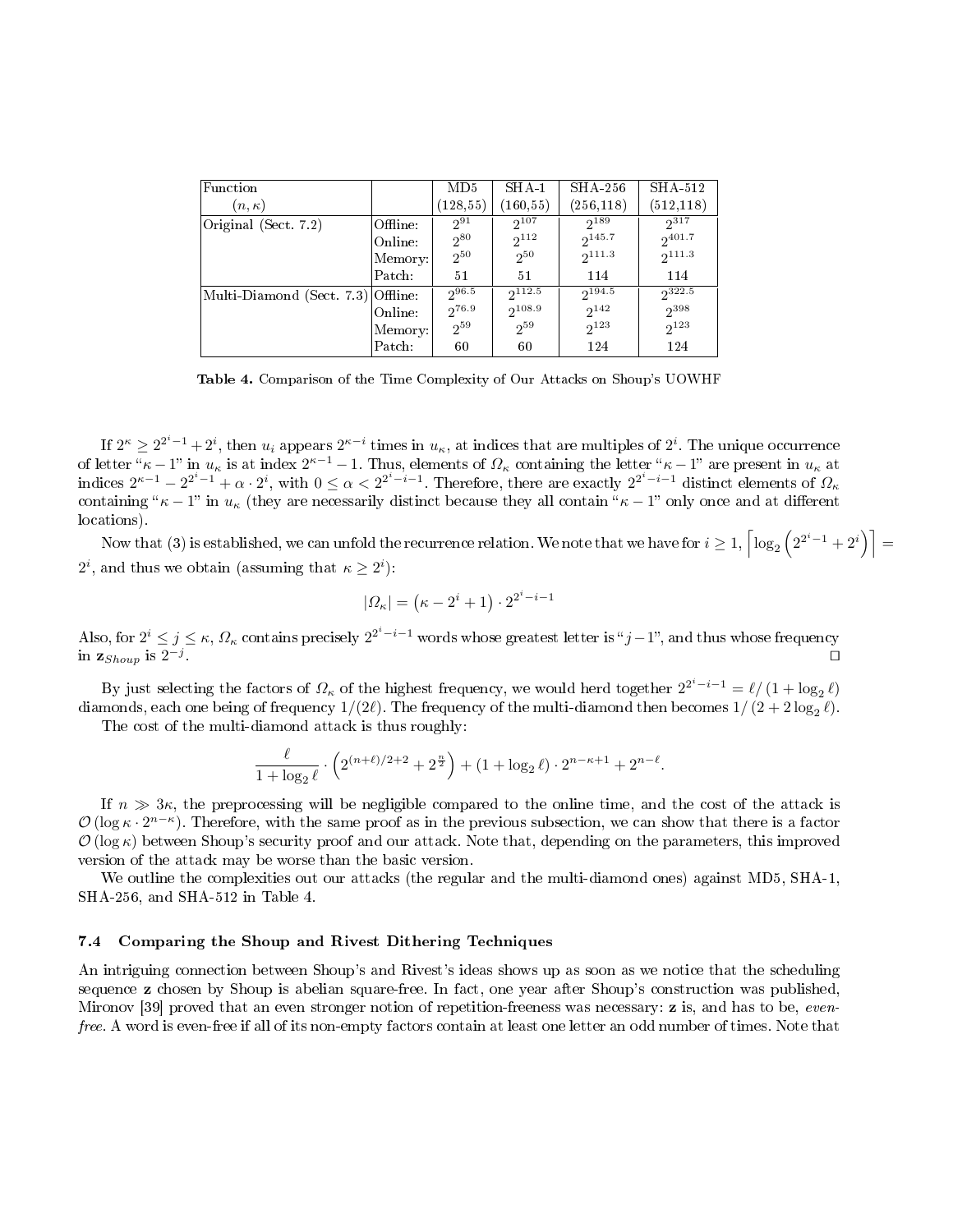all even-free words are abelian square-free. We believe that the role these non-trivial sequences play in iterated constructions in cryptography (such as hashing) has yet to be completely understood.

# 8 Second Preimage Attack with Multiple Targets

Both the older generic second preimage results of  $[16, 26]$  and our results can be applied efficiently to multiple target messages. The work needed for these attacks depends on the number of intermediate hash values of the target message, as this determines the work needed to find a linking message from the collision tree (our attack) or from the expandable message ([16,26]). A set of  $2^R$  messages, each of  $2^{\kappa}$  blocks, has the same number of intermediate hash values as a single message of  $2^{R+\kappa}$  blocks, and so the difficulty of finding a second preimage for one of a set of  $2^R$  such messages is no greater than that of finding a second preimage for a single  $2^{R+\kappa}$  block target message. In general, for the older second preimage attacks, the total work to find one second preimage falls linearly in the number of target messages; for our attack, it falls also linearly as long as the total number of message blocks,  $2^S$ , satisfies  $S < (n-4)/3$ .

Consider for example an application which has used SHA-1 to hash  $2^{30}$  different messages, each of  $2^{20}$  message blocks. Finding a second preimage for a given one of these messages using the attack of [26] requires about  $2^{141}$ work. However, finding a second preimage for *one* of these of these  $2^{30}$  target messages requires  $2^{111}$  work. (Naturally, the adversary cannot control for *which* target message he finds a second preimage.)

This works because we can consider each intermediate hash value in each message as a potential target to which the root of the collision tree (or an expandable message) can be connected, regardless of the message it belongs to, and regardless of its length. Once we connect to an intermediate value, we have to determine to which particular target message it belongs. Then we can compute the second preimage of that message. Using similar logic, we can extend our attack on Rivest's dithered hashes, Shoup's UOWHF, and the ROX hash construction to apply to multiple target messages (we note that in the case of Shoup's UOWHF and ROX, we require that the same masks were used for all the messages).

This observation is important for two reasons: First, simply restricting the length of messages processed by a hash function is not sufficient to block the long-message attack; this is relevant for determining the necessary security parameters of future hash functions. Second, this observation allows long-message second preimage attacks to be applied to target messages of practical length. A second preimage attack which is feasible only for a message of 2 <sup>50</sup> blocks has no practical relevance, as there are probably no applications which use messages of this length. A second preimage attack which can be applied to a large set of messages of, say,  $2^{24}$  blocks each, might have some practical impact. While the computational requirements of these attacks are still infeasible, this observation shows that the attacks can apply to messages of practical length. Moreover, for hashes which use the same dithering sequence z in all invocations, this has an affect on the frequency of the most common factors (especially when the most common factor is relatively in the beginning of the dithering sequence, e.g., Shoup's UOWHF with the same set of keys).

The long-message second preimage attack on tree-based hashes offers approximately the same improvement. as the number of targets is increased. Thus, since a tree hash with an  $n$ -bit compression function output and  $2<sup>s</sup>$ message blocks offers a  $2^{n-s+1}$  long-message second preimage attack, a set of  $2^r$  messages, each  $2^s$  message blocks long and processed with a tree hash, will allow a second preimage on one of those messages with about  $2^{n-s-r+1}$ work.

Acknowledgments. Thanks to Lily Chen and Barbara Guttman for useful comments. Thanks to Jean-Paul Allouche, Jeffrey Shallit and James D. Currie for pointing out the existence of abelian square-free sequences of high complexity.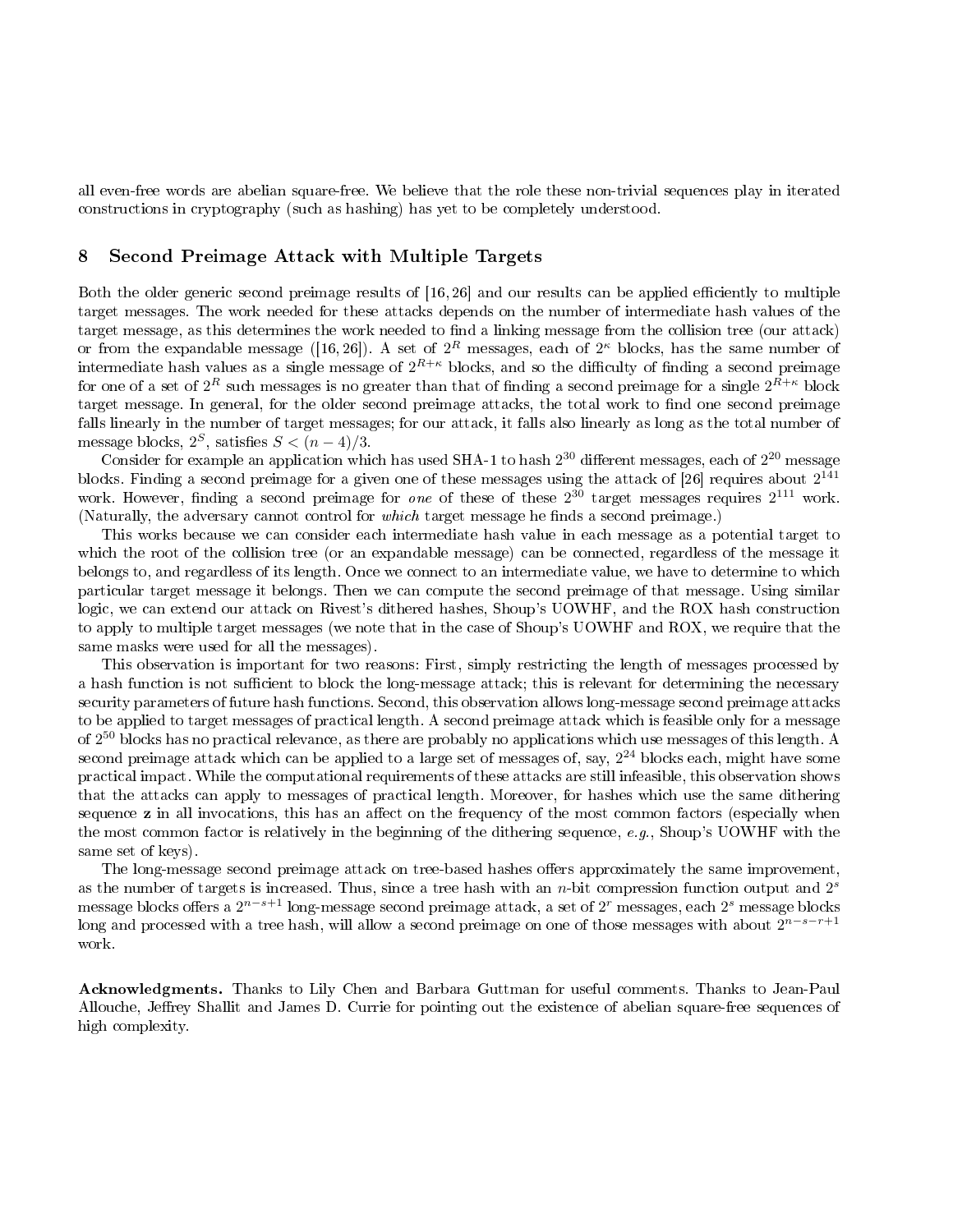The work of the first author has been funded by a Ph.D. grant of the Flemish Research Foundation and supported in part by the Concerted Research Action (GOA) Ambiorics 2005/11 of the Flemish Government and the IAP Programme P6/26 BCRYPT of the Belgian State (Belgian Science Policy). The third author was partially supported by the France Telecome Chaire. This work was also partially supported by the European Commission through the IST Programme under contracts IST-2002-507932 ECRYPT and ICT-2007-216676 ECRYPT II.

### References

- 1. Allouche, J.P.: Sur la complexité des suites infinies. Bull. Belg. Math. Soc. 1 (1994) 133-143
- 2. Andreeva, E., Neven, G., Preneel, B., Shrimpton, T.: Seven-Property-Preserving Iterated Hashing: ROX. In Kurosawa, K., ed.: ASIACRYPT'07. Volume 4833 of Lecture Notes in Computer Science., Springer (2007) 130–146
- 3. Bellare, M., Ristenpart, T.: Multi-Property-Preserving Hash Domain Extension and the EMD Transform. [29] 299-314
- 4. Bellare, M., Rogaway, P.: Collision-Resistant Hashing: Towards Making UOWHFs Practical. In Jr., B.S.K., ed.: CRYPTO. Volume 1294 of Lecture Notes in Computer Science., Springer (1997) 470–484
- 5. Biham, E., Chen, R., Joux, A., Carribault, P., Lemuet, C., Jalby, W.: Collisions of SHA-0 and Reduced SHA-1. [11]  $36 - 57$
- 6. Biham, E., Dunkelman, O.: A Framework for Iterative Hash Functions HAIFA. Presented at the second NIST hash workshop (August 24-25, 2006) (2006)
- 7. Biryukov, A., Shamir, A.: Cryptanalytic Time/Memory/Data Tradeoffs for Stream Ciphers. In Okamoto, T., ed.: ASIACRYPT. Volume 1976 of Lecture Notes in Computer Science., Springer (2000) 1-13
- 8. Brassard, G., ed.: CRYPTO '89, Santa Barbara, California, USA, August 20-24, 1989, Proceedings. In Brassard, G., ed.: CRYPTO. Volume 435 of Lecture Notes in Computer Science., Springer (1990)
- 9. Cobham, A.: Uniform tag sequences. Mathematical Systems Theory  $6(3)$  (1972) 164-192
- 10. Coron, J.S., Dodis, Y., Malinaud, C., Puniya, P.: Merkle-damgård revisited: How to construct a hash function. In: CRYPTO'05. (2005) 430-448
- 11. Cramer, R., ed.: Advances in Cryptology EUROCRYPT 2005, 24th Annual International Conference on the Theory and Applications of Cryptographic Techniques, Aarhus, Denmark, May 22-26, 2005, Proceedings. In Cramer, R., ed.: EUROCRYPT'05. Volume 3494 of Lecture Notes in Computer Science., Springer (2005)
- 12. Damgård, I.: A Design Principle for Hash Functions. [8] 416-427
- 13. de Cannière, C., Mendel, F., Rechberger, C.: Collisions for 70-Step SHA-1: On the Full Cost of Collision Search. In Adams, C.M., Miri, A., Wiener, M.J., eds.: Selected Areas in Cryptography. Volume 4876 of Lecture Notes in Computer Science., Springer (2007) 56-73
- 14. de Cannière, C., Rechberger, C.: Finding SHA-1 Characteristics: General Results and Applications. [29] 1-20
- 15. de Cannière, C., Rechberger, C.: Preimages for Reduced SHA-0 and SHA-1. In Wagner, D., ed.: CRYPTO. Volume 5157 of Lecture Notes in Computer Science., Springer (2008) 179-202
- 16. Dean, R.D.: Formal Aspects of Mobile Code Security. PhD thesis, Princeton University (January 1999)
- 17. Ehrenfeucht, A., Lee, K.P., Rozenberg, G.: Subword Complexities of Various Classes of Deterministic Developmental Languages without Interactions. Theor. Comput. Sci.  $1(1)$  (1975) 59-75
- 18. Feller, W.: 12. In: An Introduction to Probability Theory and Its Applications. Volume 1. John Wiley & Sons (1971)
- 19. Halevi, S., Krawczyk, H.: Strengthening Digital Signatures Via Randomized Hashing. In Dwork, C., ed.: CRYPTO. Volume 4117 of Lecture Notes in Computer Science., Springer (2006) 41-59
- 20. Hellman, M.E.: A Cryptanalytic Time-Memory Trade Off. In: IEEE Transactions on Information Theory. Volume 26.  $(1980)$  401-406
- 21. Janson, S., Lonardi, S., Szpankowski, W.: On average sequence complexity. Theor. Comput. Sci. 326(1-3) (2004) 213-227
- 22. Joux, A.: Multicollisions in Iterated Hash Functions. Application to Cascaded Constructions. In Franklin, M.K., ed.:  $CRYPTO'04.$  Volume 3152 of Lecture Notes in Computer Science., Springer (2004) 306-316
- 23. Joux, A., Lucks, S.: Improved Generic Algorithms for 3-Collisions. [33] 347-363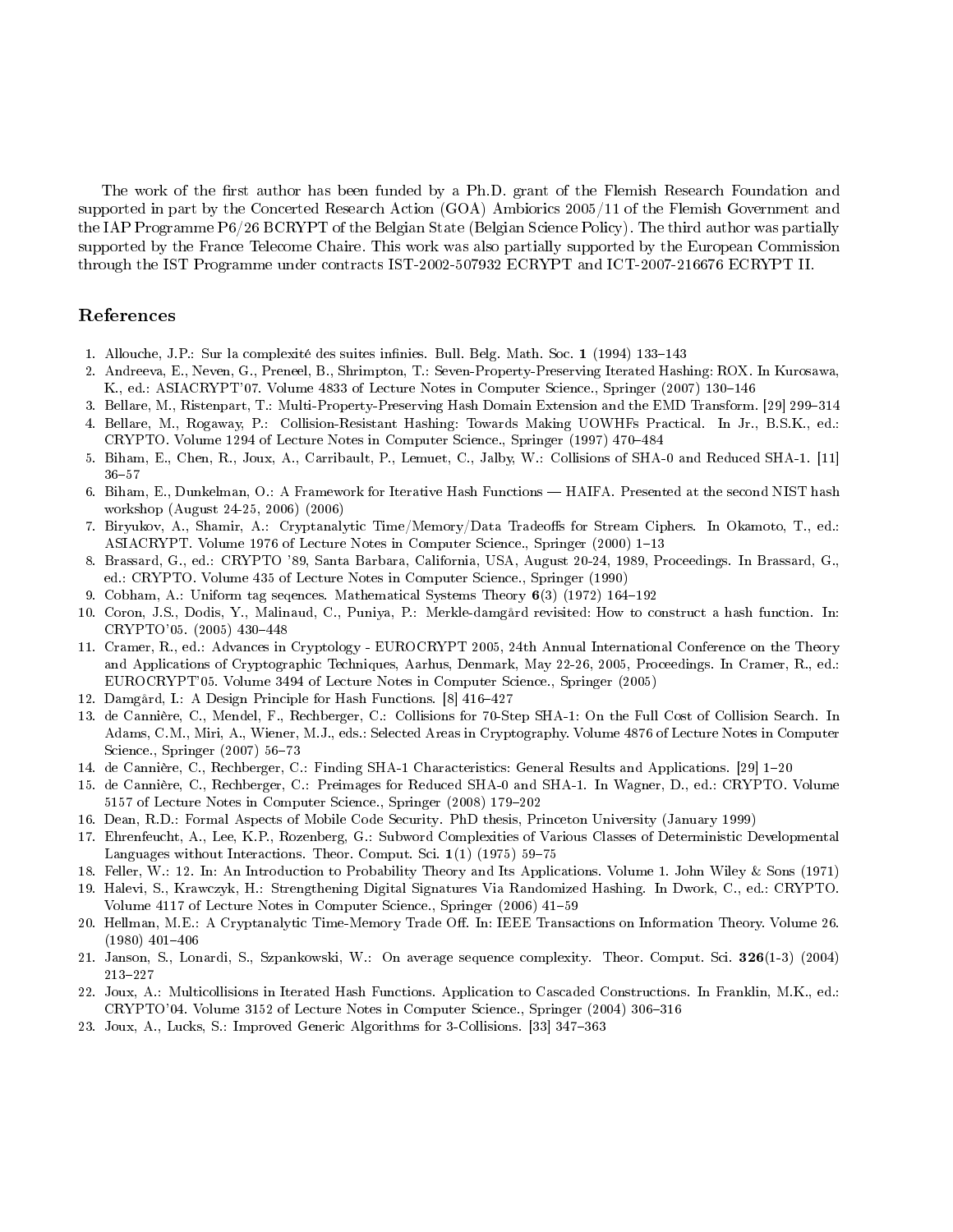- 24. Joux, A., Peyrin, T.: Hash Functions and the (Amplied) Boomerang Attack. In Menezes, A., ed.: CRYPTO. Volume 4622 of Lecture Notes in Computer Science., Springer (2007) 244–263
- 25. Kelsey, J., Kohno, T.: Herding Hash Functions and the Nostradamus Attack. In Vaudenay, S., ed.: EUROCRYPT. Volume 4004 of Lecture Notes in Computer Science., Springer (2006) 183-200
- 26. Kelsey, J., Schneier, B.: Second Preimages on n-Bit Hash Functions for Much Less than  $2^n$  Work. [11] 474-490
- 27. Keränen, V.: Abelian Squares are Avoidable on 4 Letters. In Kuich, W., ed.: ICALP. Volume 623 of Lecture Notes in Computer Science., Springer (1992) 41-52
- 28. Klima, V.: Tunnels in Hash Functions: MD5 Collisions Within a Minute. Cryptology ePrint Archive, Report 2006/105 (2006) http://eprint.iacr.org/.
- 29. Lai, X., Chen, K., eds.: Advances in Cryptology ASIACRYPT 2006, 12th International Conference on the Theory and Application of Cryptology and Information Security, Shanghai, China, December 3-7, 2006, Proceedings. In Lai, X., Chen, K., eds.: ASIACRYPT. Volume 4284 of Lecture Notes in Computer Science., Springer (2006)
- 30. Leurent, G.: Md4 is not one-way. In Nyberg, K., ed.: FSE. Volume 5086 of Lecture Notes in Computer Science., Springer (2008) 412–428
- 31. Leurent, G.: Practical key-recovery attack against APOP, an MD5-based challenge-response authentication. IJACT  $1(1)$  (2008) 32-46
- 32. Lucks, S.: A Failure-Friendly Design Principle for Hash Functions. In Roy, B.K., ed.: ASIACRYPT. Volume 3788 of Lecture Notes in Computer Science., Springer (2005) 474-494
- 33. Matsui, M., ed.: Advances in Cryptology ASIACRYPT 2009, 15th International Conference on the Theory and Application of Cryptology and Information Security, Tokyo, Japan, December 6-10, 2009. Proceedings. In Matsui, M., ed.: ASIACRYPT. Volume 5912 of Lecture Notes in Computer Science., Springer (2009)
- 34. Matusiewicz, K., Naya-Plasencia, M., Nikolic, I., Sasaki, Y., Schläer, M.: Rebound attack on the full lane compression function. [33] 106-125
- 35. Mendel, F., Peyrin, T., Rechberger, C., Schläer, M.: Improved Cryptanalysis of the Reduced Grøstl Compression Function, ECHO Permutation and AES Block Cipher. In Jr., M.J.J., Rijmen, V., Safavi-Naini, R., eds.: Selected Areas in Cryptography. Volume 5867 of Lecture Notes in Computer Science., Springer (2009) 16–35
- 36. Mendel, F., Rechberger, C., Schläffer, M., Thomsen, S.S.: The Rebound Attack: Cryptanalysis of Reduced Whirlpool and Grøstl. In Dunkelman, O., ed.: FSE. Volume 5665 of Lecture Notes in Computer Science., Springer (2009) 260–276
- 37. Menezes, A., van Oorschot, P., Vanstone, S.: Handbook of Applied Cryptography
- 38. Merkle, R.C.: One Way Hash Functions and DES. [8] 428-446
- 39. Mironov, I.: Hash Functions: From Merkle-Damgård to Shoup. In Ptzmann, B., ed.: EUROCRYPT. Volume 2045 of Lecture Notes in Computer Science., Springer (2001) 166-181
- 40. Naor, M., Yung, M.: Universal One-Way Hash Functions and their Cryptographic Applications. In: STOC, ACM  $(1989)$  33–43
- 41. Pansiot, J.J.: Complexité des Facteurs des Mots Infinis Engendrés Par Morphismes Itérés. In Paredaens, J., ed.: 11th ICALP, Antwerpen. Volume 172 of LNCS., Springer (july 1984) 380-389
- 42. Pleasants, P.A.: Non-repetitive sequences. Mat. Proc. Camb. Phil. Soc. 68 (1970) 267-274
- 43. Rivest, R.L.: Abelian Square-Free Dithering for Iterated Hash Functions. Presented at ECRYPT Hash Function Workshop, June 21, 2005, Krakow, and at the Cryptographic Hash workshop, November 1, 2005, Gaithersburg, Maryland (2005)
- 44. Rogaway, P., Shrimpton, T.: Cryptographic Hash-Function Basics: Definitions, Implications, and Separations for Preimage Resistance, Second-Preimage Resistance, and Collision Resistance. In Roy, B.K., Meier, W., eds.: FSE. Volume 3017 of Lecture Notes in Computer Science., Springer (2004) 371-388
- 45. Sasaki, Y., Aoki, K.: Finding preimages in full md5 faster than exhaustive search. In Joux, A., ed.: EUROCRYPT. Volume 5479 of Lecture Notes in Computer Science., Springer (2009) 134-152
- 46. Shoup, V.: A Composition Theorem for Universal One-Way Hash Functions. In Preneel, B., ed.: EUROCRYPT'00. Volume 1807 of Lecture Notes in Computer Science., Springer (2000) 445-452
- 47. Shoup, V., ed.: Advances in Cryptology CRYPTO 2005: 25th Annual International Cryptology Conference, Santa Barbara, California, USA, August 14-18, 2005, Proceedings. In Shoup, V., ed.: CRYPTO. Volume 3621 of Lecture Notes in Computer Science., Springer (2005)